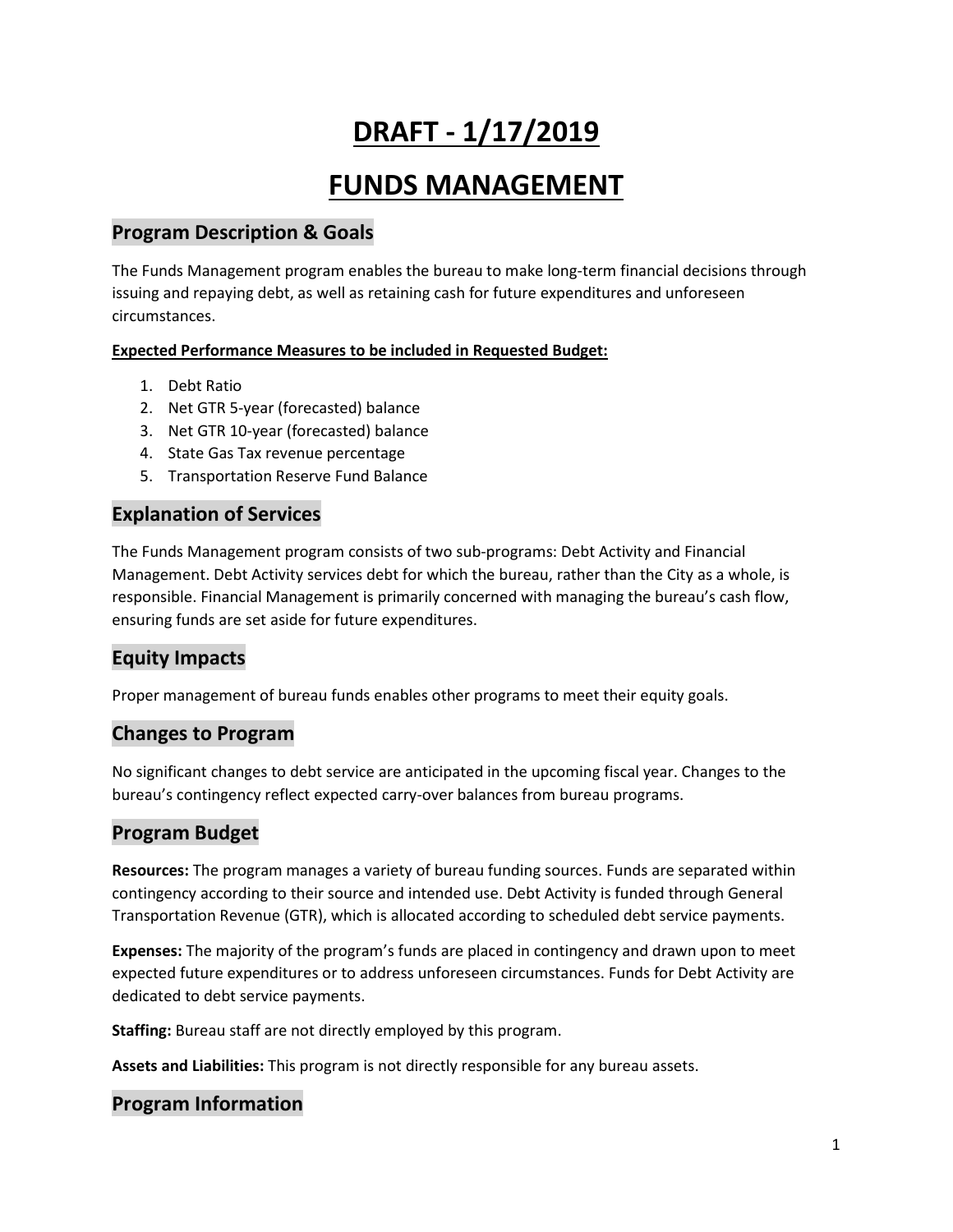**Bureau:** Transportation

**Website:** https://www.portlandoregon.gov/transportation/

**Program Contact:** Jeramy Patton 503.823.6188

# **SUPPORT SERVICES**

## **Program Description & Goals**

• The Support Services program is primarily supported by the Office of the Director, the Maintenance Admin & Support Group and the Business Services Group. These programs primary purpose is to provide leadership and strategic direction as well as the supporting services for transportation staff.

#### **Expected Performance Measures to be included in Requested Budget:**

- 1. Average span of control (employee to supervisor ratio)
- 2. Percentage of contracts awarded to DMWESB firms
- 3. Number of materials translated or offered via alternative methods
- 4. Percentage of administrative costs within Portland Bureau of Transportation budget
- 5. Number of IT requests
- 6. Vacancy Rate

# **Explanation of Services**

- Activities within this program include Asset Management, Equity Group, Communications, Financial Services, Business Technology Services, Contracts Management, Employee Services, Administrative Services, Strategy, Innovation and Performance (OSIP), Safety & Training and Emergency Preparedness.
- The work of this program ensures that PBOT leverages the full potential of IT services, provides bureau-wide leadership, project coordination and support services for PBOT managers, certifies bills are paid on-time & revenue is collected, establishes strategic priorities for the Bureau, provides communication services and bureau-wide safety and training.
- The Portland Bureau of Transportation (PBOT) has an extensive community engagement and outreach program through which community outreach events, stakeholder meetings, the bureau budget advisory committee, direct mailings, media releases, email and using our website the bureau endeavors to reach all of our customers to help determine the bureaus goals and priorities.

# **Equity Impacts**

The equity goals of this program are to provide equitable city services to all residents. PBOT recognizes racial equity as a strategic guiding value and principle. PBOT uses data-driven and collaborative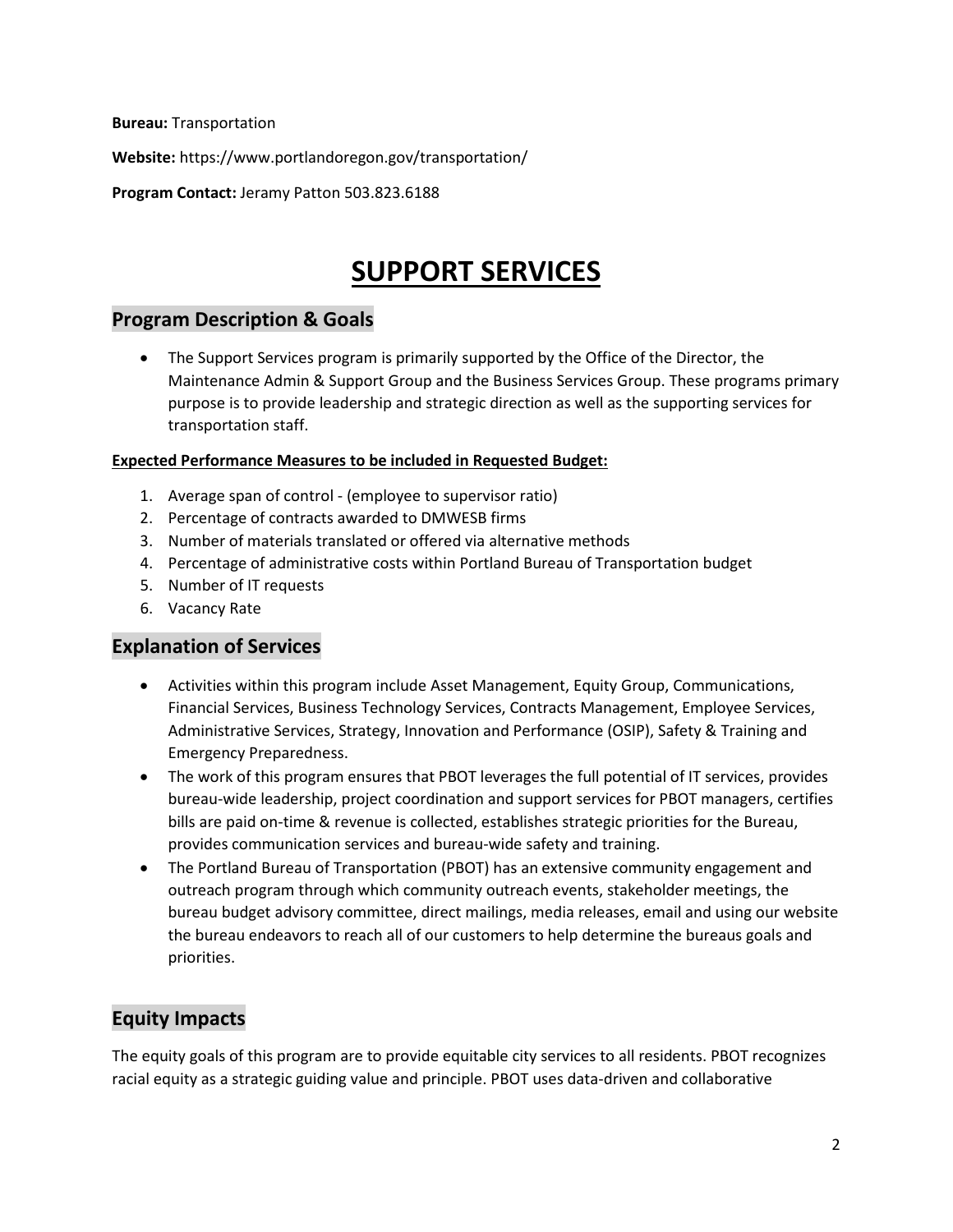approaches, and racial equity tools to plan and evaluate the progress in our policies, programs and projects towards achieving equitable outcomes in communities of color and people with disabilities.

# **Changes to Program**

**Changes due to external factors:** With the passage of House Bill 2017 by state lawmakers, the voter approved Fixing Our Streets Tax and Heavy Vehicle Use Tax PBOT has seen in influx of new work. To support all the new work the Support Services Group has had to increase its capabilities both by increasing staffing levels and utilizing technological upgrades such as E-Builder software to streamline work processes and data.

**Changes to resources:** No significant reallocations of bureau resources will be occurring to this program compared to prior years.

**Changes to organizational structure:** No significant organizational structure changes to this program in the past year.

# **Program Budget**

**Resources:** The primary resources that support this program budget are GTR/indirect funding. Some minor amounts of interagency revenue funding also settle to this program.

**Expenses:** The primary expenses of this program are personnel costs and inter-agency materials and services. Staffing levels for this program increase and decrease along with the overall trend of the Bureau and the work requirements. Inter-agency costs make up the majority of the expenses in this program and include the bulk of the bureau's technology, facilities, printing & distribution, risk and insurance costs along with legal services, revenue collection and permit services work to mention a few.

**Staffing:** To support the workload and requirements of the bureau, staffing levels within this program have increased in the past year. Eleven additional support staff have been added over the past year to support our asset management, IT, OSIP, contracts, HR, communications and Director's group.

**Assets and Liabilities:** E-builder software is operated by the Asset Management group and is only in its second year of operation at PBOT. The maintenance fee is budgeted annually. Maximo is the Bureau's work order software system which is currently in the process of being upgraded. Funding for this project is in the current budget and project completion is expected by FY 20/21.

# **Program Information**

**Bureau:** Transportation

**Website:** https://www.portlandoregon.gov/transportation/

**Program Contact:** Jeramy Patton 503.823.6188

# **Environmental Systems**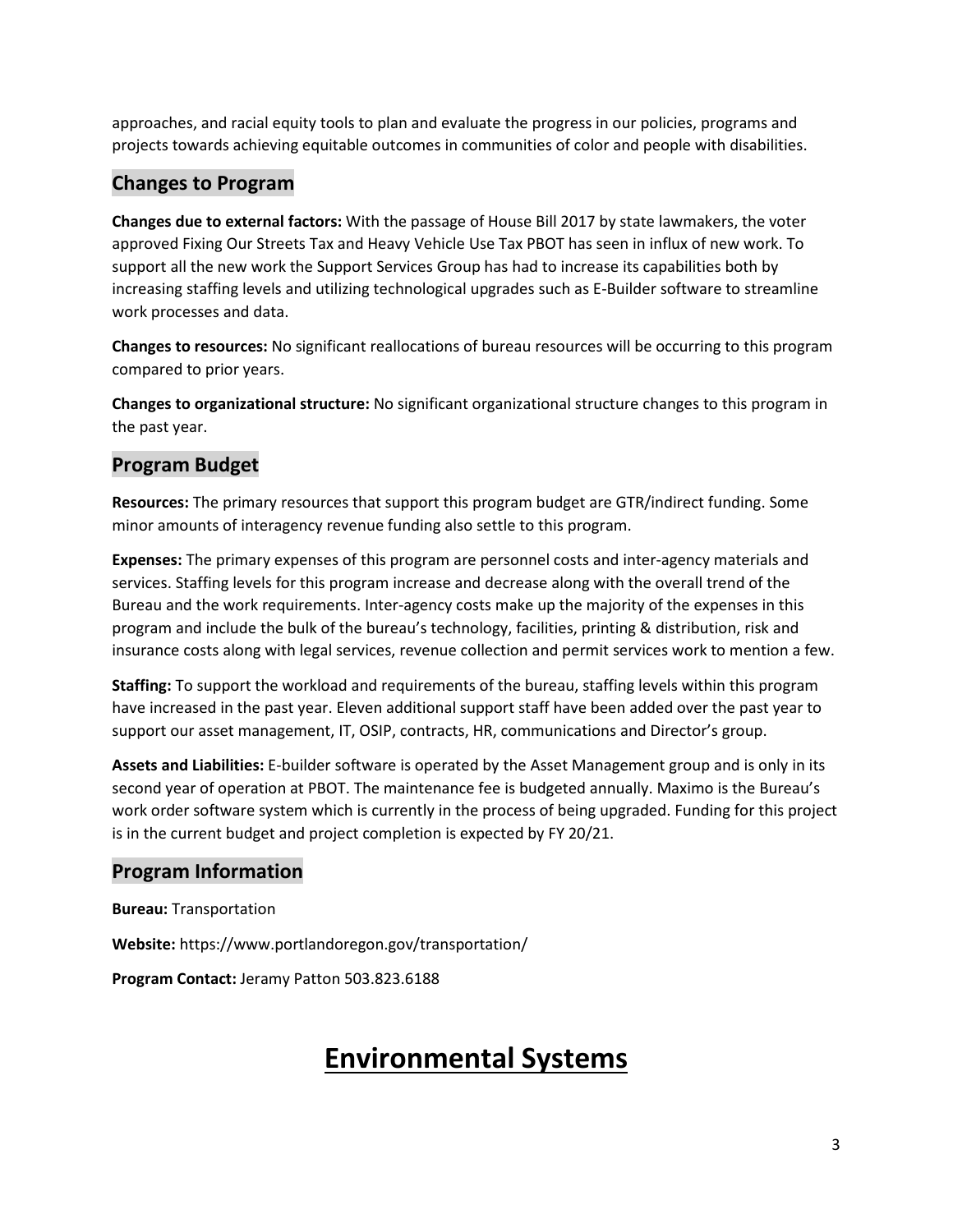# **Program Description & Goals**

The goal of the Environmental System Program is to protect water quality, public health, and the environment by maintaining and repairing the City's sewer and stormwater collection system in compliance with regulations and guidelines set forth by federal, state and local agencies. A further goal is to conserve, recycle and reuse natural resources through the Sunderland Recycling program.

In FY 17-18, the sewer inspection program inspected 616,000 lineal feet (117 miles) of mainline sewer pipe, which is 7% of the total mainline sewer system. The sewer cleaning program cleaned 1,248,000 feet (236 miles) of sewer pipe or 12% of the total system. The program also repaired about 9,000 lineal feet of mainline and lateral sewer lines.

Performance measures expected to be included in the Requested Budget:

- 1. Linear feet of sewer/storm line TV'd and inspected
- 2. Linear feet of sewer/storm line repaired/lined.

| <b>MEASURES</b> | 2017 Actuals | 2018 Actuals | Goal | Target | <b>Total AP</b> |
|-----------------|--------------|--------------|------|--------|-----------------|
|                 |              |              |      |        |                 |
|                 |              |              |      |        |                 |
|                 |              |              |      |        |                 |

# **Explanation of Services**

The Bureau of Environmental Systems (BES) owns and operates all public sanitary and stormwater collection, conveyance, and treatment systems in the City. Through an agreement with BES, Transportation Maintenance Operations inspects, cleans, repairs and maintains the 3,027 miles of storm and sanitary sewer lines in the City. It also investigates and responds to customer problems and maintains the surface stormwater conveyance system. The goal of those activities is to protect water quality, public health, and the environment by maintaining and repairing the sewer and stormwater collection system. Inspecting is key accurately determining the structural and operational condition of the collect system. Cleaning the system maintains asset condition and capacity, enhances the City's infrastructure investment, and controls odors. Repairing the system protects the City's investment, extends the asset's useful life, and reduces the potential for catastrophic failures.

The program also includes the PBOT Sunderland recycling operation which processes asphalt, old concrete, street debris and leaves to produce usable products, including rock, gravel, compost, blended soil, sand and clean fill dirt. These activities help the City meet sustainability goals, conserve natural resources, lower hauling and disposal costs, and provide materials for use on City projects.

# **Equity Impacts**

The activities and services of this program are provided city-wide and benefit all areas and all communities, including communities of color and persons with disabilities. The program's maintenance and repair activities are provided based on asset condition, system needs and emergency response requirements citywide and are not restricted to geographic areas or demographic communities.

# **Changes to Program**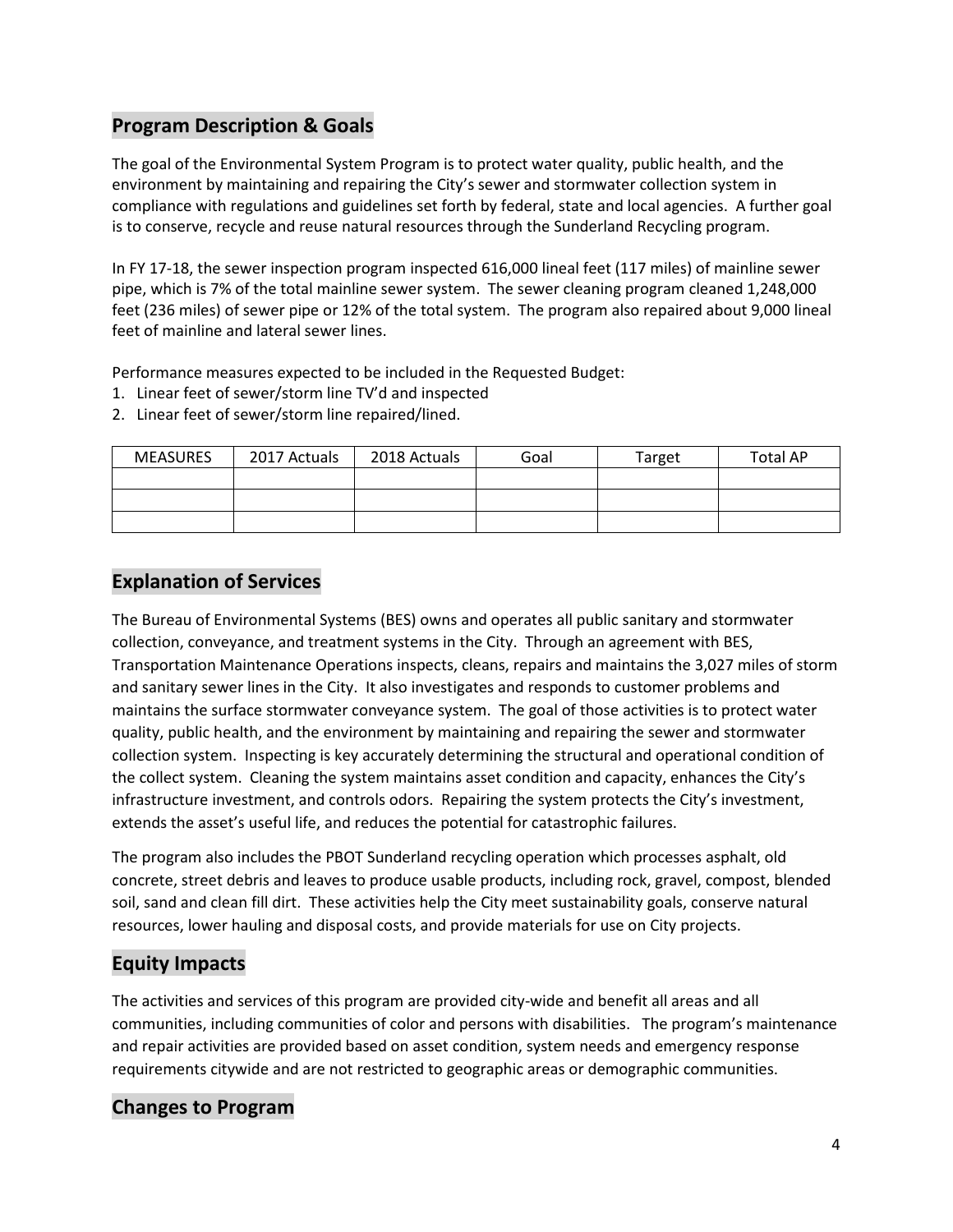There are no changes to the program's organizational structure, staffing or activities in FY 19-20. In FY 17-18, a sewer swing shift section was created to provide ongoing resources to perform work, to respond to system and customer emergencies at night, to accommodate PBOT's need to maintain sewer and storm conveyance assets on busy arterial streets, and to reduce construction-caused congestion during peak hours. The organizational structure and activities for the Environmental Systems program will remain the same in FY 19-20 as in FY 18-19.

## **Program Budget**

#### Resources

The majority of the activities in this program involve the cleaning, repair and maintenance of the sewer and stormwater systems owned by the Bureau of Environmental Services (BES). BES pays PBOT for these services through an inter-agency agreement; this revenue funds most of the program. General Transportation Revenues (GTR) fund the cleaning and repair of PBOT-owned street catch basins, as well as the program's indirect activities. For the past several years, the interagency with BES has been increased by inflation, which has proven to be more than sufficient to cover program costs. Therefore, the FY 19-20 interagency budget will remain the same as in FY 18-19 and will not be increased. The Sunderland recycling operation is funded primarily by GTR, with some revenues coming from fees charged to citizens and companies for the disposal or purchase of materials. The fees are not considered to impact any community's ability to access recycling services. Both the funding from BES, the GTR support and recycling revenues for this program are expected to remain reliable and sustainable in coming years.

The primary expenses of the program are personnel costs, which are fixed, predictable and essential to delivering program services. Other major expenses are fleet and equipment operating costs and sewer repair/sewer cleaning operating supplies, all of which are critical to providing services and meeting program goals.

The program has a total of 146 staff members, the majority of which work on sewer and storm water activities. Staff include supervisors and field crews that perform sewer and recycling activities. Over the past five years, this program has added six new sewer repair field positions to reduce the backlog of sewer repair work and to increase capacity during the swing shift by creating two more crews to respond to sewer back-ups and spills and to increase the footage of sewer lines inspected.

The vehicles and equipment used by this program for sewer repair and cleaning of BES assets are purchased and owned by the Bureau of Environmental Services. BES reimburses PBOT for the cost of operating those vehicles during the year. Those vehicles and equipment are in good condition due to regular maintenance and timely replacement by BES. Sunderland recycling assets include construction vehicles and special equipment used in processing debris. This equipment is in good condition due to regular preventative maintenance and the practice of contributing to the City Fleet replacement fund which allows PBOT to replace equipment at the end of its useful life.

|                       | 2016-17 Actuals | 2017-18 Actuals | 2018-19 Revised | 2019-20 Request |
|-----------------------|-----------------|-----------------|-----------------|-----------------|
|                       |                 |                 | <b>Budget</b>   | V52 - No DP     |
| <b>Bureau Expense</b> |                 |                 |                 |                 |
|                       |                 |                 |                 |                 |
|                       |                 |                 |                 |                 |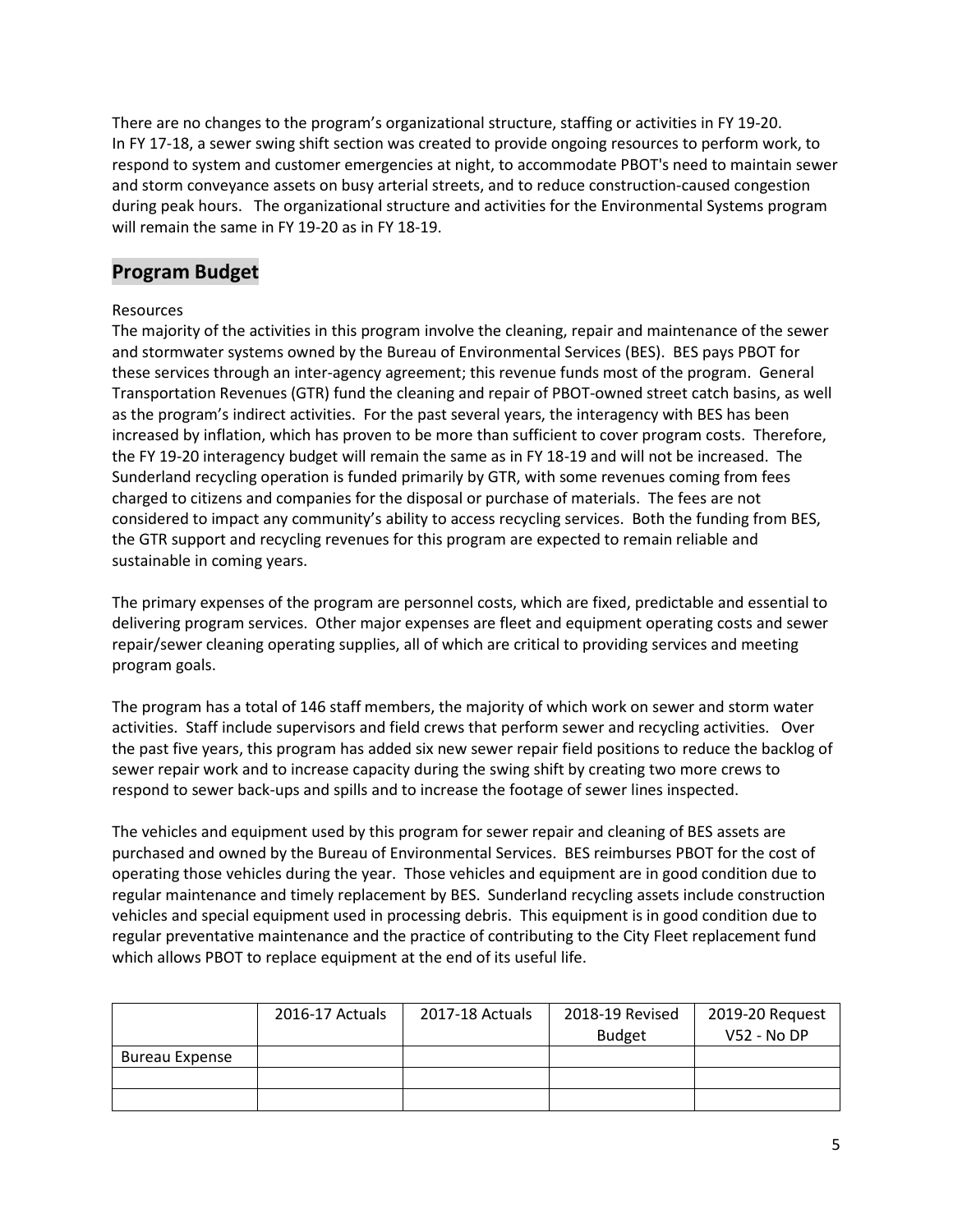# **Program Information**

Bureau: Portland Bureau of Transportation (PBOT) Program Contact: Scott Clement Website: <https://www.portlandoregon.gov/transportation> 503-823-7052

# **Streetlights & Signals**

## **Program Description & Goals**

Traffic Signals, Street Lighting, Intelligent Transportation Systems (ITS), and Electrical Maintenance is a Division responsible for the planning, design, operations, and maintenance of traffic control and lighting infrastructure. Traffic signals and street lighting (and the maintenance of this infrastructure) are integral to shaping our livable city. Our emphasis is on creating and maintaining streets that keep Portland a walkable, bikeable, and mobile livable city.

Asset management is at the heart of the work that we do to track the program. Declining revenues for the SSL Division has resulted in fewer than 2 traffic signals being rebuilt each year, which would require the traffic signals to last more than 400 years. Previous asset management reports had the lifespan estimated at 30 years. The lack of a full replacement of the existing traffic signals results in higher ongoing maintenance costs, which further reduces the preventive maintenance that can be conducted by City staff.

## **Explanation of Services**

**Defining the context**. Traffic signals are vital to the mobility of society. They result in the safe crossing of people walking across many of our streets and help people travel distances by bicycle, scooter, and other vehicles. Thousands of people use each traffic signal every day.

**Description of activities**. SSL staff design, operate, and maintain traffic signals, beacons, and street lighting systems. The implementation of various equipment has included: Smart City sensors, the City's communications infrastructure, the TriMet traffic signal priority equipment, and traffic signal system monitoring equipment. These systems are integrated in a way that maintains the performance of the transportation system.

**Program results**. The occurrence of outages in the Portland traffic signal system is alarming. After hours responses are numerous due to the failure of equipment in the field as it lasts long past its useful life. Emergency repairs can result in higher costs and poor coordination between partners. The customers of the system are aware of the challenges with the City being ranked as one of the Top 15 cities for congestion in the U.S.

**Community engagement.** Our staff are directly responsible for customer engagement, receiving numerous calls to day complaining about the traffic signal operations and street lighting outages that occur throughout Portland. We have a special relationship with the accessibility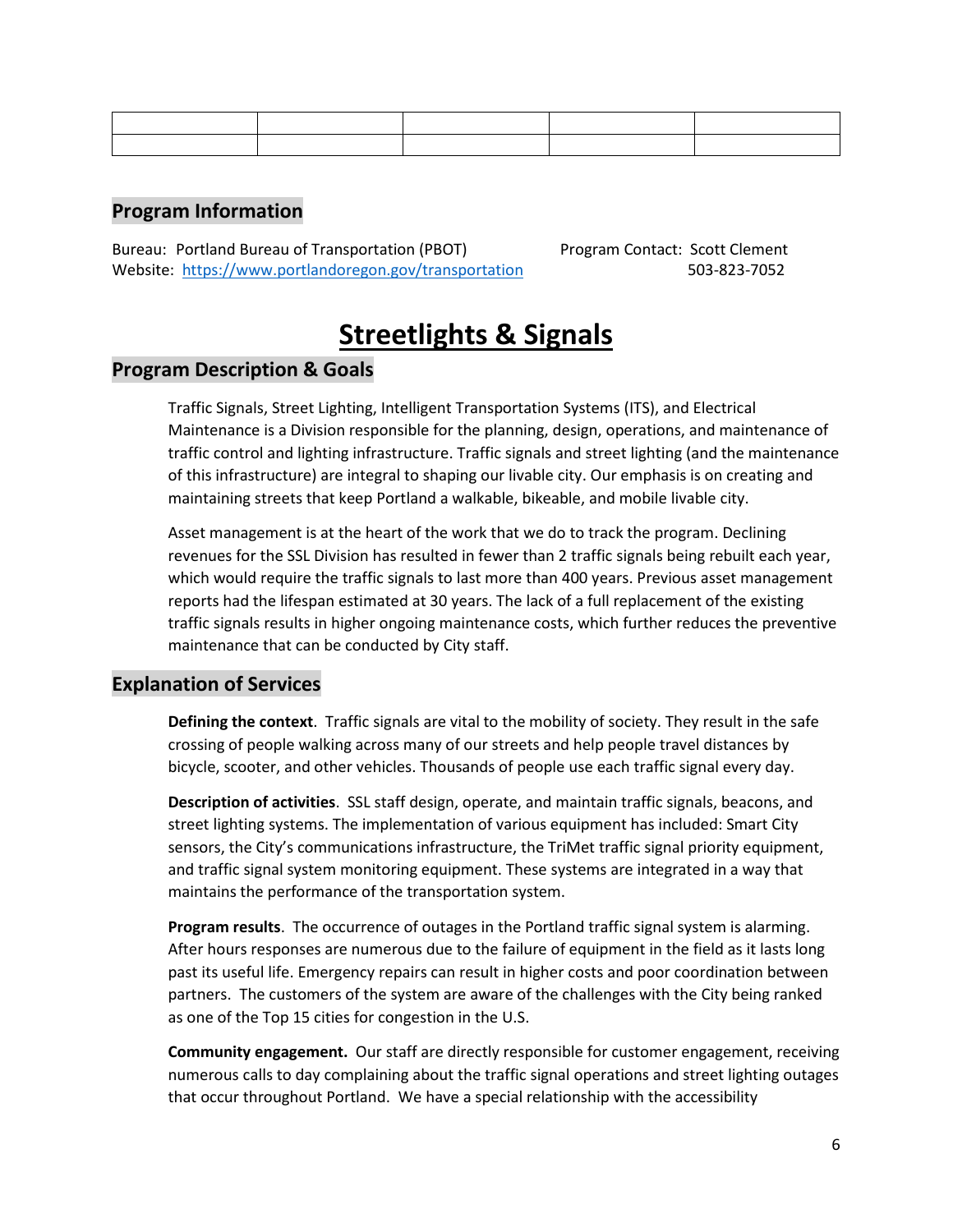community and receive requests directly from members with disabilities and mobility needs. These citizens are engaged directly in the work of the traffic SSL Division. Both citizens that are blind and those that use wheelchairs for mobility need accommodations at signalized intersections.

## **Equity Impacts**

The Signals, Street Lighting, ITS, & Electrical Maintenance Division places places a strong emphasis on equity and supports Portland's Citywide Racial Equity Goals. The recent CREEC settlement has raised the awareness of the City of the needs of these communities. The Oregon Blind Commission have helped prioritize the installation of accessible pedestrian signals and other crossing improvements by providing direct input and requests for upgrades to the existing infrastructure. People with mobility devices and people that need additional time at traffic signals also can directly request service and changes to the traffic signal timing that increase the safety of people on the streets. The Bureau does collect information about whether complaints or requests are related to the Americans with Disabilities Act (ADA).

The Signals & Street Lighting Division have conducted some efforts to quantify the efforts of the Electrical Maintenance Section on Communities of Color within the City. Our efforts have focused on the response time related to Electrical Maintenance functions at traffic signals within the various geographic districts of the City and their corresponding score on the Equity Matrix. The hypothesis is that the geographic boundary created many years ago to organize work may not result in response rates that are commensurate with our newer equity goals. This redistribution of geographic boundaries was postponed as staffing for this equity evaluation of the Section was a lower priority than immediate safety response, project support, and other initiatives when engineering staff workload was a concern for the Bureau. The SSL Division has proposed hiring staff that will allow this equity in service levels and outcomes analysis to be completed in 2019-2020 and to be mainstreamed for future operations support.

The equity analysis completed as a part of the Street Lighting relamping project has served the SSL Division very well. Staff continue to use the City's Equity Matrix to identify priorities for limited funding for improvements to the street lighting system. The impact of the changes includes more rapid response to requests from the community and have resulted in improvements centered around areas where communities of color and people with disabilities regularly use the infrastructure (SE Division Street).

# **Changes to Program**

Our reduced ongoing funding has resulted in a need for additional staff to maintain the existing infrastructure. Our Team has also been impacted by the significant additional infrastructure implemented by the Vision Zero efforts. This initiative has resulted in the addition of nearly 80 Rectangular Rapid Flashing Beacons (RRFB) which will also require maintenance and have increased our installations by nearly 8%.

• The increase in traffic signal equipment and lighting does not appear to be waning. In fact, the Interties for the Division has increased 200% in the past 3 years. This has resulted in the Division maximizing the use of consultants to complete projects both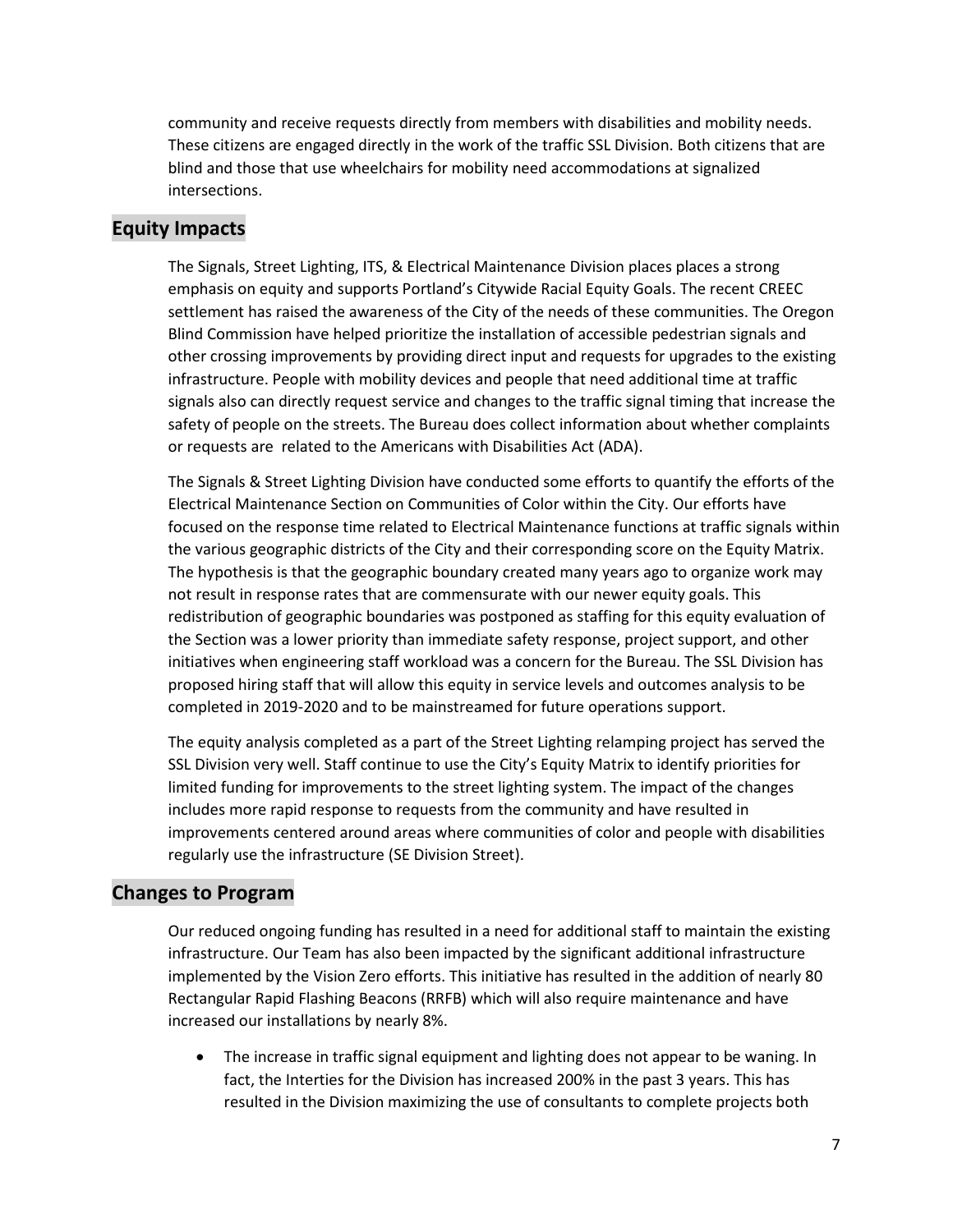through flexible services contracts that are in control of the Division and that of others (including Civil Design).

- The City has experienced a number of lawsuits in the past year that has required a considerable amount of time from staff to support the City Attorney's office.
- The other large increase for service that has occurred was the installation of Smart City sensors. The Mayor's Office directed staff to install 200 new facilities with devices to measure volume on the SE Division, SE Hawthorne, and SE 122<sup>nd</sup> Avenue corridors. This increase in equipment has come with challenges related to the equipment and the impacts to staff time are unknown at this time.
- The organizational structure has changed in the past year to include more robust management of both the Electrical Maintenance Team and the addition of a new section to handle Asset Management, Inspections, and Small Cell sites. This has resulted in significant more collaboration and communication within the Management.

# **Program Budget**

Resources: This program is funded by GTR and by federal and state grants, SDC, FOS, HB2017.

Expenses: The primary expenditures include personnel, consultants, materials, Fleet costs, and equipment for planning, design, and construction projects.

Staffing: The program has added staff over the last year to work on CIP projects.

Assets and Liabilities: Once the projects are constructed, the City mostly own the assets which includes signalized intersections, street name signs, beacons, variable message signs, street lighting, and other infrastructure.

# **Streets & Signs**

# **Program Description & Goals**

PBOT manages a transportation system with a replacement value of \$13 billion. This infrastructure provides the mobility necessary to support Portland's economy and livability. The goal of the Streets and Signs program is to preserve or upgrade the condition of Portland's improved streets through maintenance and cleaning activities, to maintain all traffic signs and markings in good or better condition, and to manage traffic to provide a safe and accessible transportation system for the public.

PBOT's street and sign inventory includes:

4,852 lane miles of pavement

37,911 street name signs

1,189 pass-miles of pavement markings 61,444 parking signs

5,333 crosswalks and,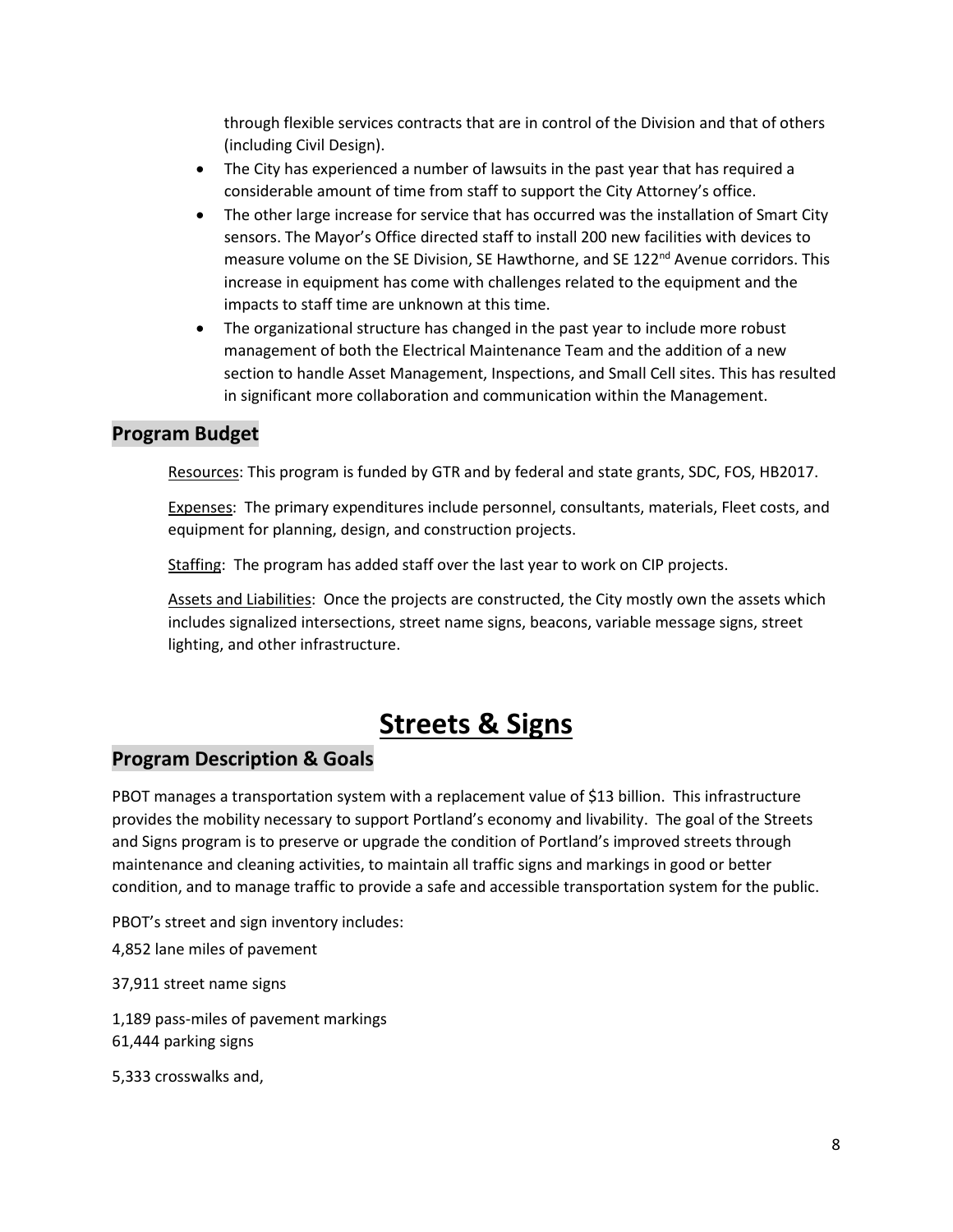#### 58,779 traffic controls signs

Managing Portland's streets and signs requires preserving and upgrading pavement through street maintenance and cleaning activities; maintaining and improving pavement markings to support safety, visibility, and efficient movement of vehicles (motorized and non-motorized) on Portland streets across all modes; and maintaining, cleaning, and replacing signs to communicate regulation, information, direction, parking restrictions and guidance

Adequate management of these assets keeps the City in compliance with federal and state requirements pertaining to visibility of regulatory guidance (including markings and signs) and safety infrastructure. Further, cleanliness and visibility of parking signs is required for PBOT to enforce parking restrictions, helping the City to manage the curb zone in parking districts, and to collect revenue that accounts for a portion of PBOT's limited discretionary transportation funding.

Performance measures expected to be included in the Requested Budget:

- \* Average network PCI (Pavement Condition Index)
- \* Number of potholes reported/identified (annual measure)
- \* Number of Maintenance work orders annually
- \* Miles of neighborhood greenway maintained
- \* Number of base repairs
- \* Number of non-emergency utility cuts made during moratorium period
- \* Number of regulatory signs maintained
- \* Percentage of regulatory signs replaced
- \* Number of street signs maintained
- \* Percentage of street signs replaced

## **Explanation of Services**

This program inspects, maintains and repairs the 4,852 miles of local and collector/arterial paved roads in the City and annually grades and gravels some of the 50 miles of unpaved roads. It investigates and responds to pavement problems, including potholes, and provides emergency response to street and right-of-way hazards, which is vital to public safety. These activities are critical to providing citizens access to transit, employment, social, health and education services. Pavement preservation is essential to successful asset management, since it much more expensive to repair or reconstruct pavement that is in very bad condition than it is to continue to maintain it in good condition. Pavement management activities in the program evaluate street conditions and assign pavement condition index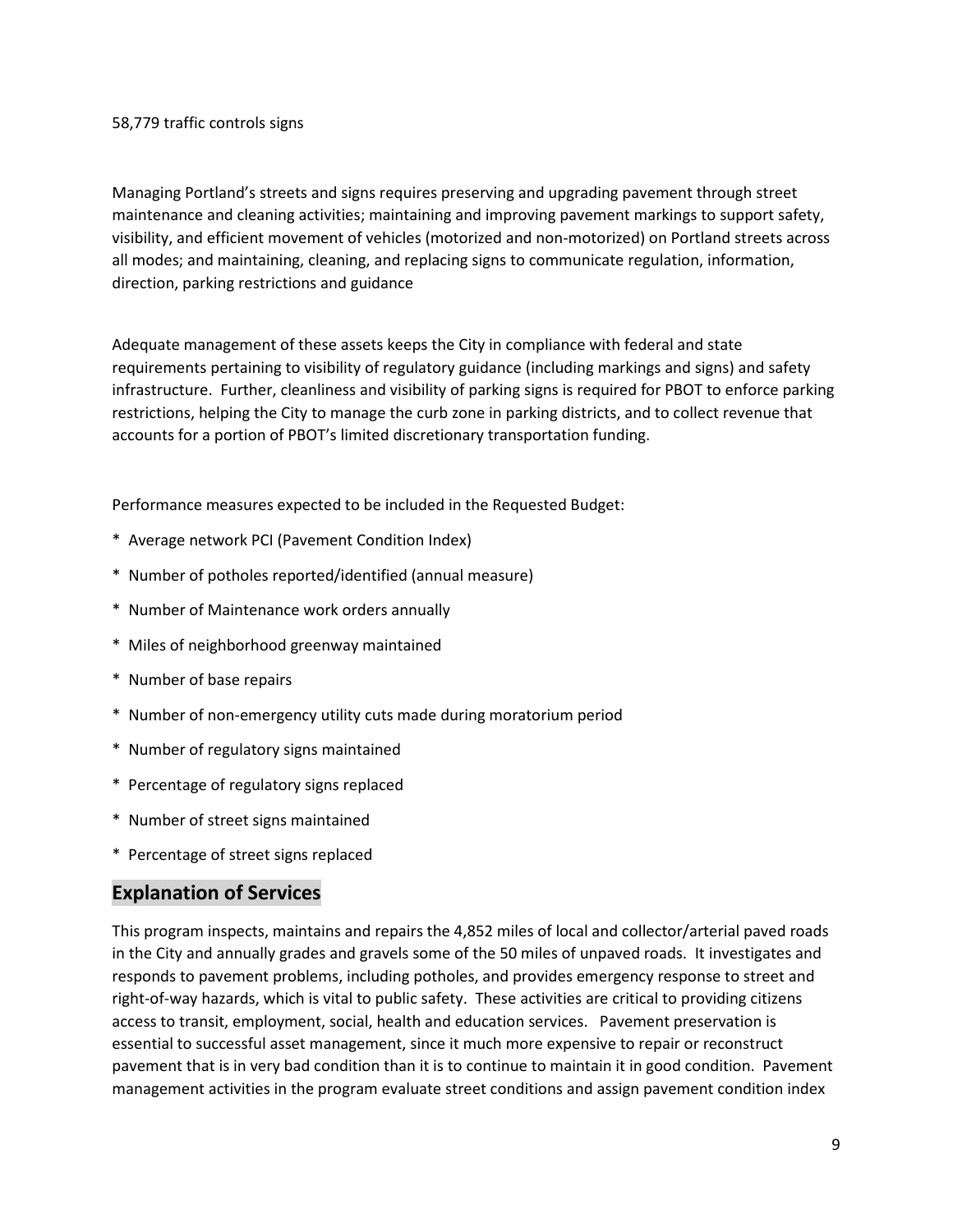numbers that are used to prioritize work and recommend optimal pavement treatment based on existing conditions.

The program also installs, maintains, repairs and tracks approximately 170,000 street-name, regulatory, warning, traffic-control, and parking signs, as well as installs and maintains the vast diversity and quantity of pavement markings, lines and legends, and provides traffic control for emergencies and city events. These assets are critical safety features to direct and regulate vehicles, pedestrians and bicyclists. Failure to maintain appropriate, clear and visible signage and striping can impact the ability of police or parking enforcement to enforce traffic and parking laws and can result in legal liability to the City.

 Street cleaning activities provide mechanical cleaning of residential, arterial and Central Business District streets, removal of debris and leaves from streets, cleaning of bike and pedestrian areas, vegetation management and street area landscaping, and de-icing of streets in weather emergencies. Traffic operations provides the public contact point for issues regarding transportation system operations neighborhood livability issues related to transportation and investigates and responds to traffic-related concerns from the public and other agencies. It also coordinates traffic management for special events, including athletic events, parades and the Rose Festival. These are key to ensuring that the transportation system provides for the effective and safe movement of people and vehicles in the City.

# **Equity Impacts**

This program supports PBOT's 5-year Racial Equity Plan through its efforts to address the following goals:

- **Provide equitable services to all residents: PBOT's equity matrix is used to evaluate street and sign** maintenance priorities, together with other factors including condition. Where possible, street maintenance will be delivered in collaboration with other bureaus or entities (BES, PWB, TriMet, ODOT, or others) to minimize the impact of road work on the traveling public (#1.3, 1.5, 1.6, 1.7)
- Shift the culture of the Bureau; End disparities in city government: Strategic asset management planning, currently in development, intends to inform street and sign maintenance priority according to the Bureau's strategic goal areas; this work relies heavily on the Bureau Equity Committee and bureau-wide understanding of racial equity and inclusion (#2.3)
- Use racial equity best practices to increase access for communities of color and immigrant and refugee communities: Use the Racial Equity Toolkit and improving street and sign maintenance decisions; pursue additional funds for this work through the budget equity tool. Continue to use the racial equity matrix to identify Priority Maintenance Actions (Priority Streets definition is in development) (#4.1, 4.2, 4.3)

Further, this program supports disability equity through its work installing ADA-compliant curb ramps on corners that do not currently meet ADA standards. The traffic operations program works to install highly visible markings and signs that meet guidelines: improving text size and reflectivity of signs and visibility of markings. Finally, increasing the number of marked crossings improve safety for all users, including those with disabilities.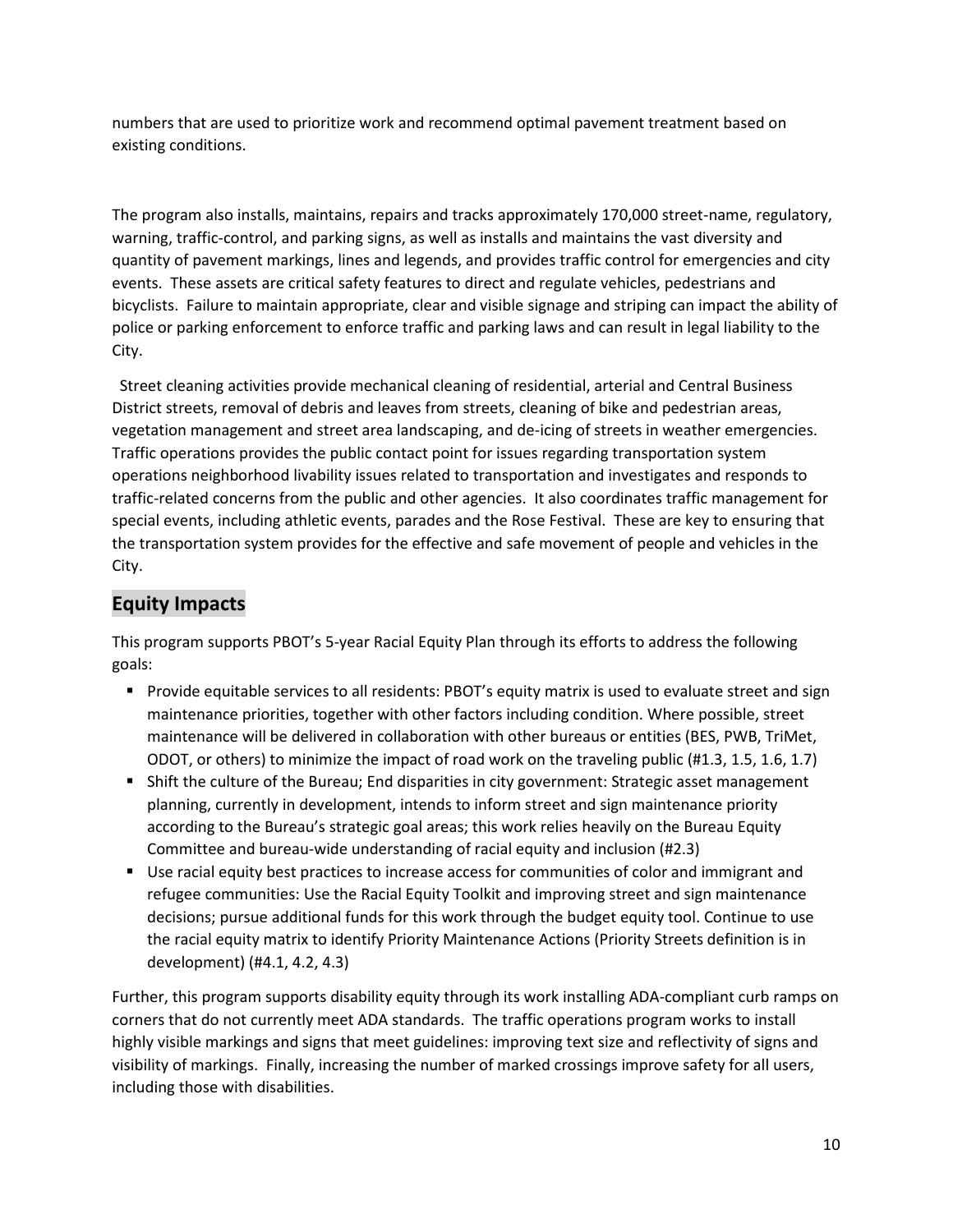# **Changes to Program**

There are no changes to the program's organizational structure, staffing or activities in FY 19-20. In FY 18-19, the program added staff to create an additional pothole repair crew, to start a program to grade and gravel some of the unpaved roads in the city, and a night crew to increase the amount and frequency of pavement striping, to address sign issues (including knock-downs), and to support the closing and re-opening of roads during emergency and non-emergency situations.

Due to PBOT's efforts to provide a safer transportation system for bicycles and pedestrians through the installation of new bike lanes, new crosswalks and other safety improvements, the inventory of traffic signs and street markings has increased over the past decade.

## **Program Budget**

#### Resources:

This program is supported primarily by General Transportation Revenue (GTR). It also receives about \$2 million per year for four years from the 2016 voter-approved 10-cent gas tax – the Fixing Our Streets program which funds street base repair projects replaces not just the surface asphalt, but also the rock base of the road, which stops structural failure from spreading and prevents recurring issues. Funding for street preservation continues to fall short of what is needed to improve the average pavement condition of the street network.

In FY 18-19, the City's General Fund reduced its support for Maintenance street cleaning activities by about \$402,000. This reduction was backfilled by increased support from the Bureau of Environmental Services (BES) which has annually provided some support, since street cleaning provides storm water management benefits by keeping debris out of the collection system. PBOT and BES are currently determining the appropriate level of support that BES should provide to PBOT street cleaning activities. Other funding comes from interagency agreements with BES and the Water Bureau for street patching services. These resources have been steady in recent years and are anticipated to remain so in the future.

### Expenses:

The primary expenses of the program are personnel costs, which are fixed, predictable and essential to delivering program services. Other major expenses are fleet and equipment operating costs and operating supplies such as asphalt, concrete, signs and paint, all of which are necessary to providing services and meeting program goals.

#### Staffing:

The Streets and Signs Program includes 176 positions, including 166 program staff (like utility workers, crew leaders, GIS technicians, equipment operators, schedulers) and 8 supervisors, and engineer and a program manager. In FY 18-19, 6 positions were added to the pothole repair program to meet the City's 30-day repair goal; 4 positions were added to start a program to grade and gravel 20 lane miles of unimproved street annually, providing maintenance work on 36% of unimproved streets per year; and 9 positions were added to create a night maintenance crew to increase the volume of pavement striping and marking.

#### Assets and Liabilities: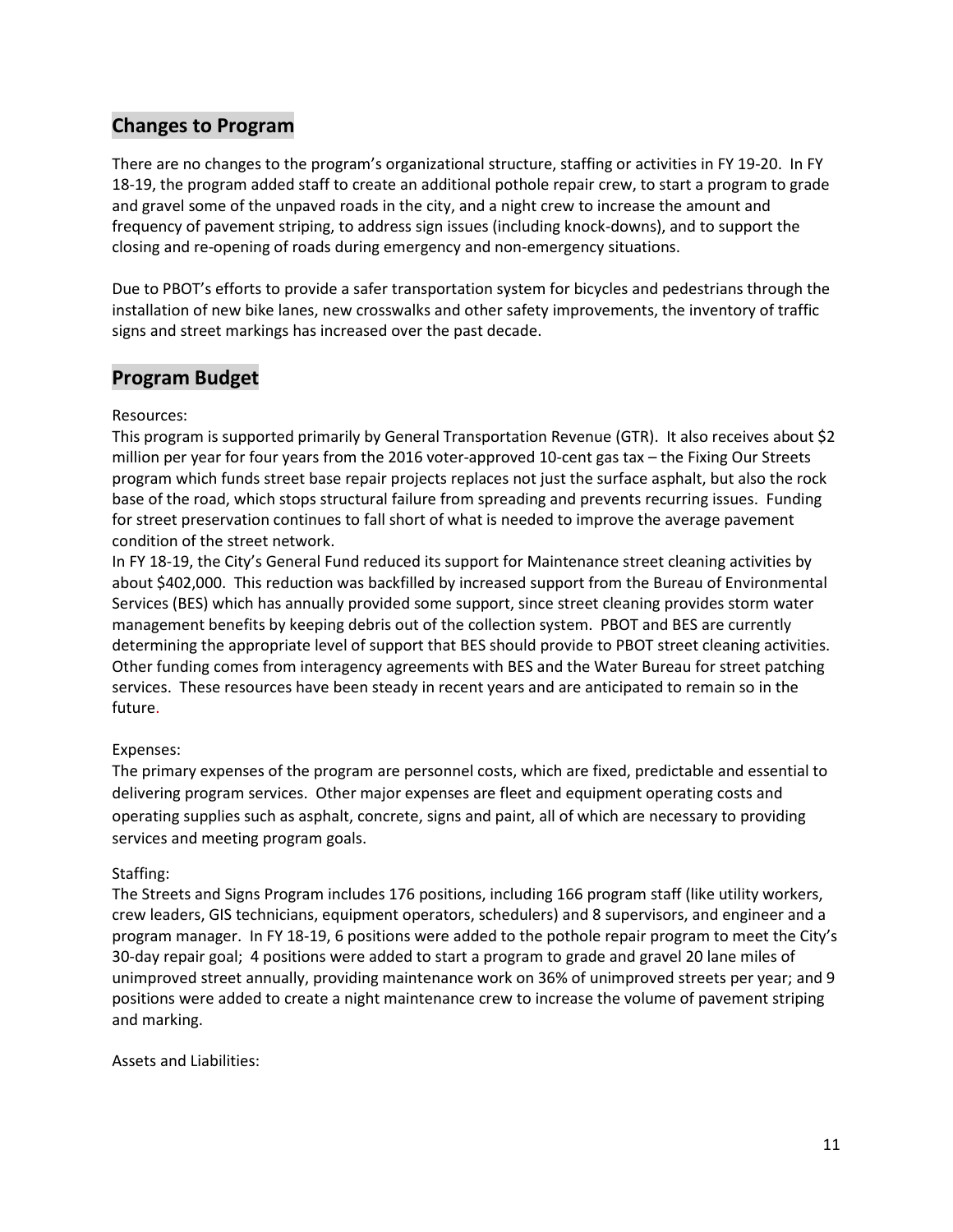The program uses numerous vehicles and equipment to perform its repair and maintenance activities. This equipment is in good condition due to regular preventative maintenance and the practice of contributing to the City Fleet replacement fund which allows PBOT to replace vehicles at the end of their useful life. In addition, PBOT has set aside funding for future capital purchases and replacements.

|                       | 2016-17 Actuals | 2017-18 Actuals | 2018-19 Revised | 2019-20 Request |
|-----------------------|-----------------|-----------------|-----------------|-----------------|
|                       |                 |                 | <b>Budget</b>   | V52 - No DP     |
| <b>Bureau Expense</b> |                 |                 |                 |                 |
|                       |                 |                 |                 |                 |
|                       |                 |                 |                 |                 |
|                       |                 |                 |                 |                 |
|                       |                 |                 |                 |                 |

## **Program Information**

Bureau: Portland Bureau of Transportation (PBOT) Program Contact: Peter Wojcicki

Website: <https://www.portlandoregon.gov/transportation> 503-823-1751

# **Sidewalks, Bridges & Structures**

# **Program Description & Goals**

The City's transportation system provides conveyance for people and goods to support the economy and livability. The Sidewalks, Bridges, and Structures program consists of PBOT Maintenance Operations activities that inspect, maintain, and repair the City's sidewalks, curbs, corners, guardrails, fences, bridges, stairways and retaining walls, work that is essential to providing public safety, mobility and accessibility.

This program is responsible for ensuring the City's corners and sidewalks adhere to federal Americans with Disability Act (ADA) standards through posting sidewalks that are out of compliance, and by improving or installing ADA-complaint curb ramps. In addition to meeting federal and state requirements around asset condition, this program maximizes the City's lifetime commitment and investment by preserving existing assets, preventing deterioration, and avoiding costly repairs and loss of asset use.

Key performance measures for this program include:

\* Number of ADA curb ramps constructed. PBOT has been working to increase the number of ADAcompliant curb ramps installed. Performance in this area is trending upwards to meet the CREEC settlement agreement.

\* Percentage of PBOT-owned bridges in non-distressed condition. Success is 80% or more of bridges in non-distressed condition and PBOT has maintained this level over the past several years.

Other performance measures expected to be included in the Requested Budget include: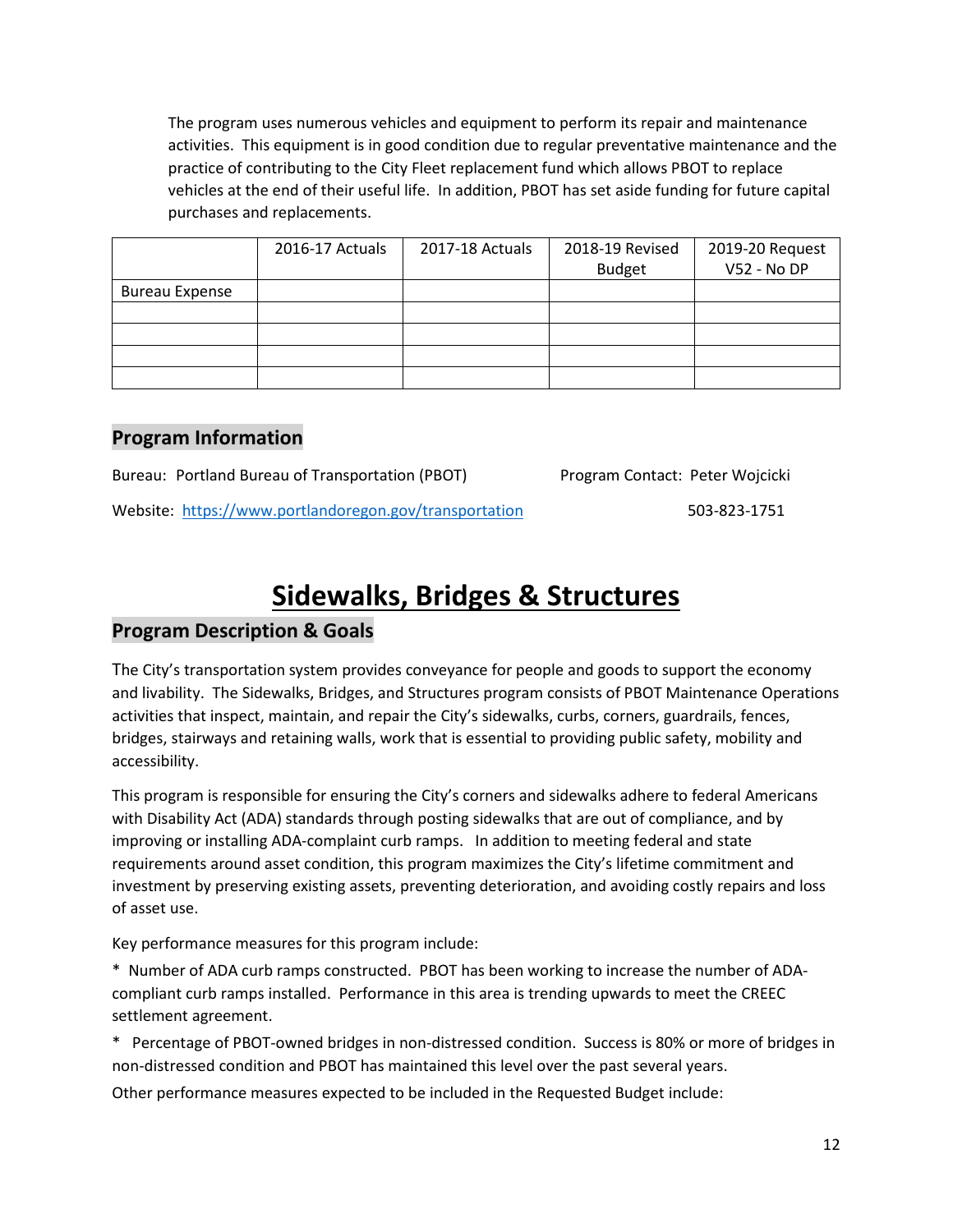- \* Number of sidewalk inspections & postings
- \* Number of damaged guard rails repaired or replaced.

## **Explanation of Services**

Portland's sidewalk system is made up of sidewalks, corners, and curbs. There are 3,155 miles of sidewalks, 38,231 corners, and 3,150 miles of curbs in the city. The system provides pedestrians with a safe way to access transit, neighborhood businesses, parks, and schools. Curbs not only mark the edge of the pedestrian network, but also channel water to the drainage system, which helps preserve street pavement. Sidewalk activities in this program oversee the maintenance of sidewalks and corners, including installation of ADA-compliant corner ramps. These activities make life easier and safer for people with disabilities and the elderly.

There are 152 bridges, 190 stairways, 23 miles of guardrails, 590 retaining walls and almost a mile of harbor wall in the City. Structural maintenance activities include retaining wall and tunnel repair, bridge and vaulted walk maintenance, installation and repair of roadside barriers (guardrails and attenuators) that are a key component of roadway safety, structural inspections and design, and installation and repair of stairways, fences and bike racks. These activities ensure that these assets are available and functioning properly and remain a safe and viable part of the transportation system for vehicles and pedestrians.

Community members provide input to this program by reporting assets, such as sidewalks, that are hazardous and in need of repair and by requesting the installation of new assets, such as corner curb ramps to improve mobility.

# **Equity Impacts**

This program supports PBOT's 5-year Racial Equity Plan through its efforts to address the following goals:

- **Provide equitable services to all residents**: PBOT proposes using its equity matrix to prioritize ADAcompliant curb ramp installations, together with other factors including location and number of requests. ADA-compliant corners are also installed as part of pavement improvements and other capital projects led by utilities, TriMet, the County, and the State. Where possible, PBOT MO partners with other agencies to deliver compliant curb ramps as part of other capital projects. (#1.3, 1.5, 1.6, 1.7)
- **Shift the culture of the Bureau; End disparities in city government:** Maintenance of structures, including sidewalk inspections, will be evaluated as part of the Bureau's Strategic Asset Management Plan, in development. This Plan intends to prioritize racial equity and inclusion in identifying maintenance priorities, and will rely heavily on the Bureau Equity Committee and bureau-wide understanding of racial equity and inclusion (#2.3)
- **Use racial equity best practices to increase access for communities of color and immigrant and refugee communities:** PBOT intends to pursue additional funding for the work of this program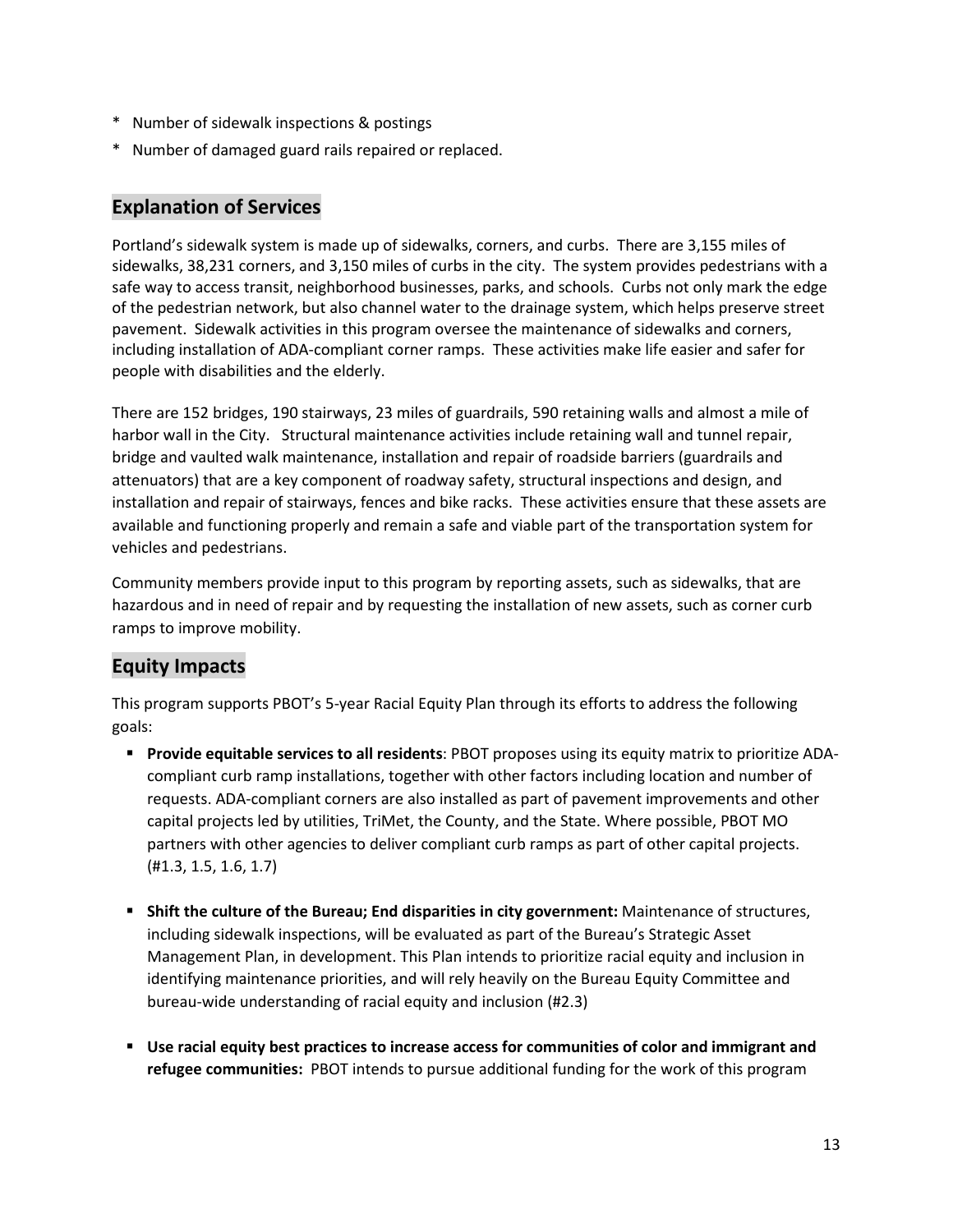through the budget equity tool. Continue to use the racial equity matrix to identify Priority Maintenance Actions (#4.1, 4.2, 4.3)

Further, this program supports disability equity through its work improving corners to meet federal ADA standards. Sidewalk connectivity is also prioritized as part of new construction, including wider sidewalks which are better able to accommodate persons with mobility disabilities.

# **Changes to Program**

There are no changes planned for the program's organizational structure, staffing or activities in FY 19- 20. Budgeted program resources and expenditures will be similar to those of FY 18-19.

The 2018 CREEC (Civil Rights Education and Enforcement Center) lawsuit settlement requires the City to make accessibility improvements by installing or fixing an average of 1,500 accessible curb ramps each calendar year for the next 12 years starting in 2018, including curb ramps requested by persons with mobility disabilities. Some of this work will be done through capital improvement and permit projects that are part of other PBOT program offers. However, starting in FY 18-19, 600 ramps per year will be completed by the Maintenance Operations Sidewalks section, an increase in the number of ramps done in prior years.

# **Program Budget**

### Resources:

This program is supported primarily by General Transportation Revenue (GTR) which will increase in FY 19-20 to cover inflation. Other funding comes from interagency services provided to other City bureaus, grants from TriMet for the installation of concrete pads in streets at bus stop locations, sidewalk repair/inspection fees paid by citizens and contractors, and reimbursement from property owners for sidewalk repairs done by the City.

These resources have been steady in recent years and are anticipated to remain so in the future. The sidewalk posting fees charged to the public are set to recover program costs and are not deemed to impact the ability of citizens to access services.

### Expenses:

The primary expenses of the program are personnel costs, which are fixed, predictable and essential to delivering program services. Other major expenses are fleet and equipment operating costs, and operating materials such as cement and materials to fix guardrail and other structures, all of which are critical to providing services and meeting program goals.

### Staffing:

The Sidewalks, Bridges and Structures Program includes 61 positions, including 57 field staff (utility workers, welders, carpenters, painters, concrete finishers, inspectors, technicians and equipment operators) and 4 supervisors. In response to the increased commitment to install ADA corners, in FY 18- 19, a Sr. Program Manager was added to the program to plan, organize and manage sidewalk projects and an Engineering Technician was added to design, layout and evaluate new corner ramp projects. In FY 17-18, 7 positions were added to work on new Fixing Our Streets projects.

Assets and Liabilities: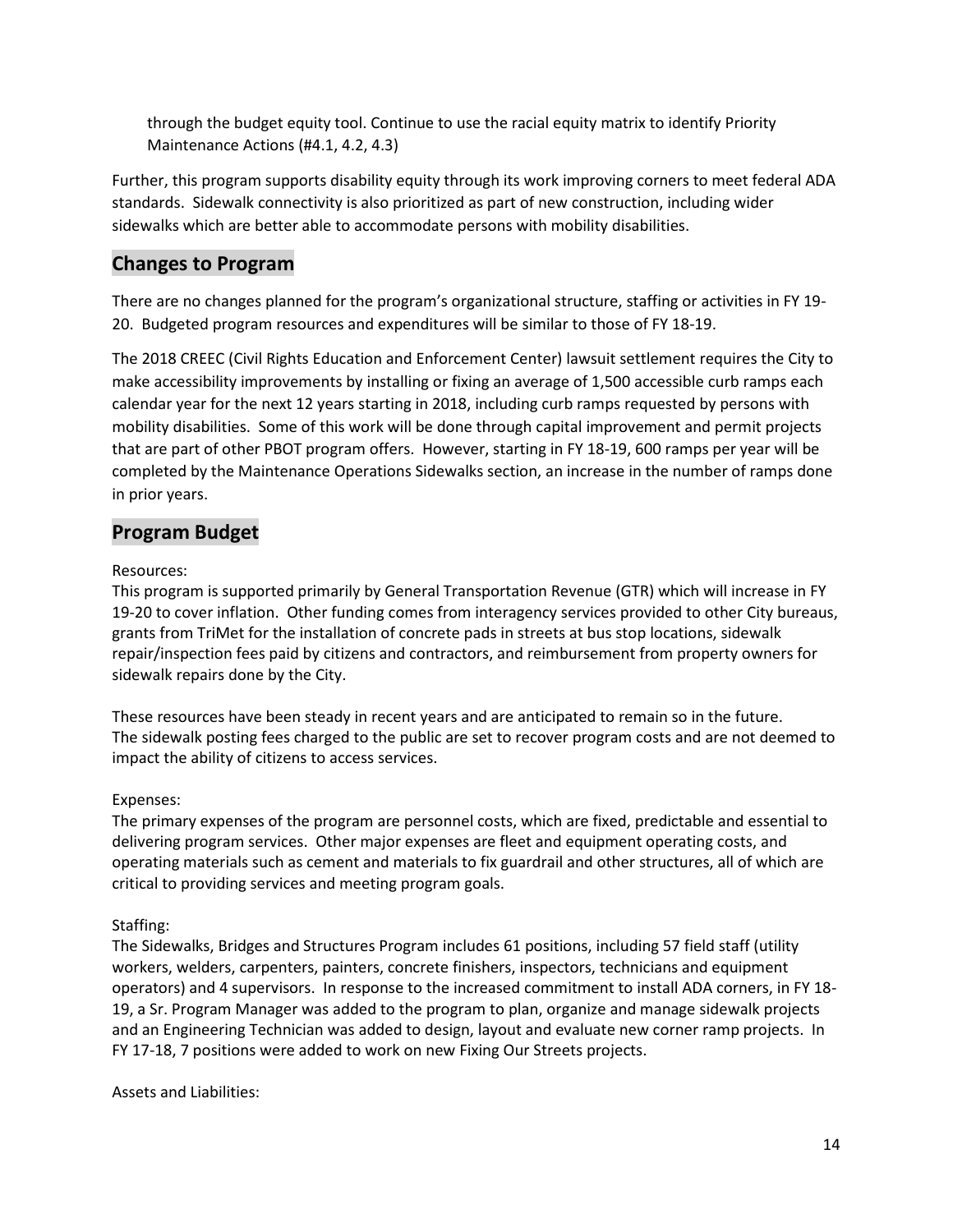The Sidewalks, Bridges & Structures Program uses numerous vehicles and equipment to perform its repair and maintenance activities. This equipment is in good condition due to regular preventative maintenance and the practice of contributing to the City Fleet replacement fund which allows PBOT to replace vehicles at the end of their useful life. In addition, PBOT has set aside funding for future capital purchases and replacements.

|                       | 2016-17 Actuals | 2017-18 Actuals | 2018-19 Revised<br><b>Budget</b> | 2019-20 Request<br>V52 - No DP |
|-----------------------|-----------------|-----------------|----------------------------------|--------------------------------|
| <b>Bureau Expense</b> |                 |                 |                                  |                                |
|                       |                 |                 |                                  |                                |
|                       |                 |                 |                                  |                                |
|                       |                 |                 |                                  |                                |
|                       |                 |                 |                                  |                                |

# **Program Information**

Bureau: Portland Bureau of Transportation (PBOT) Program Contact: Amy Roberts Website: <https://www.portlandoregon.gov/transportation> 503-823-1769

# **On-Street Parking**

# **Program Description & Goals**

The **Parking Operations Program** supports traffic safety, access to goods and services, economic vitality, and neighborhood livability by using data to manage public parking and developing parking programs and regulations in the right-of-way. This program manages on-street parking city-wide, including parking meter districts, parking permit areas, timed parking zones, special parking zones, and other parking controls.

The program works with residents, business owners, City traffic engineers, the Police bureau, the Fire bureau, Portland Streetcar, and Trimet, to design and operate an effective parking system.

The on-street parking system is managed to enhance traffic safety, improve circulation, support the economic vitality of business districts, encourage the use of off-street parking, reduce congestion, maintain air quality, and promote the use of alternative modes by managing the supply and price of onstreet parking. Meter districts support economic vitality and access to services by encouraging turnover of parking spaces. Parking permit areas support neighborhood livability and access by discouraging long-term parking by commuters. Special parking zones and timed parking zones in business districts and adjacent to hospitals, schools, and other institutions support access to services.

This program has developed and implemented initiatives to improve equity, access, and customer service, including;

• Reduced permit fees for low-income residents and workers in Central Eastside and Northwest Portland.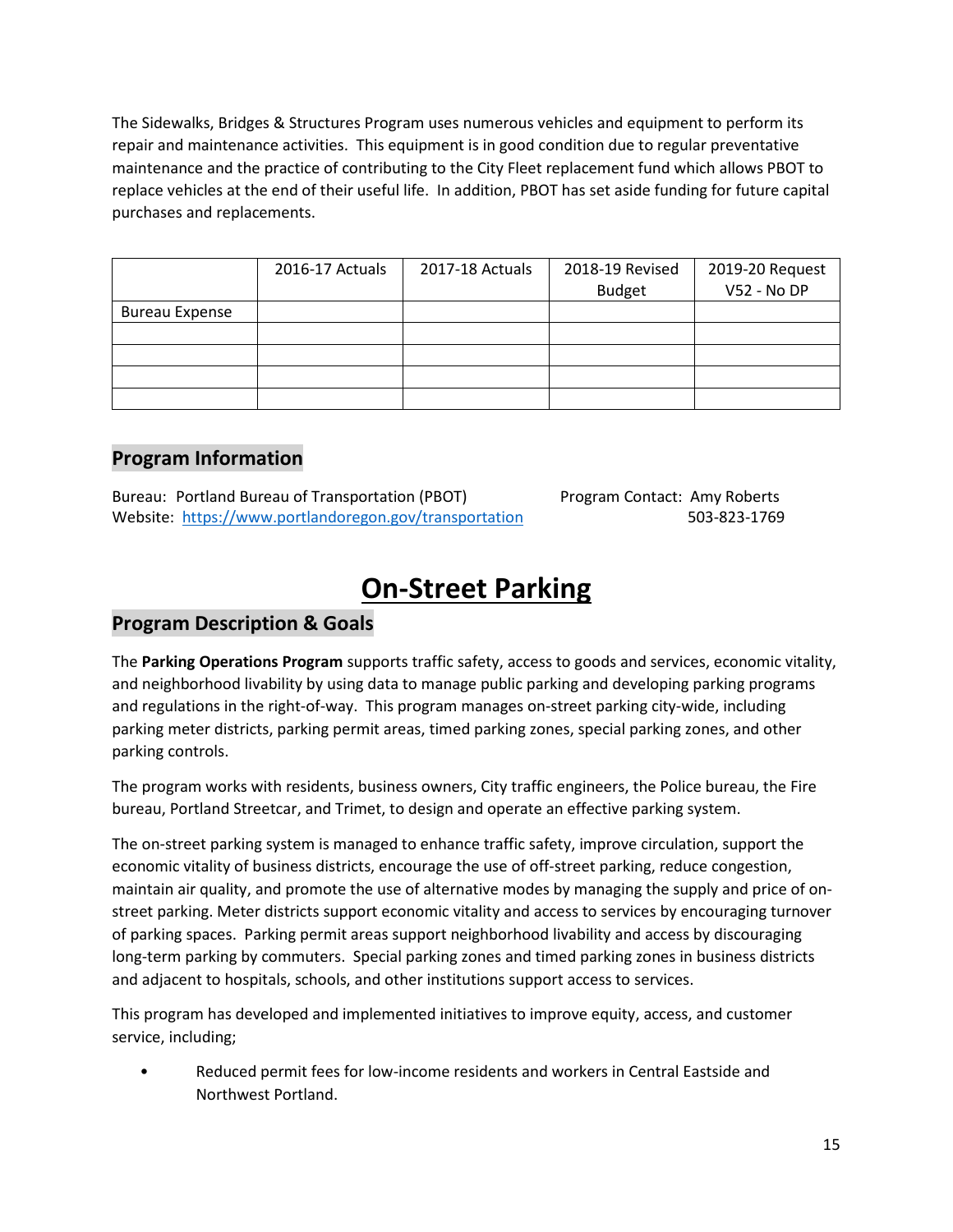- Disabled parking permits and scratch-off tickets to accommodate drivers who may have trouble walking to and from meters.
- Parking Kitty app for mobile payment at parking meters.

Projects lists are developed with input from advisory committees and the 2035 Comprehensive Plan policies relating to equity and community engagement. Projects and programs funded with permit surcharge and net meter revenue will be evaluated using the PBOT equity goals to help address infrastructure deficiencies and alleviate transportation burden on low income, underserved and communities of color. For example, there was outreach in the NW District targeted to low income residential buildings regarding the Transportation Wallet and other transportation projects and programs.

Outreach conducted in existing parking districts, permit areas and during development of pilots and parking management plans will strengthen public engagement for communities of color and immigrant and refugee Communities.

Performance Measures - On-Street Parking

- Number of APP permits issues (annually)
- Number of special permits issued (annually)
- Number APP calls received per month
- Meter service calls as a percentage of total transactions
- Percentage of parking payment transactions captured through Parking Kitty
- Number of parking related traffic control workorders
- Number of parking permit opt outs (annually)
- # of Transportation Wallets sold (annually)
- % change in parking demand in managed parking districts where Transportation Wallet is offered

# **Explanation of Services**

Community Engagement

The Committees in NW and Central Eastside advise PBOT on the implementation of parking management tools to meet their neighborhood needs as well as how funds collected in their districts are spent on transportation programs and projects to improve access to safe transportation facilities and services. An example of this is the Transportation Wallet. The Wallet is a suite of passes and memberships for people to use active transportation and is available to residents and employees free or at a substantially reduces price. Since the wallet was launched in 2016 over 2,000 Wallets purchased or provided for free to in NW and CEID.

## **Equity Impacts**

Equity in service levels and outcomes

Disability space installations are informed by two primary sources: homeowners when spaces are requested in residential areas, and businesses/institutions when requested in metered or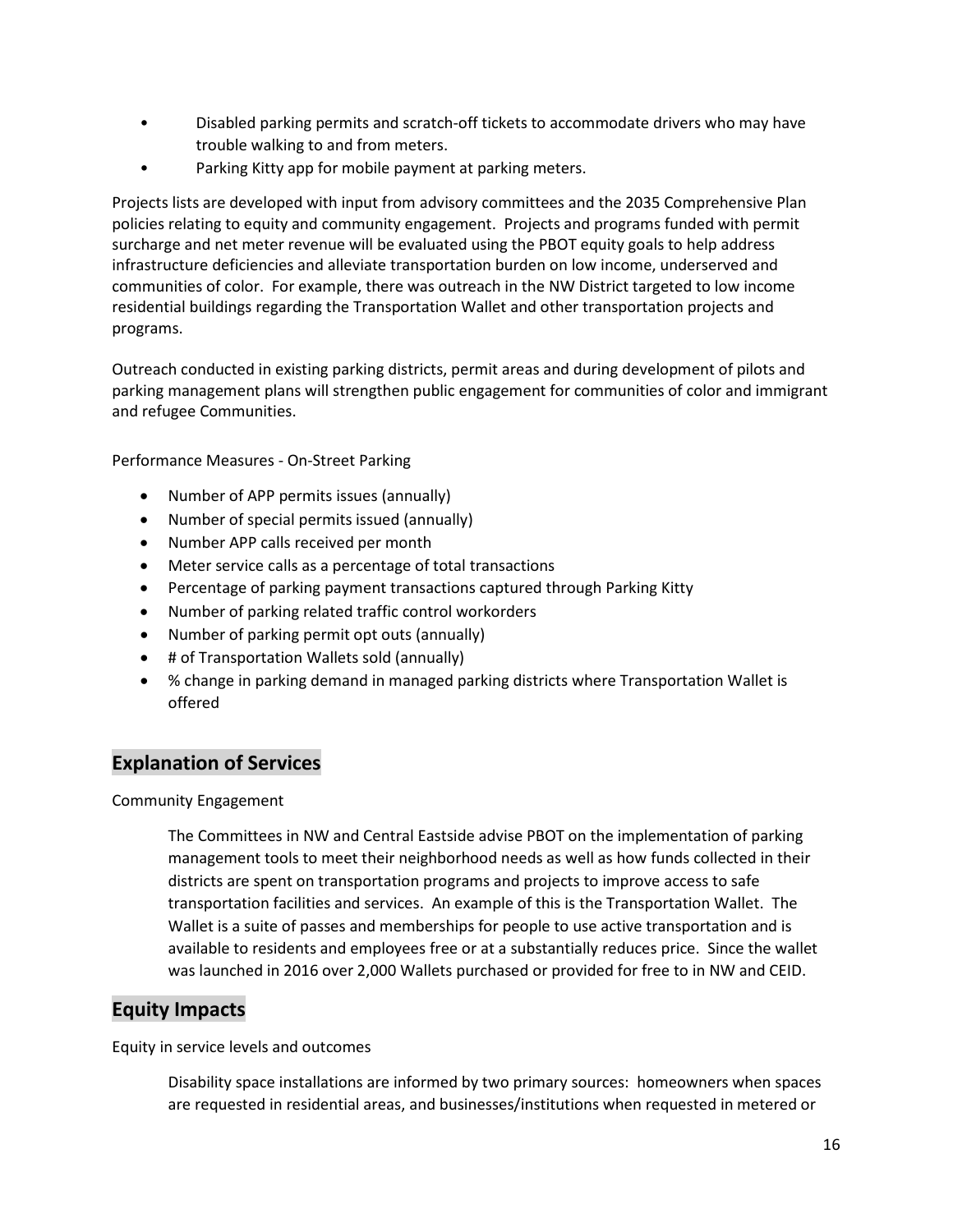commercial areas. Those requests are for service are received directly from the community to address individual need. Data tracking of those installations/removals is through TrackIt, Maximo, and ArcMap. Parking Operations staff reviews the locations every two years to ensure they are still meeting the needs of the community who reside adjacent to the signed spaces.

#### Accommodations

Parking Operations actively engages in accommodating disability parking throughout the city in order to better serve the needs of disabled residents and visitors. On-street disability parking signs are installed to designate spaces disabled spaces and wheelchair spaces. There are also a permit programs that serve disabled placard holders, so they may park with reduced cost within metered areas where they live or work and achieve closer proximity to their destination. We also have a scratch-off permit program so that disabled parkers may stay longer in metered spaces than the allotted time (throughout the meter day if need be), and otherwise allow stays up to three hours when paying for a two-hour meter.

The two parking districts that have added surcharge to their base permit fee have a low-income provision. Low-income residents do not pay the added surcharge if they meet the income guidelines outlined in their district.

#### Impact of Changes

There have been no changes in the city's Parking Control or permit programs over the past year, thus no changes to community impacts.

## **Changes to Program**

#### Changes due to external factors

There has been increasing demand for parking services over the past years due to increased population, increased business activity, and new construction. The Parking Operations Program works with stakeholders to provide parking services to accommodate increased demands and to further manage on-street parking based parking utilization data. Additional management includes expanding meter areas, implementing new area parking permit areas and expansions of existing permit areas to be consistent with the newly adopted Parking Management Manual, TSP and 2035 Plan

#### Changes to resources

The program is supported by General Transportation Revenue (GTR). The program's GTR allocation has increased to cover cost of living increases and expanding parking management programs and services.

#### Changes to organizational structure

Parking Operations continuously works to improve efficiency and effectiveness in providing parking management, maintaining parking meters, and processing parking permits. Parking Operations has updated technology to offer more choices to customers through online payment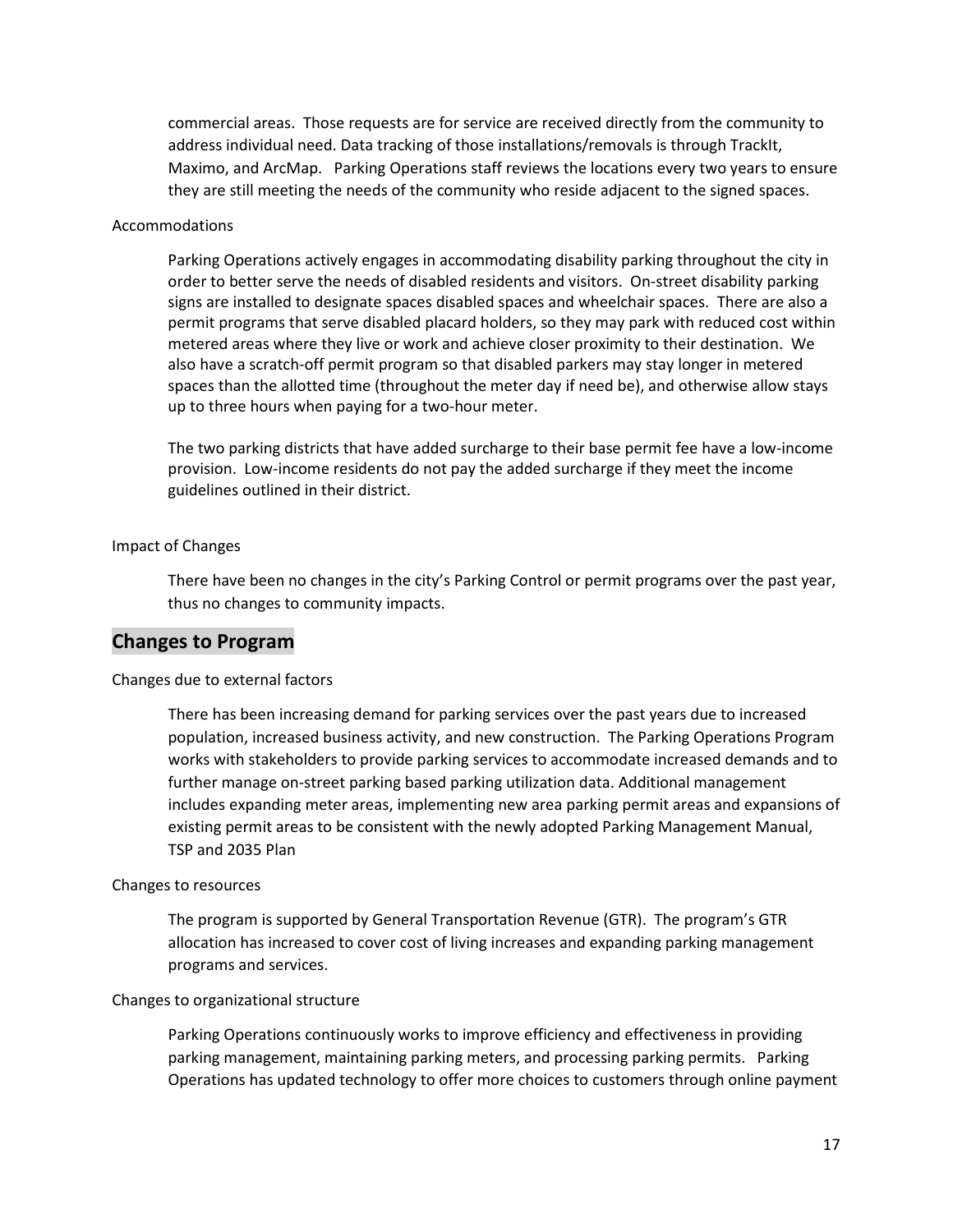(Parking Kitty) and is working to develop and implement online area parking permits to provide better more convenient services to the public and reduce paper use.

# **Program Budget**

Resources:

The program is supported by General Transportation Revenue (GTR). This program generates revenue from parking meter fees and parking permit fees.

The first priority for meter district revenues is to pay the capital and operating costs of the meter system. Revenues remaining after capital and operating costs are covered may be allocated to support transportation services within the meter district and citywide.

Parking Meter Revenue has grown over recent years due to the implementation of new meter districts, the standardization of time limits, and other changes. Parking Permit Revenue has grown due to increased number of permits.

Expenses:

Major expenses include parking meter back-office fees, bankcard processing fees, and consultant fees.

#### Staffing:

The Parking Operations Program includes 26 positions. In addition, five positions provide internal service work for the Parking Garage program, and one position provides internal service work for the Derelict RV program. This program has added positions in recent years, to provide parking services for new meter districts and new parking permit areas, including Central Eastside and Northwest Portland.

Assets and Liabilities:

The Parking Operations Program owns and operations 1,900 parking meters; 85% are in very good condition, and 15% are in good condition.

# **Program Information**

Bureau: Portland Bureau of Transportation (PBOT)

Website: <https://www.portlandoregon.gov/transportation>

Program Contact: Chris Armes 503-823-7051

# **Parking Enforcement**

# **Program Description & Goals**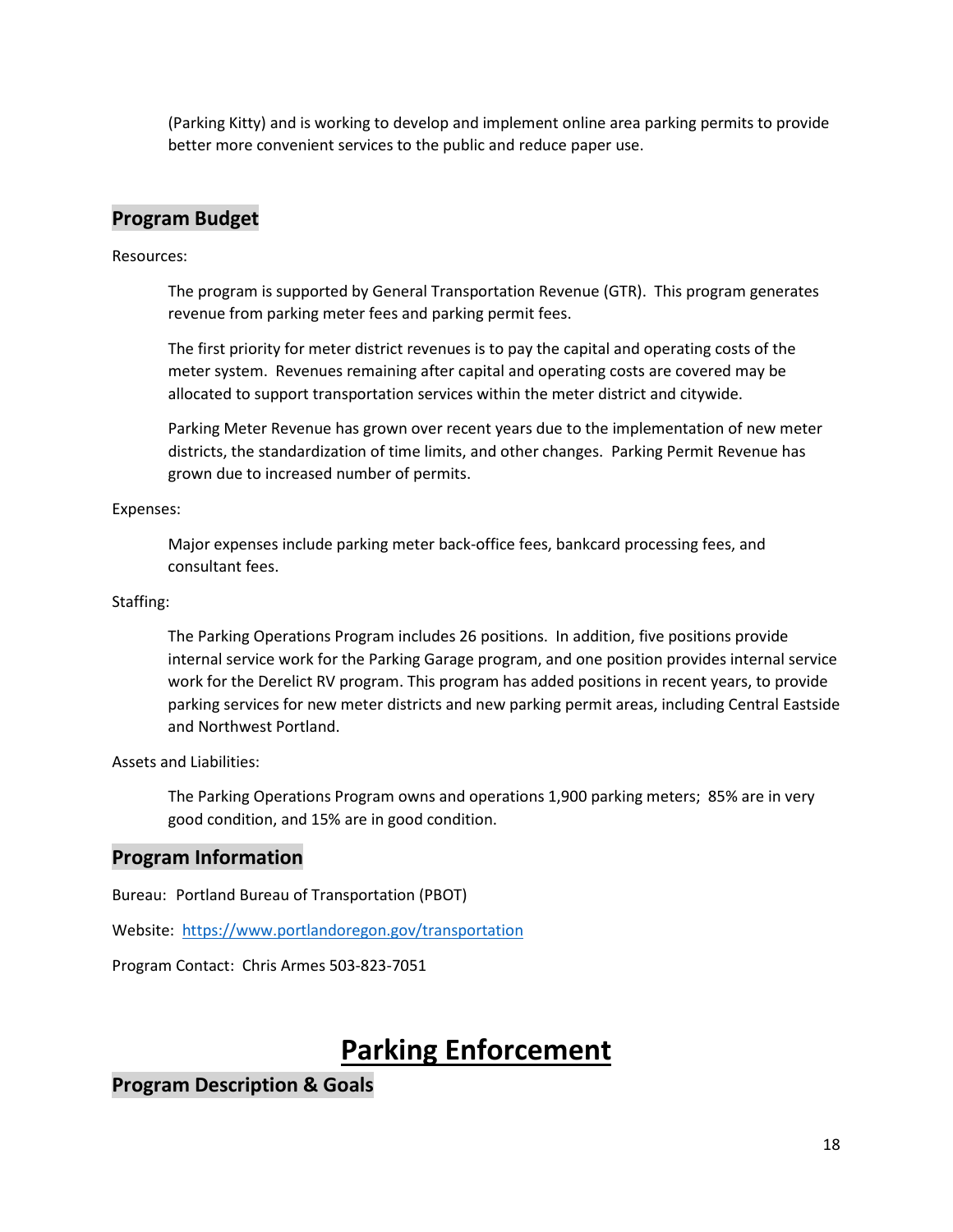## The **Parking Enforcement Program**

Vision: To be nationally recognized as the most innovative and community-focused parking enforcement agency.

Mission: To ensure equitable and convenient access to parking in the public right-of-way.

Guiding Principles:

- Commitment to People We respectfully and actively collaborate internally, with public and private agencies, and with members of the community.
- Health and Safety We are committed to ensuring the health and safety of our employees and the community.
- Innovation We strive to be flexible, adaptable, and embrace new technology. Job Function

This program supports PBOT's five-year Racial Equity Plan and other bureau equity goals related to racial and disability equity.

- People of color make up 23% of Parking Enforcement staff.
- In 2018 Parking Enforcement made a commitment to enhance our relationship with the community in an attempt increase trust. In August, several members participated in "Shop With A Cop" which connects law enforcement with youth, who are often part of marginalized communities (low socioeconomic status, immigrants, people of color). \*Racial data for the involved youth was not tracked.
- In December, four members of Parking Enforcement delivered holiday food baskets to low income households on behalf of the Portland Police Bureau's Sunshine Division. \*Racial data for recipients was not tracked.

Parking Enforcement Performance Measures

- Number of parking citation issued (annual measure)
- Number of derelict RVs reported
- Number of abandoned auto complaints

# **Explanation of Services**

The Parking Enforcement Program supports traffic safety, access to goods and services, economic vitality, and neighborhood livability by educating the community and enforcing parking regulations in the right-of-way. Enforcement includes written warnings, citations, and in some cases towing.

This program patrols by foot, bike, and automobile in the parking meter districts, parking permit areas, timed parking zones, and special parking zones. The program also responds to service requests city-wide including, but not limited to, blocked travel lanes, blocked driveways,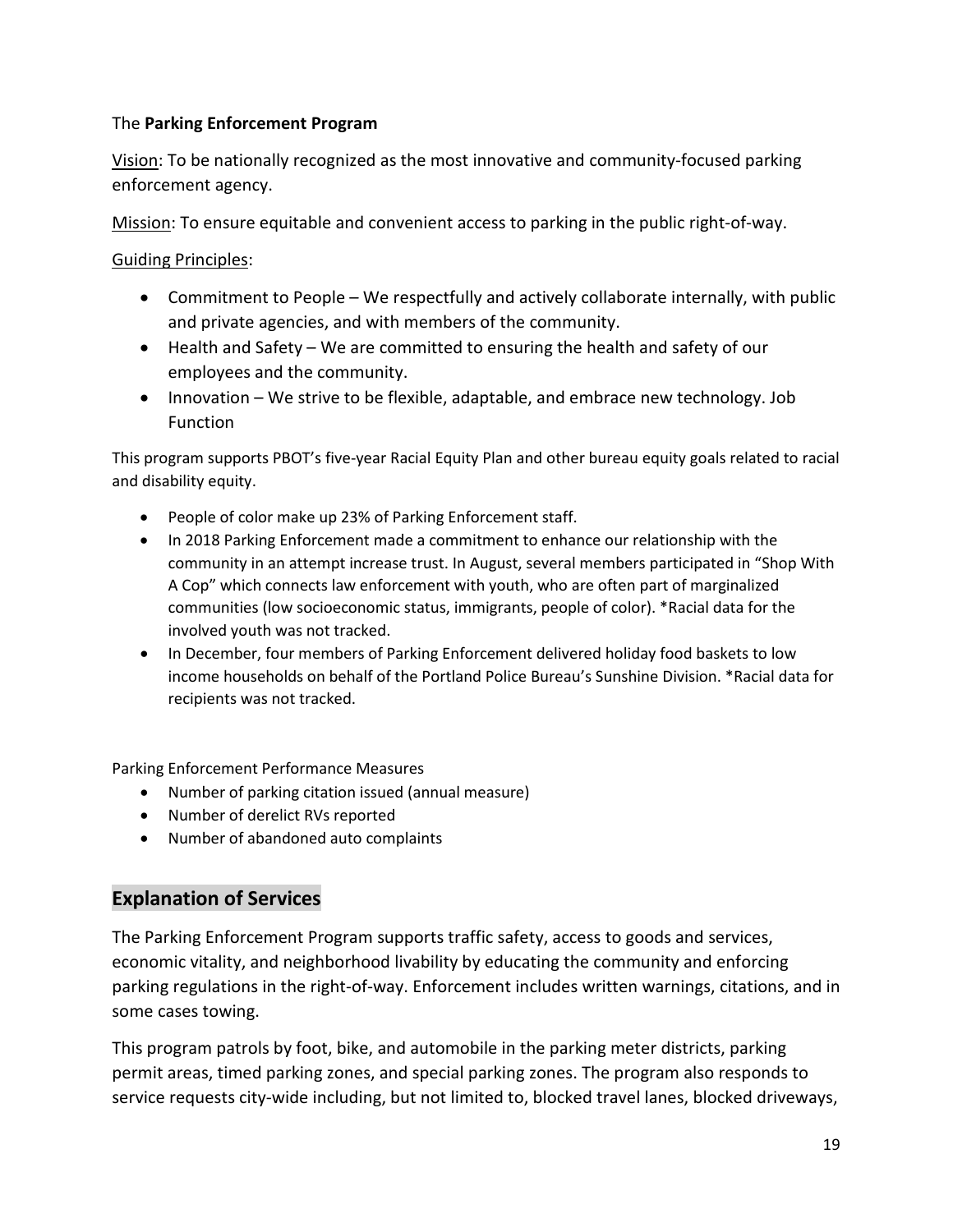blocked fire hydrants, and abandoned automobiles. The program also installs and removes temporary reserved parking signs, collects money from meters and provides compassionate and flexible enforcement with community members living in automobiles and recreational vehicles on the right-of- way.

#### Community Engagement

The Parking Enforcement Program is engaging the community to help update the wording on citation envelopes/ enforcement website, and then have it available in the harbor languages. This will take longer, but in the end the message will be better understood which will enhance compliance and build trust between marginalized communities and Parking Enforcement. In the fourth quarter of 2018, we met with the new Portlander Program and "Community Engagement Liaison Services." To date, preliminary document wording has been reviewed and discussed.

### **Equity Impacts**

Equity in service levels and outcomes

Parking Enforcement tracks the number of citations/warnings issued to vehicles for parking in disabled spots and disabled access ramps. Parking citations/ warnings are issued and tracked by vehicle information; information is not available by race or ethnicity.

#### Accommodations

Consistent enforcement of ADA ramps and disabled parking spots increases the likelihood that the ramps and parking spots will available to community members that need them. From 2016 to 2018 Parking Enforcement increased the number of citations written for improperly parking in a disabled spot by more than 40% (1,742 to 2,503). Citations for blocking ADA ramps increased by more than 24% from 2016 to 2018 (1,588 to 1981).

#### Impact of Changes

There have been no changes in the city's Parking Enforcement programs over the past year, thus no changes to community impacts.

### **Changes to Program**

#### Changes due to external factors

There has been increasing demand for parking services over the past years due to increased population, increased business activity, and new construction. The Parking Enforcement program has increased staff to respond to these changes.

Parking Enforcement continuously works to improve efficiency and effectiveness in enforcing parking regulations. Parking Enforcement has updated technology to better identify and track vehicles and drivers.

#### Changes to resources

There have not been any significant changes to resources.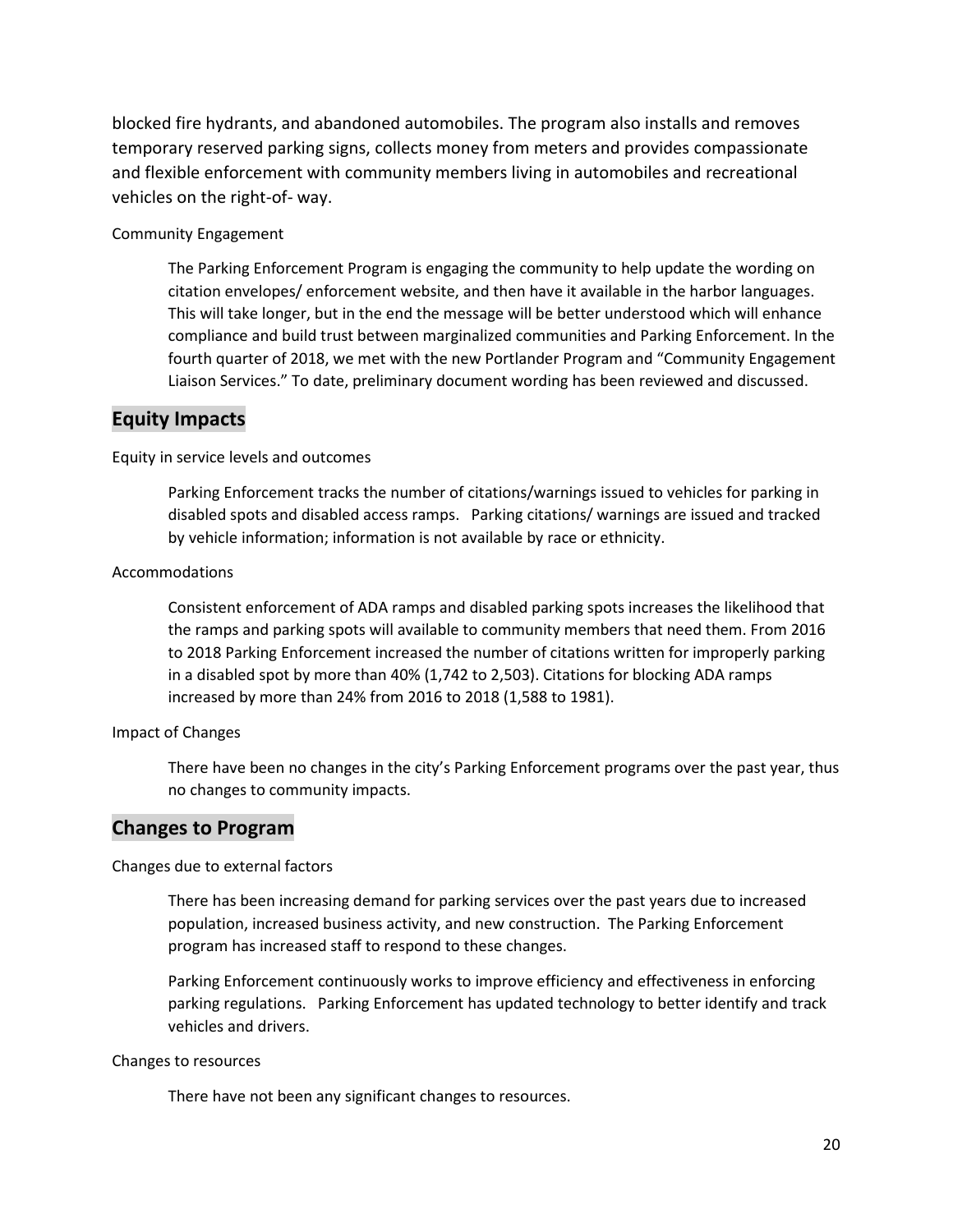Changes to organizational structure

This program doesn't plan to make organizational structures changes at this time.

### **Program Budget**

Resources:

This program generates parking citation revenue. Citations are issued by City staff, but are adjudicated and processed by the Circuit Court. The Court retains slightly more than fifty percent of citation revenue and remits the remainder to the City.

In addition, enforcement indirectly generates parking meter revenue; the presence of officers in the field supports compliance with parking regulations, including payment of meter fees.

Parking citation revenue and parking meter revenue are components of the General Transportation Revenue (GTR), which pays for general transportation services.

#### Expenses:

The main expenses for this program are staff costs, vehicles costs, handheld citation writing equipment costs, hearings fees, and training and uniform costs.

#### Staffing:

This program includes sixty-six authorized Parking Code Enforcement Officer positions, one Utility Worker II, three office support and analyst positions, and five manager positions. Six of the officers provide services for the Derelict RV program in Regulatory Operations.

This program added positions in recent years to provide parking services for new meter districts and new parking permit areas, including Central Eastside and Northwest Portland.

Assets and Liabilities:

The Parking Enforcement Program doesn't have any assets or liabilities.

### **Program Information**

Bureau: Portland Bureau of Transportation (PBOT)

Website: <https://www.portlandoregon.gov/transportation>

Program Contact: Mike Crebs 503-823-1209

# **Parking Garages**

### **Program Description & Goals**

The Parking Facilities Fund supports the operation and maintenance of six City-owned parking garages in the downtown corridor. The parking garages support economic viability of Central City by providing an affordable system of parking garages which primarily meets the short-term needs of shoppers, visitors,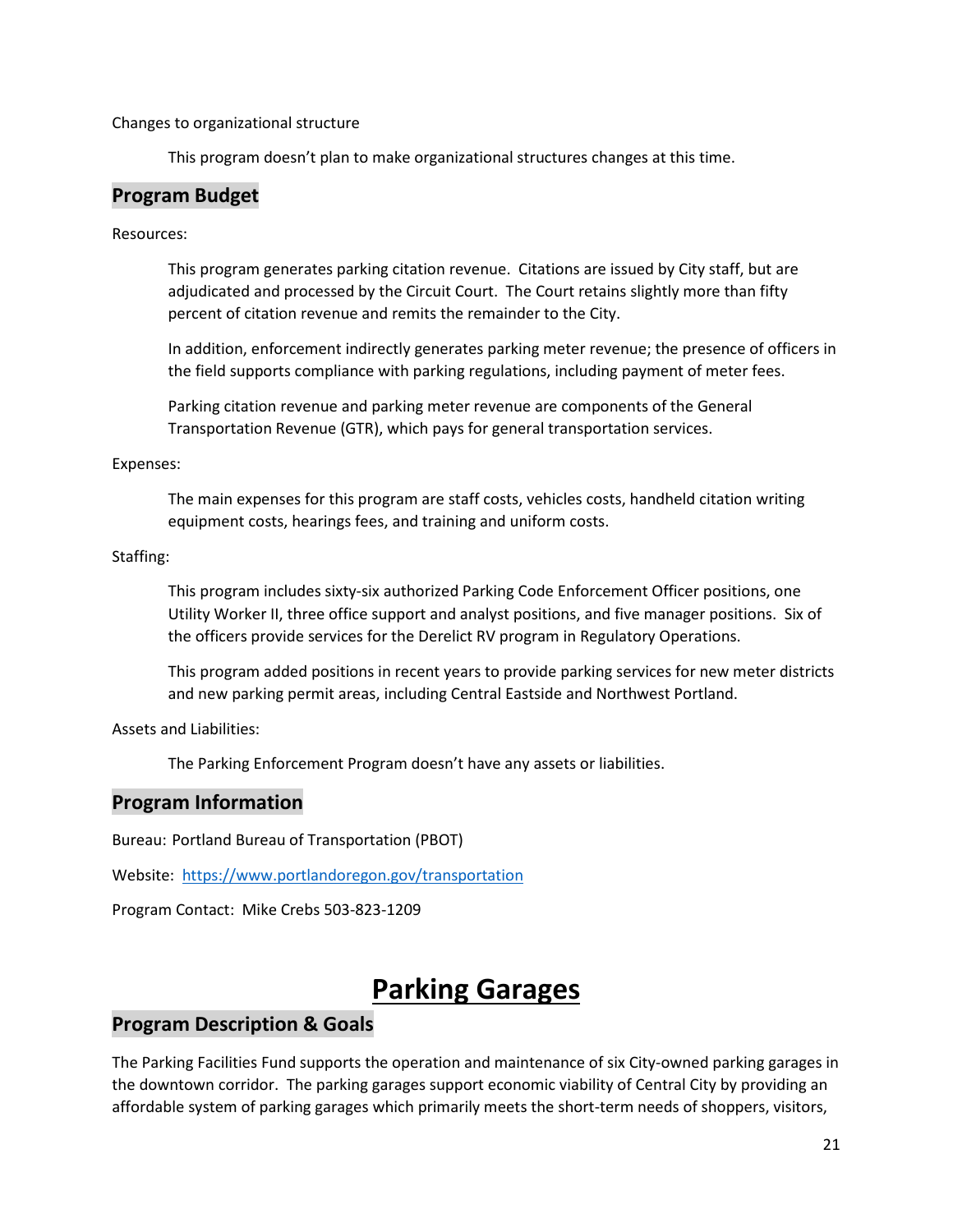and business clients. The Parking Facilities Fund also invests in the overall transportation system by funding other transportation needs only when there is a surplus.

#### **Expected Performance Measures to be included in Requested Budget:**

- 1. Number of parking transactions processed.
- 2. Number of validations redeemed.
- 3. Transient parking revenue
- 4. Validation revenue
- 5. Average short-term duration of stay (<4 hours)
- 6. Average weekday peak time occupancy
- 7. Average ticket value

## **Explanation of Services**

The six City-owned parking garages in total house approximately 3,800 parking spaces, 71,800 square feet of commercial space, and the Portland Heliport. The garages are located at SW First and Jefferson, SW Third and Alder, SW Fourth and Yamhill, SW 10<sup>th</sup> and Yamhill, NW Naito and Davis and O'Bryant Square. Due to structural issues at O'Bryant Square it is no longer open to the public. SW 10<sup>th</sup> and Yamhill is being upgraded as part of a Capital Improvement Project which has resulted in a temporary closure of some parking spaces along with all the commercial space. The rebuilt garage is expected to be completely opened in September of 2019.

The parking garages offer short-term parking, defined as four hours or less, is priced below market value to promote the need of those looking to conduct business downtown. The price point is designed to entice short-term users to park directly in the garages rather than increasing downtown traffic by circling for vacant on-street spaces. To align with PBOT's goal of reducing signal occupancy vehicle trips, monthly carpool passes are sold to customers at a reduced rate.

# **Equity Impacts**

SmartPark reduced rate swing shift parking passes offers parking in the garages at a reduced rate (\$35 per month) for employees required to work swing shift (between 3 pm and 7 am) making less than 35,000 per year. The application for these passes are currently available in 4 languages (English, Spanish, Russian, and Vietnamese). The Reduced Rate Swing Shift pass is a direct response to stakeholder concerns about the impact of new downtown on-street parking rates on lower-income workers. On February 1, 2016, the City increased the on-street parking rate in Downtown from \$1.60 to \$2.00 per hour. During the discussion of this increase, stakeholders focused attention on how this increase could negatively affect downtown employees earning low wages, working swing or evening shifts and who are not well served by available transit options. To mitigate this impact, the SmartPark Program developed this monthly parking pass. The program will provide a reasonable, low-cost option to lower income workers while leaving readily accessible on-street parking spaces available for evening customers and visitors.

## **Changes to Program**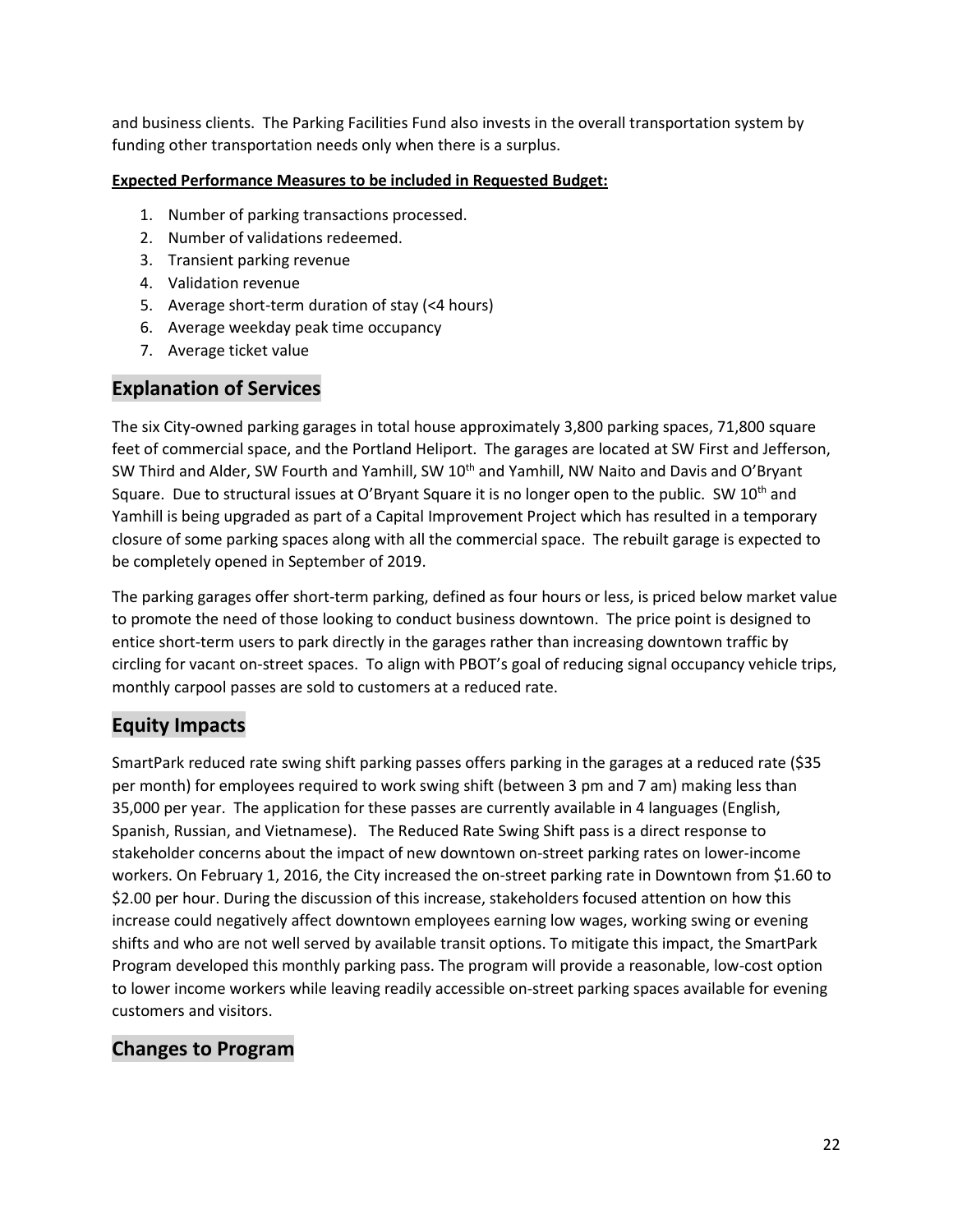**Changes due to external factors:** The biggest external variable is demand for parking in the garages. While we are not anticipating an economic slowdown next year that would reduce demand, it is possible.

Changes to resources: We anticipate that the 10<sup>th</sup> and Yamhill garage will be fully open and operational by September of 2019. The completion of construction will bring the availability of spaces in the garage back up to full capacity. Additionally, we expect a bump in usage at the garage due to consumers preference to use a new, modern garage.

**Changes to organizational structure:** We do not anticipate any significant changes to the organizational structure next year.

# **Program Budget**

**Resources:** This program is paid by revenue generated from the five parking garages open to the public. The garages are owned by PBOT. Hourly, daily, and monthly parking options are all available in the garages. Ground floor retail space is also rented out. Other city bureaus also rent parking and storage spaces at the  $1<sup>st</sup>$  and Jefferson Garage at the same rates offered to the public. As the parking garages have their own fund, they also receive interest revenue.

**Expense:** The main expenses in this program are maintenance expenses, fees for the management of the garages, debt service for purchase of streetcars, capital improvements, and labor costs. The fund is also responsible to transfer funds to the general fund for overhead and expenses in lieu of property taxes. In the past the fund has also transferred funds to the transportation operating fund to help meet other priorities of the transportation system. Due to the current capital improvement and expected major maintenance projects we do not anticipate a transfer in the next five years.

**Staffing:** We do not anticipate any significant changes to the staffing levels for next year.

**Assets and Liabilities:** The major assets are the garages themselves (infrastructure) along with the land that they occupy. Other assets include the machines used to collect the fees along with the software used to operate these machines. Due to deferred maintenance by OMF Facilities, the assets need a significant amount of major maintenance over the next five years.

## **Program Information**

**Bureau:** Transportation

**Website:** https://www.portlandoregon.gov/transportation/

**Program Contact:**

# **Engineering**

# **Program Description & Goals**

The Engineering Services Group provides technical support for CIP transportation projects that provide safety, enhance neighborhood access and livability, preserve and rehabilitate facilities,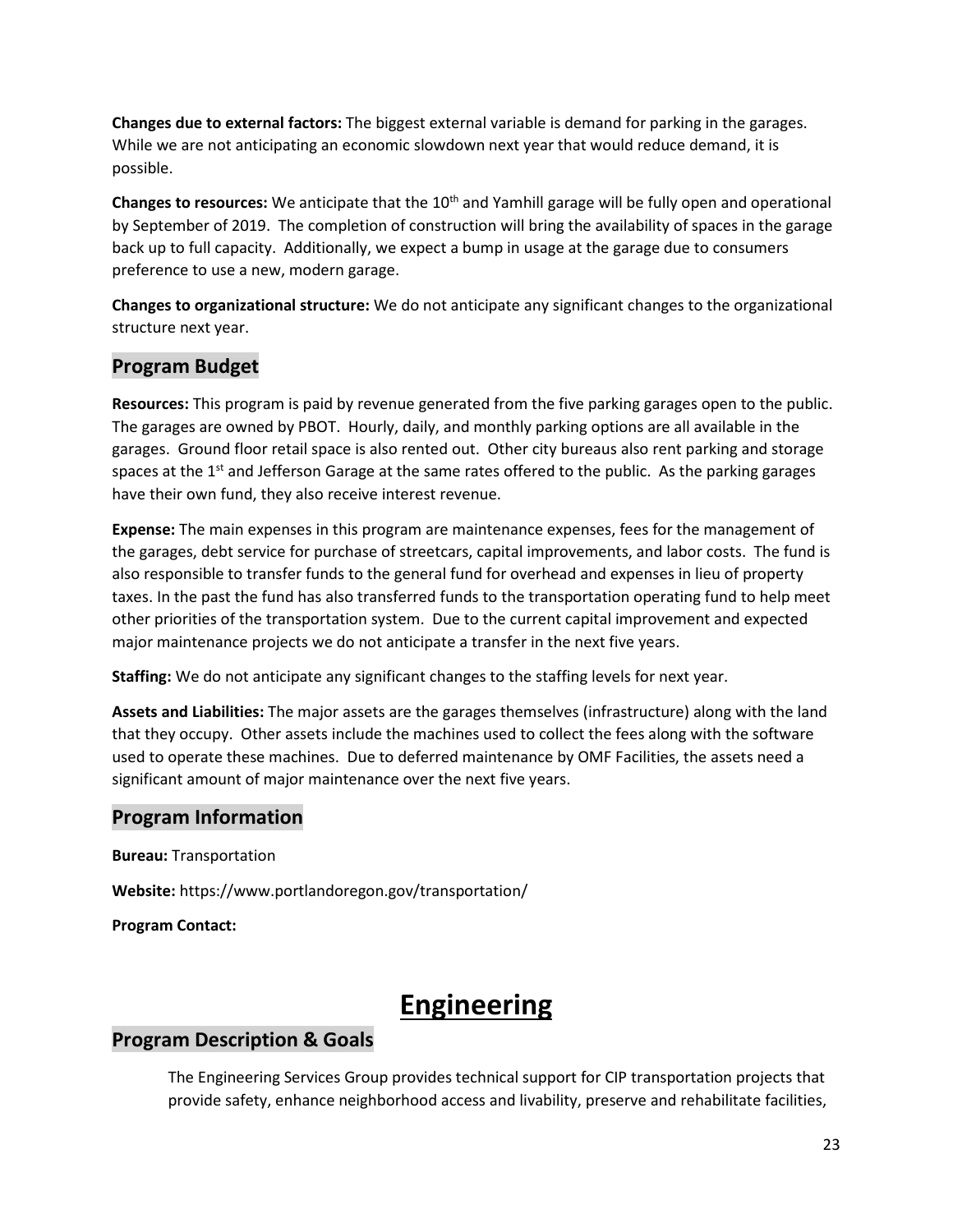and support land use through improvements to the City's streets, bridges, traffic signals, street lights and many other assets. With the increase in funding over the past few years (Fixing Our Streets, House Bill 2017, and Build Portland) the number of projects has doubled. Our goal is to design, construct, inspect, maintain and operate a safe transportation system for all modes in support of the Bureau's and City's goals.

#### **Expected Performance Measure to be included in Requested Budget**

- 1. Number of capital project phases planned for completion (annual measure)
- 2. Percentage of project phases completed as planned (annual measure, by amended completion date)
- 3. Percentage of project design efforts completed as planned
- 4. Difference between actual value of completed projects and projected project value
- 5. Percentage of projects substantially complete within 25% budget as planned (annual measure)

## **Explanation of Services**

The Engineering Services Group provides the following services:

- Technical support for capital projects including structural, civil and traffic engineering, and construction inspection and survey services. We also share these resources with others. For example, our Surveying section provides surveying for the Bureau of Environmental Services projects in addition to PBOT's projects.
- Provides operations and maintenance on the City's 950 signals (as well as another 150 signals on ODOT's system in the City) and 56,000 streetlights.
- Provide asset management for the City's signal and street lights, 4800 lane miles of streets, 152 bridges, 590 retaining walls, 190 stairways, 29 miles of guardrail, and many other assets.
- Lead and responsible for meeting the City's settlement with CREEC which requires the construction of 1500 ADA ramps per year for the next 12 years.
- Leads the City's efforts on the City's Standard Specifications and Details which is used on EVERY project in the pubic right-of-way for BES, Water, Parks, PBOT as well as all permit projects.

Our responsibility is to design, maintain, and operate the transportation for all modes and to deliver projects on time and budget.

## **Equity Impacts**

The ADA Curb Ramp program that is part of the CREEC settlement brings accessibility improvements that span the citizenry and geography of the entire City. Curb ramps are key to providing an accessible transportation system by helping people (especially those with mobility challenges) get out of the street and over the curb and to the sidewalk. ESG provides the program management, engineering design, and construction inspection services to provide the 1500 ADA compliant curb ramps per year for the next twelve years as required by the City's ADA Curb Ramp Settlement (aka CREEC Settlement). Curb ramps are accomplished by capital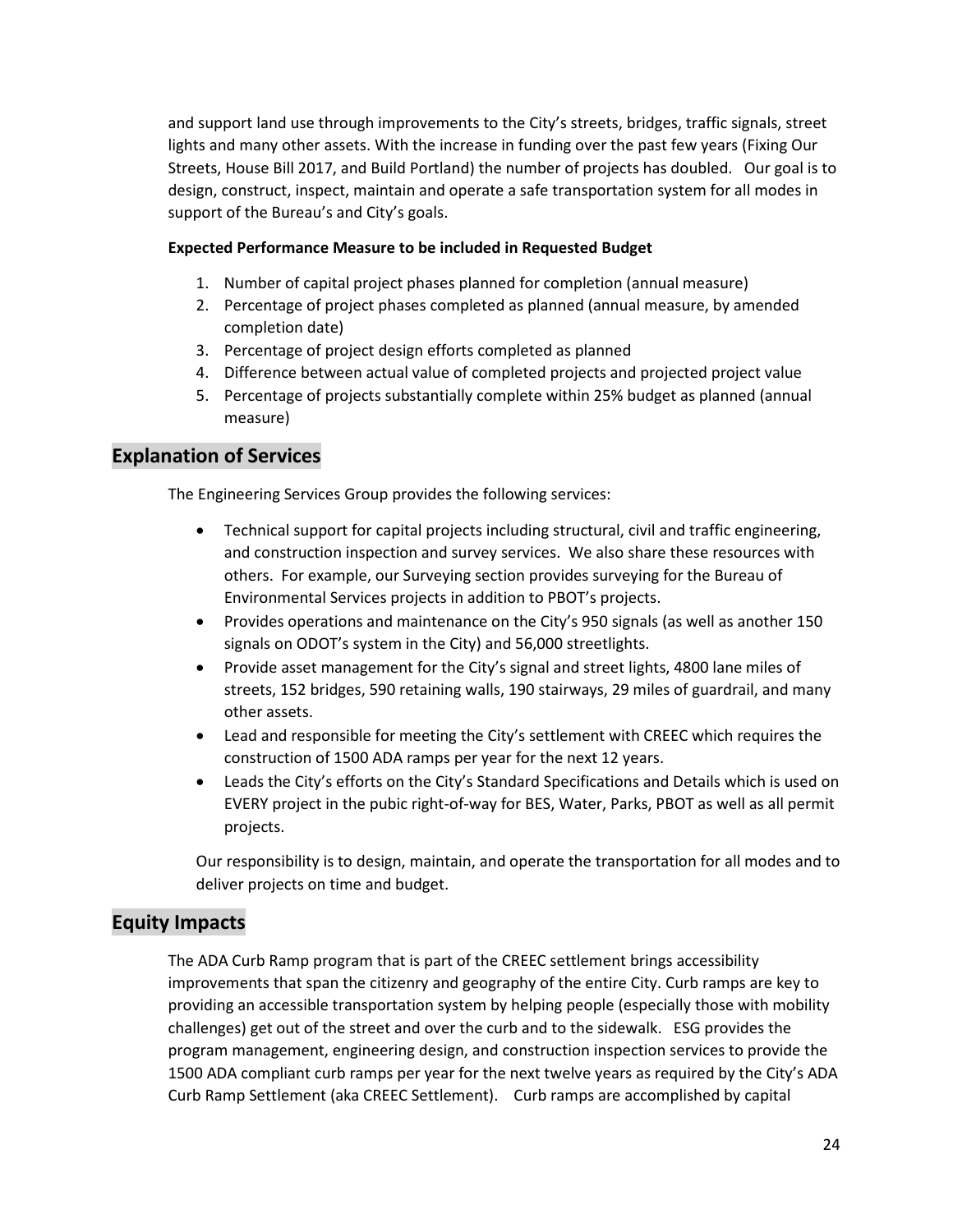improvement projects, permit projects, and the street maintenance paving program along with other ramps built in accordance with the prioritization set by the ADA (e.g. government offices, schools, parks and public services, transportation coordinators, hospitals, and places of public accommodation.)

## **Changes to Program**

The City's ADA Curb Ramp Settlement, which became effective in September 2018, doubled the number of curb ramps to be designed, inspected and constructed by the City annually (from 750 to 1500). In addition, the Settlement Agreement calls for (1) the City's Ramp by Request intake system to meet ADA accessibility standards; (2) additional training of consultants and staff throughout the various City bureaus; (3) development of electronic inspection and verification forms to be used by inspectors in the field; (4) upgrades to the City's GIS system to provide an inventory of surveyed curb ramps throughout the City; and (5) annual reporting to CREEC counsel and the federal district court.

To accomplish these things, the "CREEC Squad" unit was created, containing four technical staff, and two street inspectors, four ADA Technical Advisors, along with additional computer aided drafting personnel to handle the increased drafting workload on capital improvement projects due to increases in ADA related scopes. ESG has also increased engineering and construction capacity through on-call consultant contracts and fixed price agreement contracting.

With the large increase in funding and the number of projects, we have been utilizing flexible services contracts with consultants and also hiring new staff to deliver these projects.

# **Program Budget**

Resources: The vast majority of Engineering Services is funded by CIP projects that utilize both City and outside funding (Federal, ODOT, Port, TriMet, etc). These funds cover the design, inspection and construction of projects. One source of bureau's funds on these projects is Fixing Our Streets which is a 10 cent gas tax that expires in 2020. If it is not renewed, it would decrease the funds for projects by \$16M per year. This would increase the bureau's short and long term maintenance costs. The other primary source of projects is HB 2017 which is the transportation bill passed by the legislature and Build Portland.

The largest amount of GTR funding goes to our Electrical Maintenance section which provides maintenance on the City's 950 signalized intersections and 56,000 street lights. Besides normal deterioration, approximately 250 signals, rapid flash beacons, or street lights are knocked down every year.

The ADA Curb Ramp Program is funded through a combination of PBOT capital improvement program (federal and state grants, system development charges, Fixing Our Street, HB2017, Build Portland, Prosper Portland, and One-Time General funding).

Expenses: Our primary expense are for personnel, equipment and materials to design, build and inspect projects that are part of bureaus' budget and meet the City's and Bureau's goals and objectives.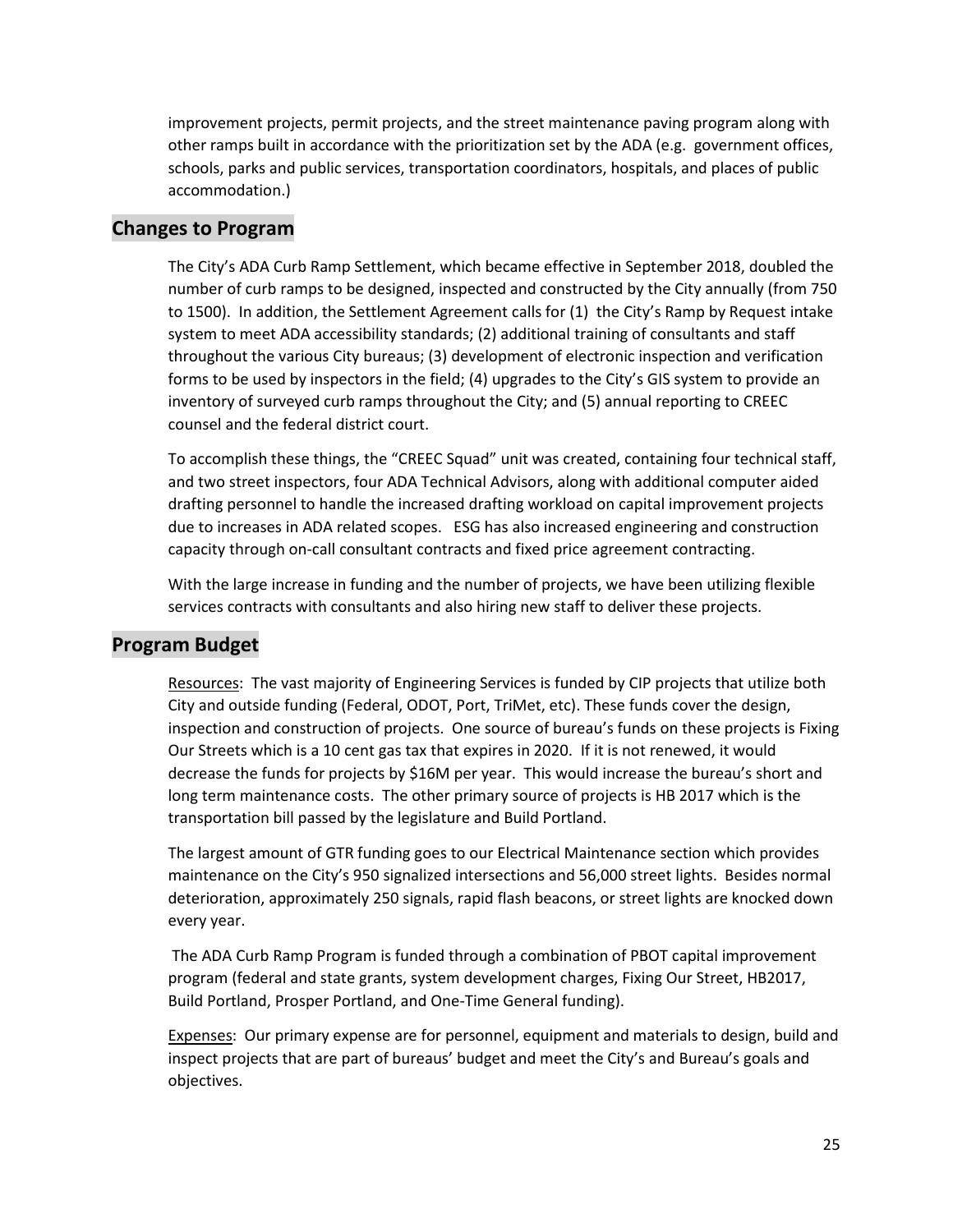Staffing: Staff are budgeted in the program. There was increase in engineering staff to manage the CREEC ADA Settlement Agreement

Assets and Liabilities: The CREEC ADA Settlement Agreement provides for significant reduction of culpability provided the terms of the Agreement are met. When compared to other similar jurisdictions, this reduction is estimated to be in the range of \$200M - \$800M.

# **Planning**

# **Program Description & Goals**

• Transportation Planning synthesizes community values into an overall policy direction to guide the development of Portland's transportation system. The Planning Division engages Portlanders to develop a sustainable vision, long-range plans, and investment strategies to meet our future transportation needs. Planning integrates the needs of all modes of transportation, along with other functions of our streets, into the planning and project development process. Planning works to prioritize transportation investments and resolve policy tradeoffs associated with different uses of our right-of-way.

#### **Expected Performance Measures to be included in Requested Budget:**

- 1. Number of project design efforts planned (annual measure)
- 2. Percentage of projects in project development that are completed as planned
- 3. Percentage of projects re-baselined

# **Explanation of Services**

- The Planning Program primarily consists of three working sections: Policy Innovation and Regional Coordination, Area and Project Planning and Complete Streets Planning sections.
- The Policy Innovation and Regional Collaboration section develops City transportation policy and coordinates with other related bureaus and policies to guide the planning, investment, and priorities of the transportation system. This includes: establishing and maintaining compliance with state and regional policies and plans through the Transportation System Plan; integrating transportation and land use planning through coordination with the Comprehensive Plan; representing Portland at regional and state transportation policy and planning bodies; developing long range plans and performance-based planning and programming practices that advance achievement of city planning goals.
- The Area and Project Planning section develops multimodal area and corridor transportation plans for Comprehensive Plan Designated Centers, Corridors, and Employment Districts, including adjacent areas. This section translates and applies citywide policies to specific areas of the city and it leads in the development of new and innovative planning and capital project initiatives.
- The Complete Streets Section leads the preparation of modal plans and integration of these plans into multi-modal policies, investment strategies and the process for street design and improvement. The modal plans serve as a blueprint for completing the networks for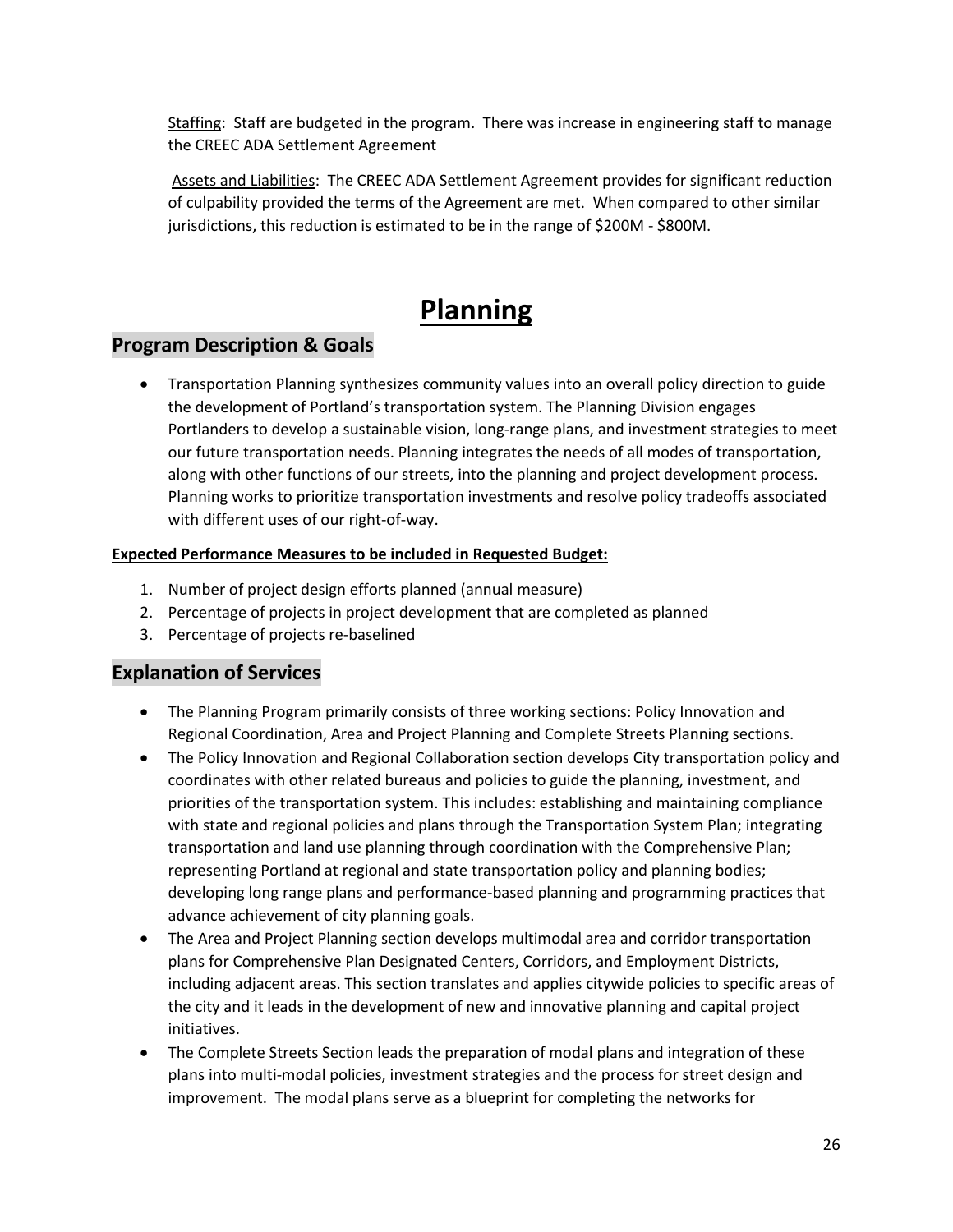pedestrians, bicycle, transit, Freight and supporting adherence to ADA policy. Other activities include staffing modal advisory committees and advancing complete streets initiatives and specific modal coordination efforts.

• The Planning group is in constant communication and engagement with the public on project planning and modal coordination. Through the use of community outreach events, neighborhood meetings, stakeholder meetings, direct mailings, media releases, email and using our website the planning group works to reach and hear from all of our customers to help determine the bureaus project goals and priorities.

# **Equity Impacts**

The equity goals of this program include standardizing an equity matrix for PBOT to address transportation infrastructure deficiencies in communities of color. Prioritization of projects using a standard template which includes a racial equity evaluation metric, to help address infrastructure deficiencies in communities of color. Shape and advance standard practices to increase outreach and engagement with Limited English Proficient (LEP) communities.

# **Changes to Program**

**Changes due to external factors:** Increased project development work continues due to Fixing Our Streets and HB2017 capital funding and increased requests from the capital program to prepare project concept plans. A funding grant from Metro (FTA Grant) for Streetcar for \$375,000 will require additional project planning team activities in fy19/20 and 20/21.

**Changes to resources:** No significant reallocations of bureau resources will be occurring to this program compared to prior years.

**Changes to organizational structure:** No significant organizational structure changes to this program in the past year.

# **Program Budget**

**Resources:** The primary resource that support this program budget is GTR funding. The other major funding streams include capital project funding, Inter-Agency revenue from Planning Bureau and a small amount from the General Fund focused on Sustainability.

**Expenses:** The primary expenses of this program are personnel costs. Other than staffing costs professional/consulting services makes up the bulk of the other expenses. The professional/consulting services allow for some budget flexibility and provide expertise needed on certain projects.

**Staffing:** To support the increased project workload (Fixing Our Street & Heavy Vehicle Use Tax), staffing levels within this program have increased by 2.5 FTE in the past year. These new positions included adding a Transportation Planning Manager, Senior Management Analyst (split 50/50 with BES) and making the ADA Transportation Planning Coordinator full time. The proposed fy19/20 program offer includes the addition of a Senior Planner and Planner 1 to support the increased requests for project concept plans and area plans and the delivery of the FTA grant..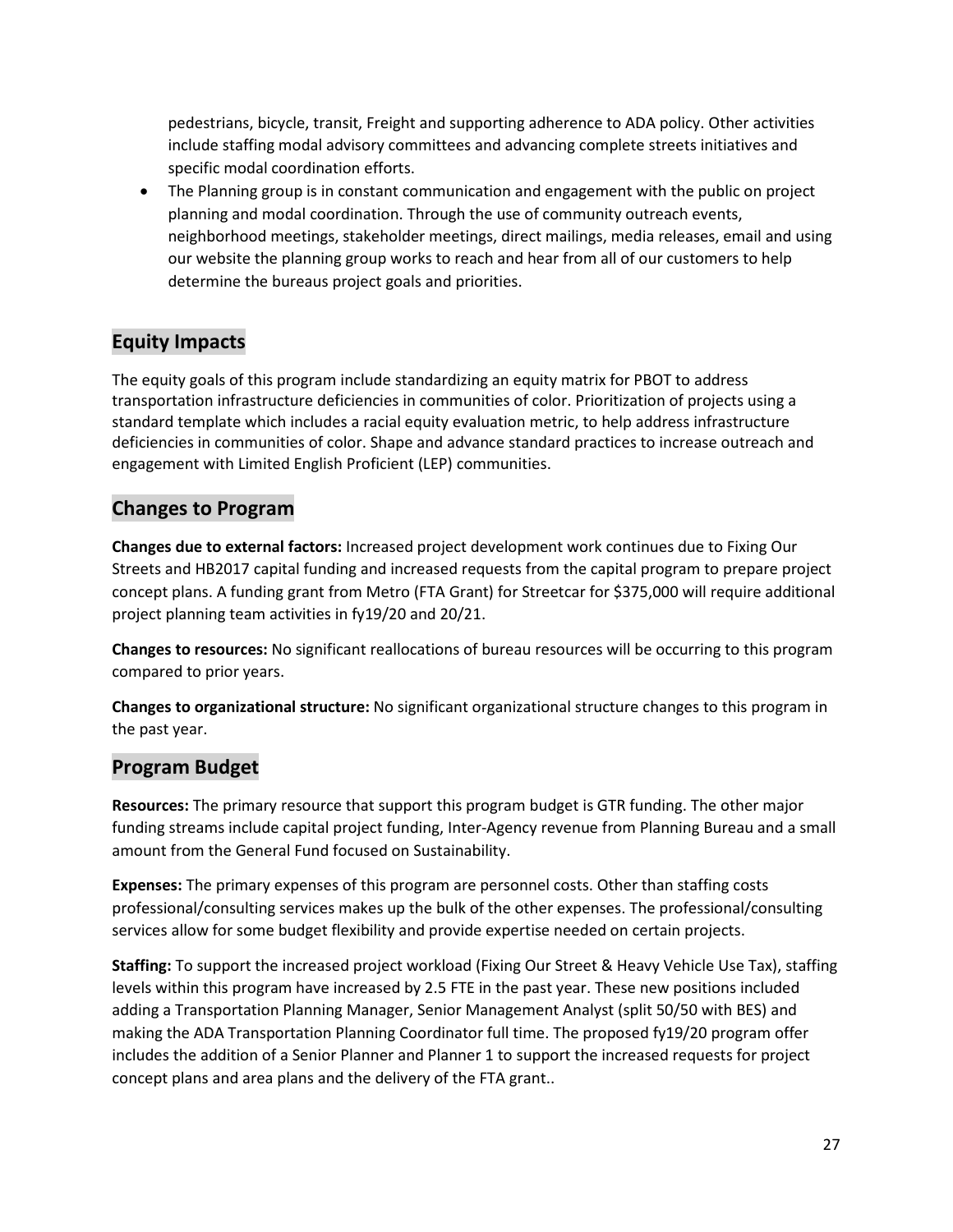**Assets and Liabilities:** This program doesn't own any assets or liabilities.

### **Program Information**

**Bureau:** Transportation

**Website:** https://www.portlandoregon.gov/transportation/

**Program Contact:** Art Pearce 503.823.7791

# **Project Management**

### **Program Description & Goals**

A capital project is a long-term, capital-intensive investment project with a purpose to build upon, add to, or improve a capital asset. Capital projects are defined by their large scale and large cost relative to other investments that involve less planning and resources. The Portland Bureau of Transportation has a Capital Improvement Program investment portfolio of over \$533M in 133 projects over a 5-year period. The Bureau depends largely upon the Capital Project Managers within the Project Management Division to oversee project delivery outcomes and to deliver on the promises that the Bureau has made to public.

The PBOT CIP is organized and guided by the following five goals:

- **Goal 1**: Improve Transportation Safety
- **Goal 2**: Maintain Transportation Assets
- **Goal 3**: Enhance Public Health and Community Livability
- **Goal 4**: Support Economic Vitality
- **Goal 5**: Operate efficiently and effectively

Examples of projects representing the goals are as follows:

#### **Goal 1: Improve Transportation Safety**

#### **Capitol Highway: Multnomah Village – West Portland, SW (\$10,060.087)**

The project is located on SW Capitol Hwy between Garden Home Rd and Taylors Ferry Rd. The project will construct a sidewalk and protected bike lane on the east side of the roadway, a multi-use path on the west side of the roadway, pedestrian crossings, stormwater improvements, water main improvements, and several minor side street improvements. The project is funded by Fixing Our Streets, TSDCs, Bureau of Environmental Services, Portland Water Bureau, and Oregon Lottery funds authorized by House Bill 5006.

#### **Goal 2: Maintain Transportation Assets**

#### **Naito Parkway: Harrison – Jefferson, SW (\$7,745,444)**

This project is roadway surfacing rehabilitation work funded through the Fixing Our Streets Program. Projects in this program are selected for rehabilitation through the City's Pavement Management System (PMS). Work typically includes grinding, paving,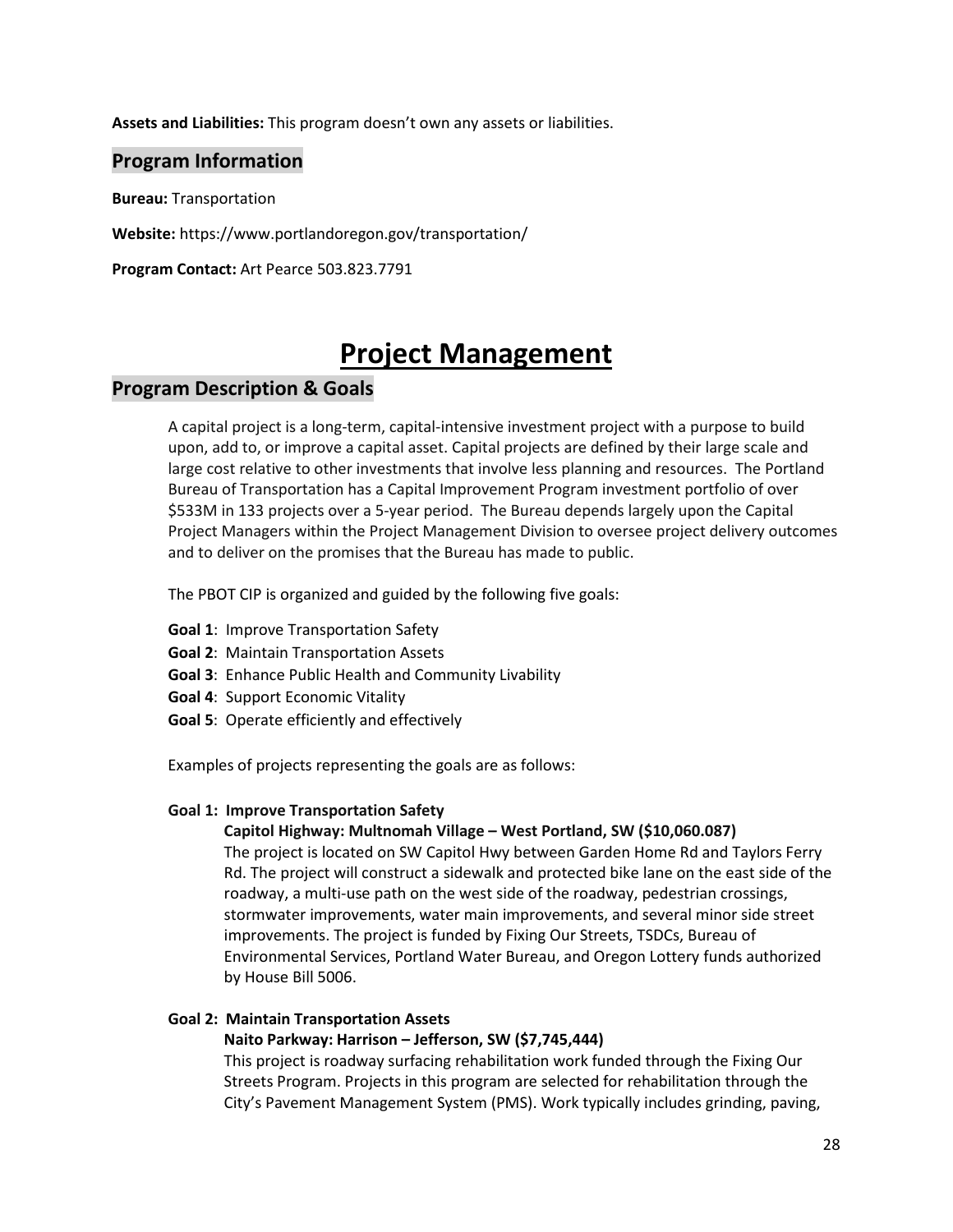and corner sidewalk ramp construction to meet ADA standards. Naito Parkway will be combined with SW 1st/Main and requires roadway reconstruction due to the poor quality of roadway. This project will also install a pedestrian signal midblock between Market and Clay. Funded through the Fixing Our Streets Program, GTR, SDC, ODOT, and General Fund.

#### **Goal 3: Enhance Public Health and Community Livability Red Electric Trail, SW (\$3,830,066)**

This project is the result of the 2007 Red Electric Trail Planning Study. The purpose of this phase of the project is to design and construct an off-street trail connection for pedestrians and cyclists between SW Bertha Court and SW Capitol Highway. Funding is primarily from a federal grant, SDCs, and with local match from Portland Parks and Recreation.

#### **Goal 4: Support Economic Vitality**

#### **South Rivergate Freight Project, N (\$25,723,093)**

This project will improve the intersection on N Lombard and N Rivergate Blvd to facilitate freight movement to the Rivergate Industrial District and grade separate N. Rivergate Blvd from the Union Pacific Rail line. Design began in 2017, with construction scheduled for 2019. The project is funded through Regional Flexible Funds, SDCs, and a Federal TIGER Grant.

The fifth goal, **Operate Efficiently and Effectively**, speaks to the way in which the Division has and will continue to do business. It is our responsibility to be good stewards over the public dollars dedicated to the capital projects and to maintain public trust. We will work in partnership with other Bureau Divisions, partner agencies and organizations, and community stakeholders to deliver projects that align with the Bureau's strategic planning objectives, and implement the city's long-term infrastructure needs and community desires related to safety and livability, capacity and efficiency.

#### **Expected Performance Measure to be included in Requested Budget**

- 1. # of capital project phases planned for completion (annual measure)
	- 2. Percentage of project phases completed as planned (annual measures)
	- 3. Percentage projects substantially complete within 25% budget (annual measure)
	- 4. Average schedule adjustment as a result of External Review
	- 5. Percentage of projects re-baselined
	- 6. Percentage of original budgeted Capital Improvement Plan Expended (annual measure)
	- 7. Percentage of project budgets expended as planned (based on amended dates not original dates)

## **Explanation of Services**

8. *"Project management is the application of knowledge, skills, tools, and techniques to project activities to meet project requirements and is accomplished through the application of project management processes of initiating, planning, executing and monitoring"* (PMI, 2 - 4, p.8).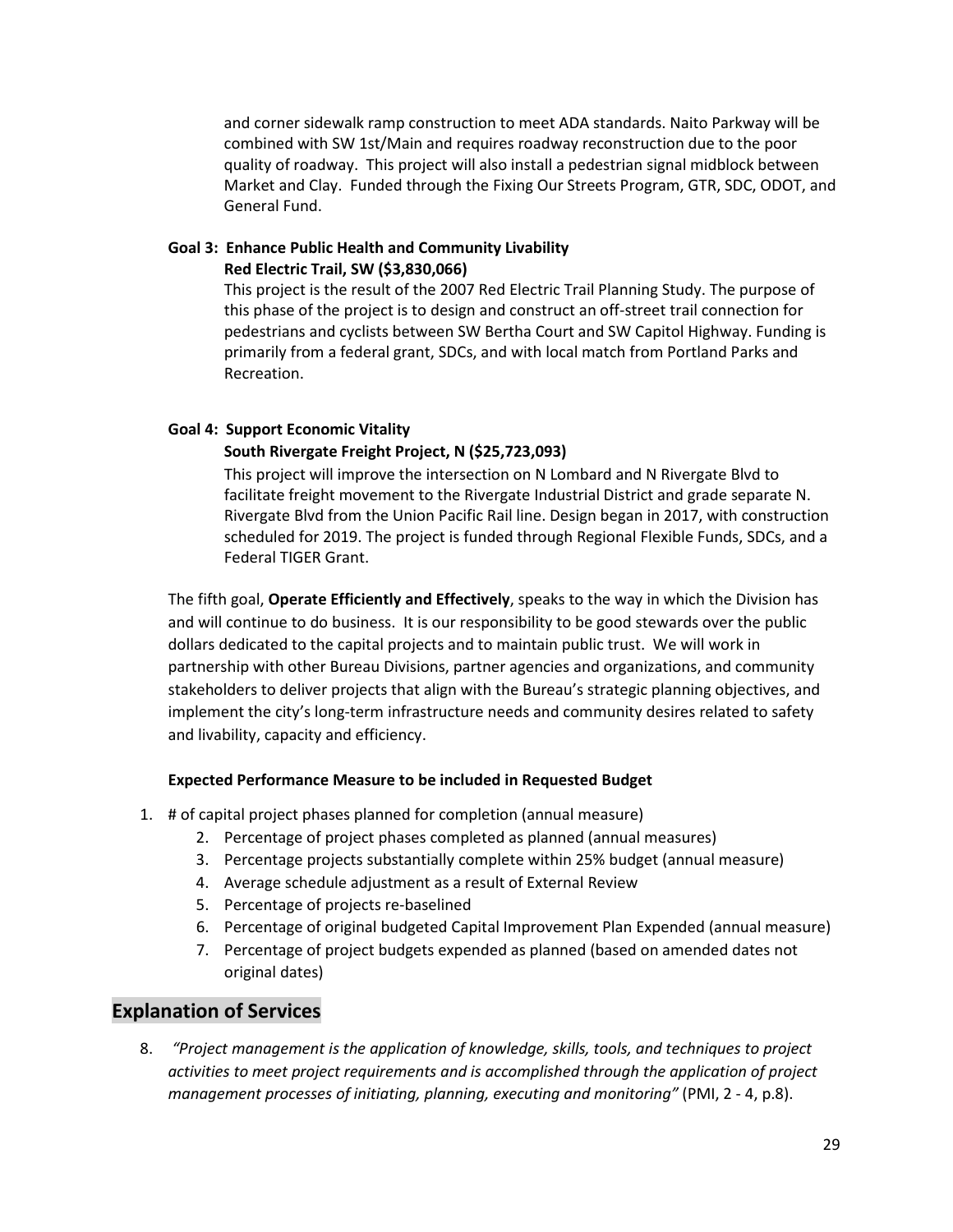Project Managers are responsible for ensuring that project execution aligns with the CIP implementation plan.

The Project Management Division is responsible for "cradle to grave" management of capital projects and assures that the four phases of project delivery - project development/planning, engineering and design, construction and closeout - come together to ensure that projects are delivered within scope, on schedule and within budget. Project managers on complex capital projects work to optimize the available resources (budget and schedule) in consideration of the scope of the project while operating under both known and unknown constraints all while accommodating the requirements of funding partners and other stakeholders.

Project managers also work with neighborhood partners, businesses, affinity groups, schools and other jurisdiction to build consensus in planning, scoping, designing and constructing capital projects that meet project requirements and community needs. The goal is to build projects that meets Portland policy and goals, increase economic prosperity, neighborhood livability and increase safety.

### **Equity Impacts**

Each project that is managed by the Project Management Division is reviewed and evaluated to determine the equity score received when the project was in the planning and project development phases. On a micro/individual level, the project managers use this information to help inform conversations with the community as they perform project-related Public Involvement tasks. As we take a systems-wide/macro approach, we use the equity matrix to help inform where projects will be implemented and when those projects will be installed.

Aside from being able to measure our effectiveness from a pure project delivery standpoint related to scope, schedule and budget, we hope to be able to provide metrics which speak to our effectiveness in addressing infrastructure disparity and inequity through the strategic delivery of capital projects in communities that have historically been underserved using contractors that have historically been underutilized. Given the amount of investment that will be made over the next five years, the Bureau through the Project Management Division, has the opportunity to demonstrate an innovative approach to engaging and partnering with community to demonstrate our commitment to community.

The Division will be working internally with our Contracting officers as well as with the City's Office of Procurement to develop strategies and a toolkit which will include standards, guidance, training protocols and reporting procedures for goals and utilization. This effort is one of the goals outlined in PBOT's Five Year Racial Equity Plan and one that directly affects the project managers and project outcomes.

#### **Changes to Program**

In the past two years the work of the Project Management Division has doubled. This is due, in no small part to the additional funding that has come into the agency from multiple sources to include: Fixing Our Streets, House Bill 2017, Build Portland, the Marijuana Tax and the formation of a record number of Local Improvement Districts. Additionally, our work with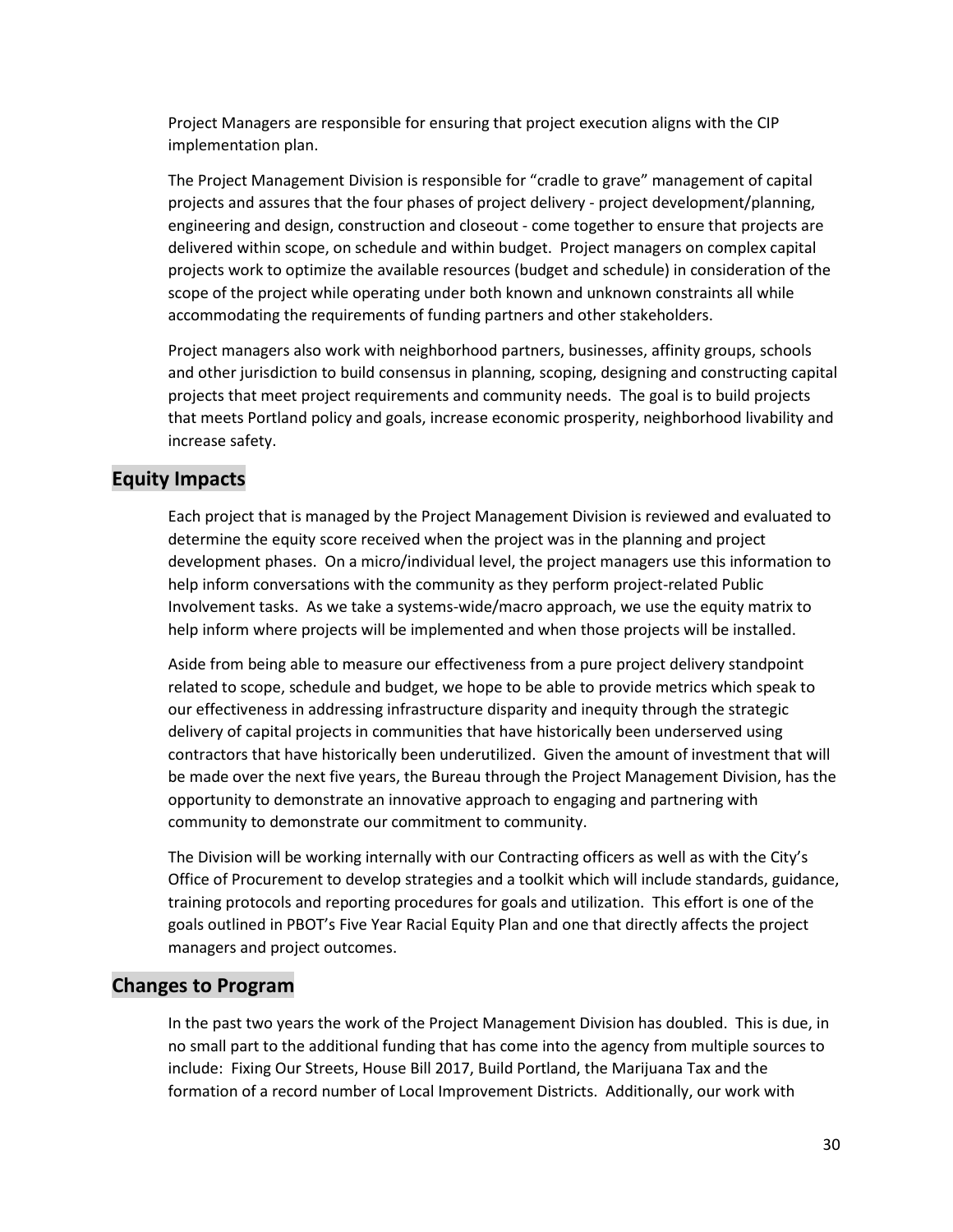partner agencies such as the Oregon Department of Transportation and TriMet have introduced opportunities for us to be involved in strategic 'mega-project' relationships such as I-5 Rose Quarter, SW Corridor, and Division Transit.

As such, we have had to make two critical moves to ensure that we were prepared to assume the additional work. The first major move was to increase staff. As we evaluated the project manager's individual workloads, we were made keenly aware that we would need to hire additional staff if we were to meet the needs of our strategic goals and the stakeholder's expectations. Since June 2017 we increase project management capacity by 148%.

A second major shift was to reevaluate the existing project delivery model. Given that the Bureau was going to be asked to do more than it had even been asked to do within a similar time period, we recognized that we needed to ensure that our systems and processes were in alignment and could handle the additional throughput. Intentional efforts were started, and are still underway, to ensure that all relevant parties in project delivery are a part of the realignment process.

### **Program Budget**

Resources: Primary resource for Project Management is GTR

Expenses: Primary expenditures for project management is personnel.

Staffing: Staff are budget in the program. No major changes in the staffing.

Assets and Liabilities:

# **Right of Way Use**

## **Program Description & Goals**

The RWPP Division contains several right-of-way management and coordination programs. Right-of-Way Acquisitions (RWA) works with property owners to obtain property rights for public use. Portland in the Streets works with citizens to allow a variety of local uses in the public right-of-way. Enforcement serves Development Permitting and Transit by providing centralized coordination and by helping to standardize the various enforcement programs within the group. System Development Charge Management (SDC), Tram Management, Moving Events and Get Portland Moving are also within this Division.

## **Explanation of Services**

**Defining the Context**: As properties within the City develop, right-of-way for public use may be needed for public uses such as roadways and sidewalks; additionally, entities may have a desire for private use of existing public right-of-way, either for more permanent usage through lease (parking and utility vaults) or temporary usage through permits (café seating, block parties, and smaller encroachments). These uses require legal documentation, either permanent recording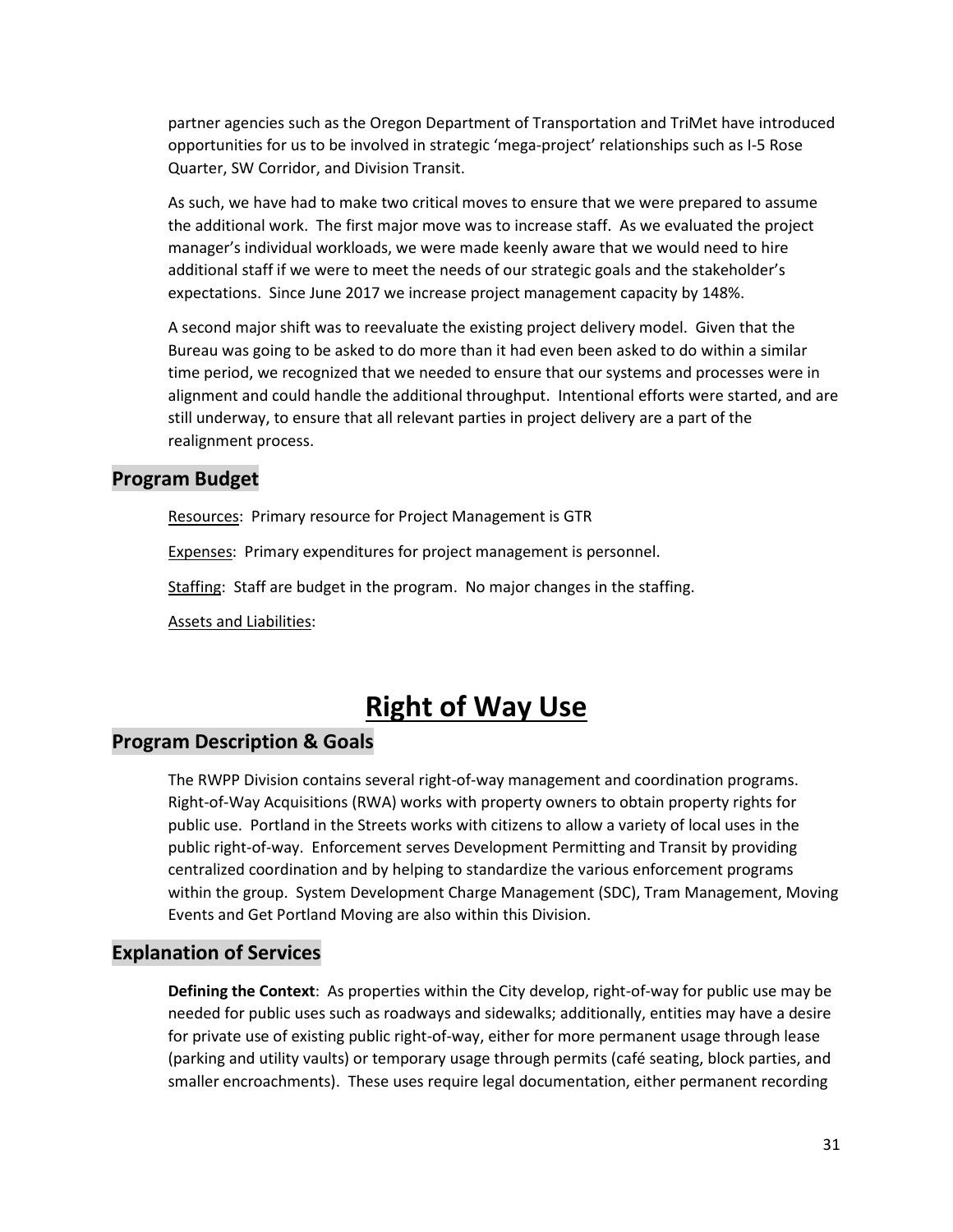against properties or temporary granting of permits, and they may also require enforcement actions to be taken. This division is responsible for coordinating those efforts.

**Description of Activities:** RWA works with property owners to obtain property rights for public use through street vacations, easements, dedications and leases; additionally, they process all required right-of-way actions for both PBOT and BES capital improvement projects. PITS works with businesses, neighborhoods, and small community groups to allow local uses and livable programs within the public right-of-way through a variety of permits and functions. Enforcement serves Development Permitting and Transit by providing centralized coordination and by helping to standardize the various enforcement programs within the group. SDC provides an assessment of private development for enhancing the existing transportation system through additional capacity; SDC also manages the PBOT SDC allocation process for funding of projects.

**Program Results**: RWA processes over 180 dedications, 100 leases, and 5 street vacations annually (FY 17-18) as well as 135 acquisitions in support of capital improvement projects. PITS has issued 860 sidewalk café permits, 580 block party permits, and 20 encroachment permits (FY 17-18). These actions are critical to organized operations and safe usage of the public right-ofway. Additionally, SDC manages over \$150 million in a ten-year program for transportation system enhancement through capital improvement project funding for increased system capacity for road, bike and pedestrian facilities. The tram currently serves over two million riders per year and will pass the twenty million overall mark in January 2019.

**Community Engagement:** High. RWA and SDC respond to applicants for projects, which can range from large developers familiar with the system to single-use customers that may need additional assistance beyond the norm. PITS is engaged regularly with varied community members and organizations, including communities of color and people with disabilities. PITS has a position that works on outreach to ensure that all communities are adequately served by the program.

### **Equity Impacts**

All programs within the division have developed forms and documents in compliance with ADA Title II and Civil Rights Title VI. PITS has a position that works on outreach to ensure that all communities are adequately served by the program, with specific emphasis on working with underdeveloped communities.

### **Changes to Program**

Enforcement, Moving Events, and Get Portland Moving have been added to the division for this year. Enforcement is a newly created program and will be developed with program/staff as needed over the next fiscal year; Moving Events and Get Portland Moving are being relocated in existing form to this division with no proposed staffing changes.

#### **Program Budget**

Resources: The division is funded by street lease fees, street vacation requests, and community use permit fees. It is also subsidized by General Transportation Revenues (GTR).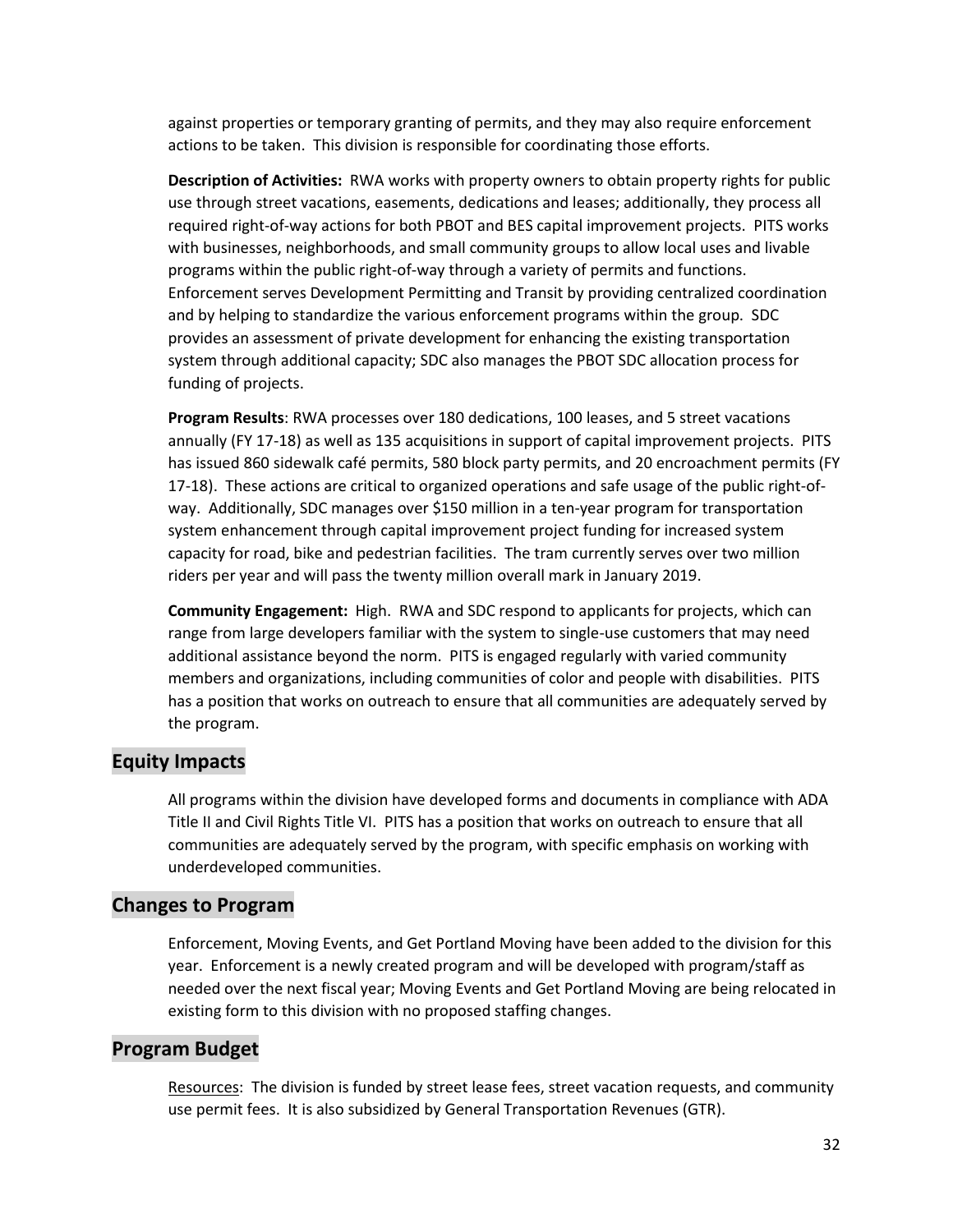Expenses: The primary expenditures for this program are staffing costs to manage the street leases, acquire rights-of-way, and review and approve street use permits.

Staffing: Staff are budgeted in various program within the division. No major changes in the program.

Assets and Liabilities: The division is responsible for the ownership and maintenance of the Portland Aerial Tram in partnership with OHSU. Under the current funding agreement with OHSU, the City of Portland is obligated to cover 16.8% of annual Tram operating costs (estimated at \$2.8 million). Current annual revenue is anticipated to cover the City's operating cost contribution making it the only

# **Towing & PFHT**

# **Program Description & Goals**

The **Regulatory Operations Program** supports public safety, access, economic vitality, and neighborhood livability by regulating the private-for-hire transportation towing industries in the City of Portland.

- **The Private for-Hire Transportation Program (PFHT)** enforces regulations to ensure public safety, vehicle safety, customer service, and equitable access. Program staff inspect taxis, transportation network companies (TNCs), town cars, limousines, shuttles, non-emergency medical vehicles, pedicabs, and other for-hire vehicles. This program is developing initiatives to improve access, safety, and customer service, including; Safe Ride Home, Wheelchair Accessible Vehicle program (PDX WAV), discounted rides for low-income families, and business support for local minority-owned on-demand providers.
- **The Towing Program** regulates vehicle tows from Private Property city-wide. In addition, it administers the towing service contracts utilized by various city agencies, ODOT, Port of Portland, and Multnomah County Sheriff's Office. This program's work promotes the safe and efficient performance of towing services as well as provides consumer protections such as setting maximum towing rates and investigation of consumer towing complaints.
- **The Derelict RV Program** addresses the issue of broken-down recreational vehicles used by people experiencing homelessness on City streets. The Derelict RV program works to identify, remove, and dismantle these vehicles to support neighborhood livability and promote public safety. Derelict RVs are vehicles that have non-functioning systems and may not be drivable. Derelict RVs have little or no salvage value, and it is cost prohibitive for owners to recycle them. PBOT works with people experiencing homelessness, local neighbors, the Portland Police Bureau, vehicle owners, and tow companies to remove these vehicles from City right-of-way, and either dismantle them or repair them to functional use.

**The Private for-Hire Transportation Program (PFHT)** - PDX WAV is a new program that aims to enhance citywide access of on-demand vehicles to the public with wheelchairs and other mobility devices. By offering a subsidy to the taxi and TNC companies and requiring on-demand vehicles to arrive within 30 minutes anywhere in the City, we believe access to critical transportation services will improve for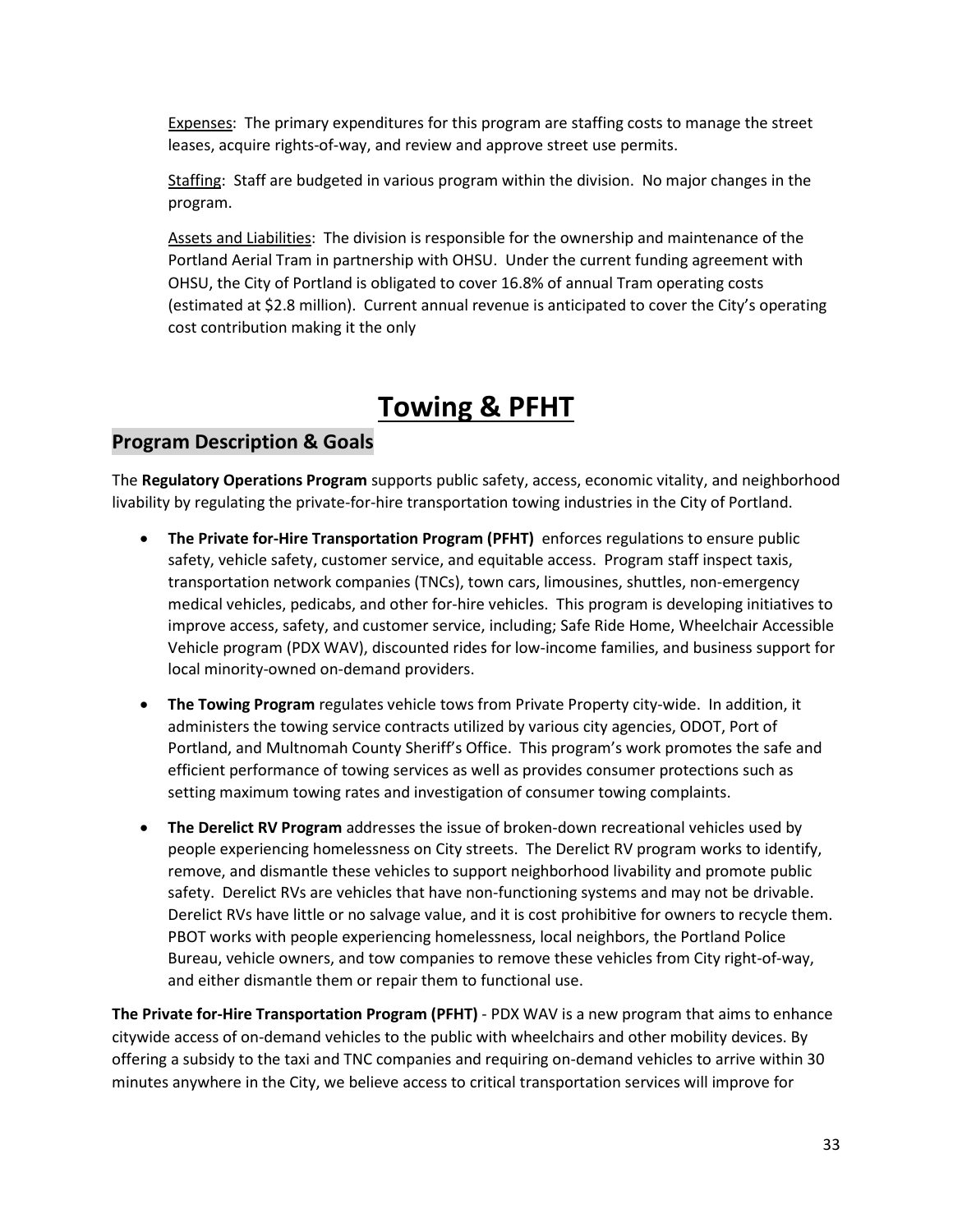people with disabilities. Additionally, forms and marketing collateral are being translated into the 10 Safe Harbor Languages.

We are currently contracting with a company to provide free services to Portland taxi companies to help them achieve MWESB certification. These free business services will help them when applying for assistance and grants.

In addition, we are working to translate key documents in the 10 Safe Harbor languages and develop and update an Frequently Asked Questions which has been translated.

With regards to staffing, we believe it is important that our program staff and regulatory specialists reflect the diverse community and industry we serve. Our group employs 22 people, including 12 people of color and 11 women, with varying language proficiencies.

This year, we plan on launching an online periodic training program for PFHT drivers. Trainings could include customer service, cultural competency, vision zero, sexual harassment, human trafficking, working with people with disabilities, and what to expect during an in-field compliance check.

The PFHT Program is currently hiring a contractor and developing a program to support local, minorityowned, on-demand transportation service companies. The PFHT industry has evolved quickly since the introduction of Transportation Network Companies, like Uber and Lyft, and our regulations have changed in response. Through our daily interactions, we've found that many of the smaller, local, minority-owned companies have difficulty consistently complying with the City's regulations. This program aims to help companies be more successful by offering consulting and education services relevant to business finance, business management and business operations.

**The Towing Program** - Towing service has offices located throughout the City for even access to efficient and safe towing services throughout the City.

Towing Board of Review recruitment of representatives to the public was wide reaching and resulted in well qualified and diverse members.

We are working to translate key documents and develop a Frequently Asked Questions document which will be translated into the 10 Safe Harbor languages.

**The Derelict RV Program** – This program addresses the issue of broken-down recreational vehicles used by people experiencing homelessness on City streets. The Derelict RV program works to identify, remove, and dismantle these vehicles to support neighborhood livability and promote public safety. Derelict RVs are vehicles that have non-functioning systems and may not be drivable. Derelict RVs have little or no salvage value, and it is cost prohibitive for owners to recycle them. PBOT works with people experiencing homelessness, local neighbors, the Portland Police Bureau, vehicle owners, and tow companies to remove these vehicles from City right-of-way, and either dismantle them or repair them to functional use.

Regulatory Operations Performance Measures

- # of car share vehicles operating in Portland city limits
- Number of Private for Hire field audits (annual measure)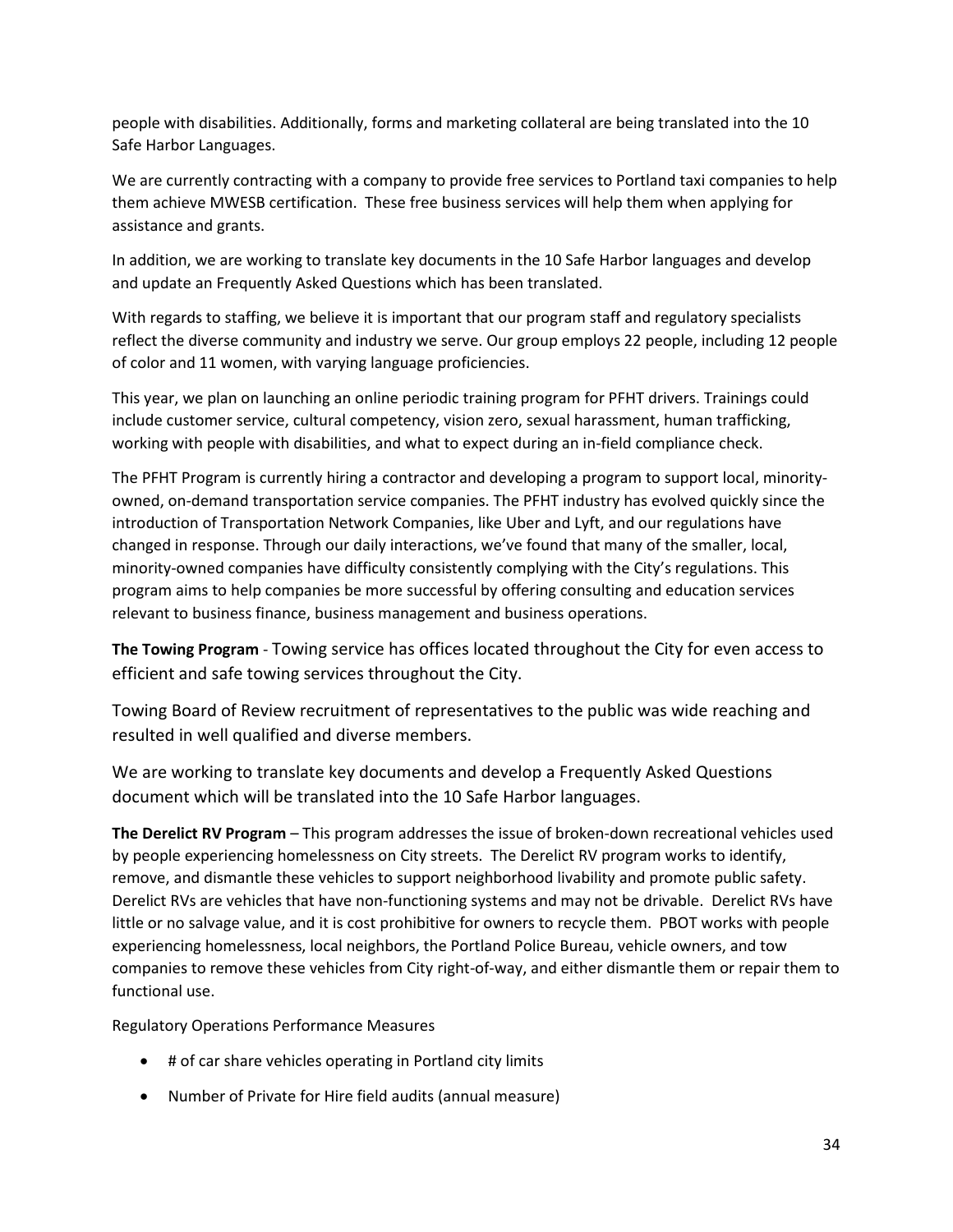- Number of tows (more detail needed)
- Number of vehicle tow requests
- Number of RVs recycled
- Number of RV Tows (to RV impound lot)
- RV gallons of waste
- RV pounds of garbage
- RV sharps/needles disposed of
- Number of derelict RVs reported
- Number of Derelict RVs removed from public property
- Number of abandoned auto complaints

# **Explanation of Services**

**The Private for-Hire Transportation Program (PFHT)** – Processes applications and issue permits for drivers, companies and vehicles; educates drivers; performs field audits including inspections and enforcement; issues penalty letters; attends hearings for appealed penalties and permit revocations; conducts and reviews driver background checks including criminal and driving records; investigates and responds to complaints, and; analyze ride data.

**PDX WAV Program** – Provides a central number for the public to call and request on-demand wheelchair accessible vehicles (WAV); facilitates Passenger Assistance, Sensitivity and Safety training for WAV drivers; pay subsidies to companies that fulfill on-demand WAV rides; collects and responds to complaints about WAV drivers and vehicles, and; analyzes data related to WAV rides.

**Safe Ride Home Program** – In collaboration with the Bureau's Vision Zero Team, on targeted holidays or events, the program partner with the Portland Police Bureau, participating businesses and transportation companies to offer discounted transportation options to community members with the goal of preventing people from driving under the influence.

**Towing Program** – Sets Maximum Towing and Storage rates; investigates consumer towing complaints; manages the Derelict RV Program; responds to calls about towed or abandoned vehicles; performs field inspections; coordinates with agencies working with the homeless; manage RVs that have been towed to holding areas; manages the refurbishment or demolition of RVs, and; ensure hazardous waste disposal meets requirements.

**The Derelict RV Program** - This program addresses the issue of broken-down recreational vehicles used by people experiencing homelessness on City streets. The Derelict RV program works to identify, remove, and dismantle these vehicles to support neighborhood livability and promote public safety. Derelict RVs are vehicles that have non-functioning systems and may not be drivable. Derelict RVs have little or no salvage value, and it is cost prohibitive for owners to recycle them. PBOT works with people experiencing homelessness, local neighbors, the Portland Police Bureau, vehicle owners, and tow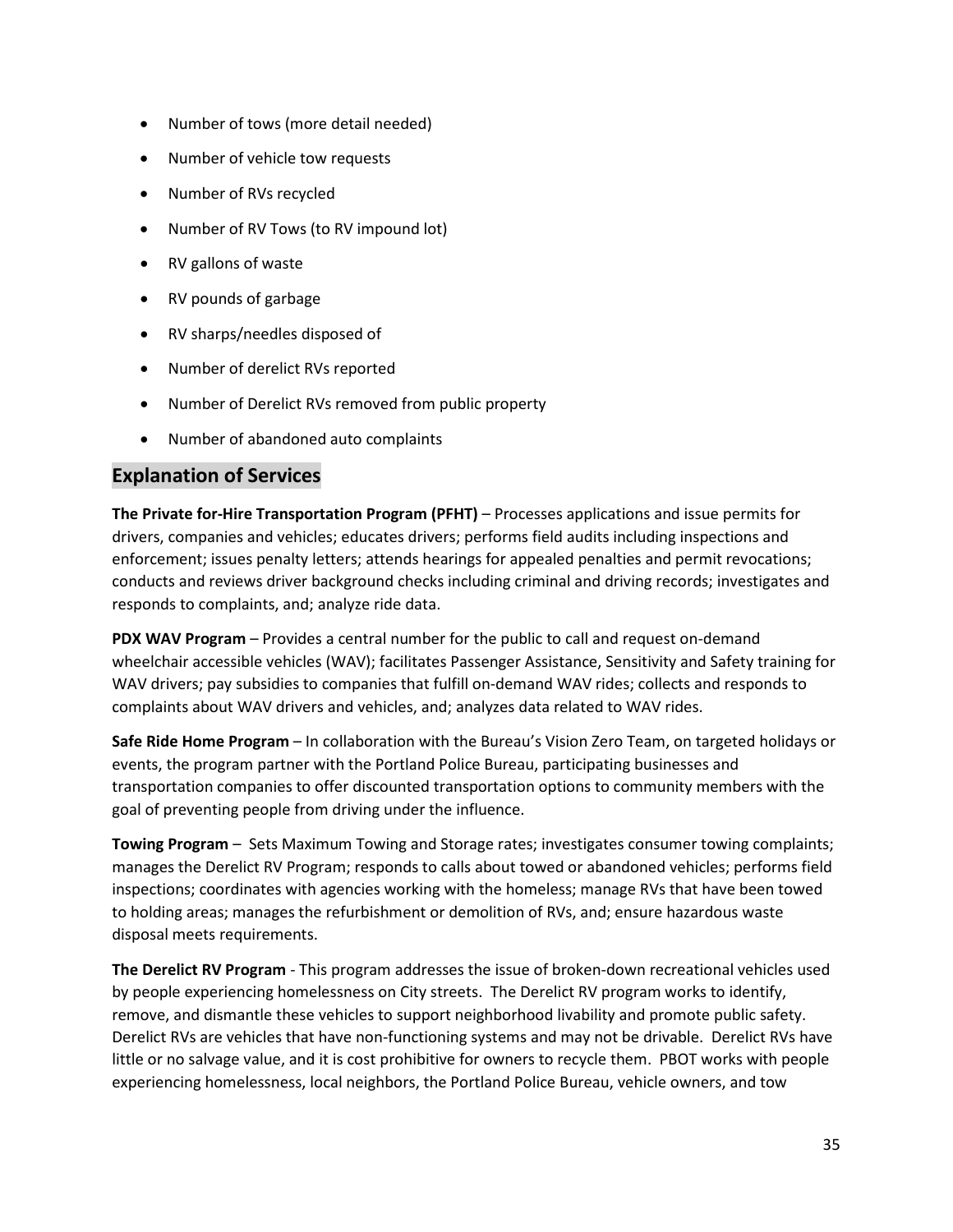companies to remove these vehicles from City right-of-way, and either dismantle them or repair them to functional use.

#### **Community Engagement**

The Regulatory Operations Program is launching a project to assist small minority owned ondemand transportation providers. The goal is to help companies be more successful by offering consulting and education services relevant to business finance, business management and business operations.

PDX WAV is a new program that is a direct result of years of community feedback and compliance data about wheelchair accessible service. Currently, every company offering ondemand private for-hire transportation is required to offer wheelchair accessible transportation within 30 minutes from the time of the request. However, community feedback and compliance checks reveal that companies do not consistently comply with this critical requirement. In response, this program incentivizes fulfillment of wheelchair accessible rides and provides a central dispatch that customers can call to request a ride with one or any of the participating companies.

The PFHT Advisory Committee consists of members of most sectors of the PFHT industry, the riding public, the tourism industry, the Port of Portland, TriMet, and a person with disabilities. This committee makes recommendations to the Bureau and discusses the industry or public impacts of proposed policies and programs.

## **Equity Impacts**

People with disabilities have long voiced concerns about the level of on-demand service for people in their community. This qualitative feedback was the impetus for developing PDX WAV, which will be launched soon. We also collect quantitative data on how many accessible rides were requested and how long a customer waits for wheelchair accessible rides from the time they request the ride. Through PDX WAV, we will be able to establish a better baseline, offer more reliable service which may increase the number of accessible rides requested, and survey customers about their experience to improve the program.

While we have yet to do a quantitative analysis of the companies disproportionately impacted by penalties issued for non-compliance with our industry regulations, we know that smaller minority-owned or majority minority-independent contractor companies are disproportionately affected. Our developing MWESB support program aims to reduce the disproportionate impact. In the future, we may be able to track this information quantitatively through this new program and we will explore how we can do that.

Testimonials from the public also revealed that customer service was inconsistent. Through our new learning management system, we will require new driver trainings which we will be able to quantitatively track and report how many drivers participated in which trainings. Collecting customer experiences after trainings to see if it is making a difference may be difficult but we will explore if that is something we can collect.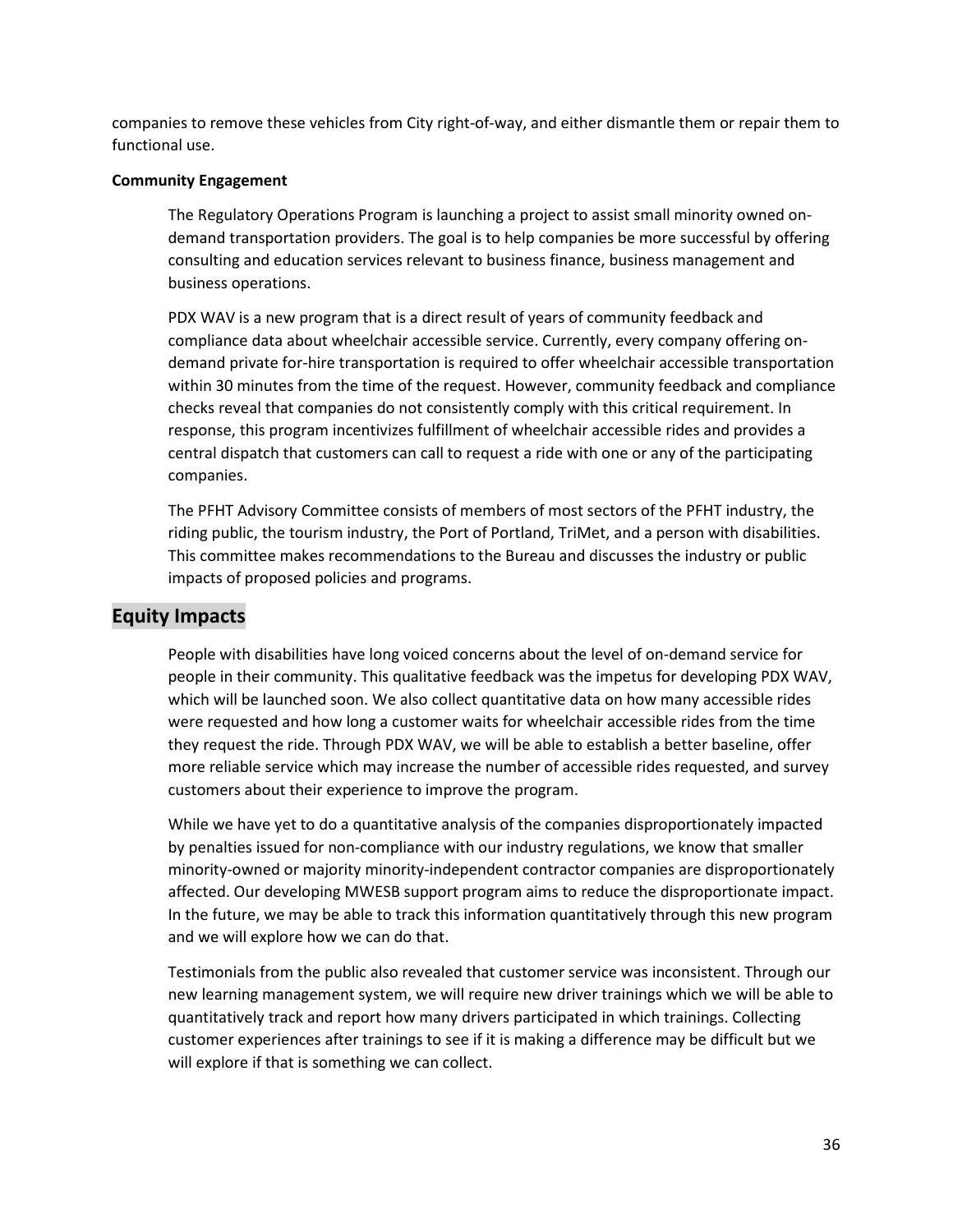We are exploring a partnership with the Bureau's Equity and Inclusion Program and the Vision Zero Program on a new set of Safe Ride Home events that are focused on supporting community-based organizations. This is a developing program and we will have more information about what kind of qualitative and quantitative data we can collect as the program becomes more defined.

As we translate key documents into the 10 Safe Harbor languages, we post them on our program websites. We are able to collect quantitative data on how many community members visit each of those translated pages.

#### Accommodations

The Regulatory Operations Program is developing the Wheelchair Accessible Vehicle Program, called PDX WAV, to improve access to on-demand transportation for people with wheelchairs and mobility devices. The program ensures that Private for-Hire Transportation services are available throughout all communities in the City of Portland. The program has, and will continue to, translate material into the 10 Safe Harbor Languages.

#### Impact of Changes

The goal of the PDX WAV Program is to provide accessible on-demand transportation service to all persons that require it, in a manor equal to the service provided to those without special transportation needs.

The MWESB assistance program positively impacts the community by helping local, minorityowned, on-demand transportation companies become more successful by offering consulting and education services relevant to business finance, business management and business operations.

The online training program will positively impact the industry and the community-at-large by making sure drivers have the training necessary to, for example, properly assist people with disabilities, be more culturally competent, be good ambassadors for our city, and be aware of the signs of trafficking and sexual assault.

### **Changes to Program**

Changes due to external factors

The Regulatory Operations Program has been rapidly evolving. In the past four years, we have seen a dramatic increase in the number of on-demand rides provided by taxicabs and Transportation Network Companies (TNC) such as Lyft and Uber. In addition, we are seeing many changes in the Non-Emergency Medical Transportation (NEMT) services throughout the City. Today, many NEMT trips are provided in a more efficient manner, utilizing shared rides and contracted providers.

#### Changes to resources

PFHT fee revenues continue to grow due to increased number of rides provided.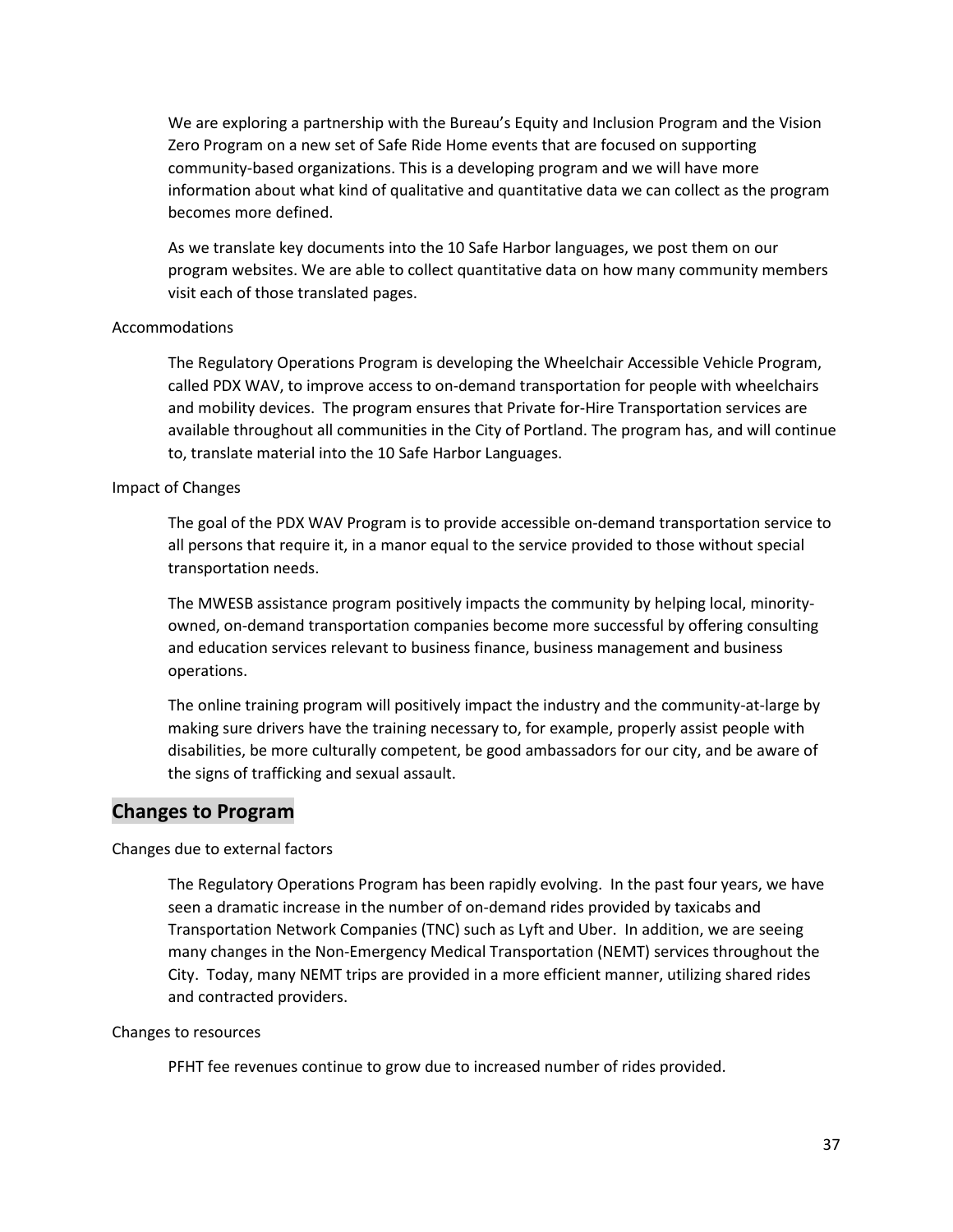The Derelict RV Program doesn't generate revenue. PBOT is requesting General Fund support for this program.

Changes to organizational structure

The Regulatory Operations Program continuously works to improve efficiency and effectiveness of Private for-Hire services and towing regulations. The program has recently implemented two new programs; PDX WAV and Safe Ride Home. These two programs in particular provide valuable services to our communities while supporting our drivers and companies as well. Regulatory Operations is in the process of updating technology to better track drivers, vehicles, and overall compliance.

The Derelict RV Program has grown dramatically over the past two years; there are now six positions in Parking Enforcement and one position in Parking Operations assigned to work on this program.

### **Program Budget**

Resources:

The PFHT Program generates revenue from service charges and fees. Revenues have increased over the past four years due to the increased number of taxi and TNC rides.

The Towing Program generates revenue from towing fees. This includes an estimated \$190,000 generated from a \$9 tow fee implemented in 2017 to help cover the cost of derelict RVs.

The Derelict RV Program does not generate revenue. PBOT is requesting General Fund support for this program.

#### Expenses:

The main expenses for the Regulatory Operational Program are staffing, enforcement/inspection costs including taxi and TNC fares, attorney fees, PDX WAV subsidy reimbursements, and Safe Ride Home vouchers. Derelict RV costs include staff costs, towing costs, cleanouts, hazardous waste testing, and waste disposal.

#### Staffing:

The Regulatory Operations Program funds sixteen regulatory program specialist positions, nine analysts, program coordinators and support staff positions, and one manager position. Regulatory Operations has increased the number of positions in recent years, in response to increased PFHT activity. In addition, seven positions have been reassigned from other PBOT divisions to work on the Derelict RV Program.

Assets and Liabilities:

This program doesn't have any assets or liabilities.

## **Program Information**

Bureau: Portland Bureau of Transportation (PBOT)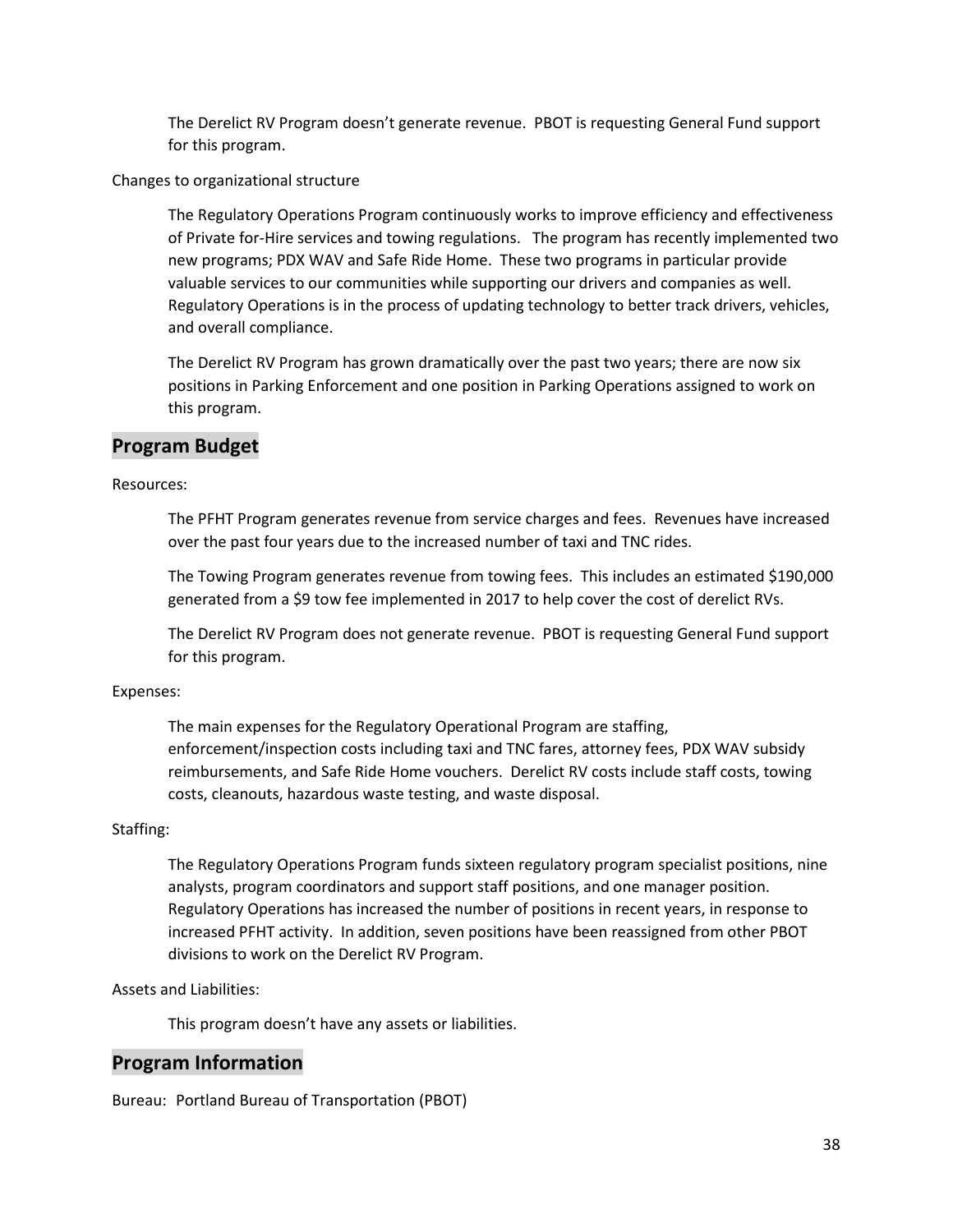Website: <https://www.portlandoregon.gov/transportation>

Program Contact: Mark Williams 503-825-2486

# **Utility Permitting**

### **Program Description & Goals**

The Utility Permitting program oversees the intake, monitoring and review of all street opening requests (i.e. utility trenching and repair permits) for all public and private utility applications. In addition, this workgroup reviews and issues environmental assessment permits (monitoring wells and underground tanks) in the right of way. As a related task, this program also verifies and tracks insurance & bond coordination for work performed in the right of way and conducts plan distribution for franchised and public utility reviews on both capital and developer driven right of way projects in the City.

### **Explanation of Services**

**Defining the Context**: Utility providers are required per City Charter and Code to obtain approval prior to placing their assets in the public right of way. As the public rights of way are a finite resource, the locations where infrastructure is to be placed, both vertical and horizontally, under and above ground need to be coordinated and reviewed to ensure the maximum use of the public right of way can be utilized. This workgroup is responsible for these efforts.

**Description of Activities:** This workgroup provides the oversight of Public and Private Utility Applications for City, coordinates construction of development initiated engineered projects for compliance with approved engineered plans and provides oversight of development initiated engineered plans for compliance with City of Portland construction Standards. In addition, this group coordinates the approval and review of insurance documents for those desiring to work within the public right of way.

**Program Results**: This workgroup reviews and issues over 2500 permits a year for utilities alone. These permits account for over 67,000 linear feet of pavement street cuts. These permits range from infrastructure replacements (replacing a utility pole) to major telecommunication conduit duct bank installations. The scope of review considers both the impact to our City assets (pavement and ADA corners) and to the management of placement of facilities to provide for wider access in the future. The restoration of the right of way is determined by City of Portland Standard Specifications, but also detailed by this workgroup when required.

**Community Engagement:** Low. However, a related workgroup within the same Division as Utility Permitting requires permits for Temporary Traffic Control. The Temporary Traffic Control permits require notification to affected properties or businesses when utility infrastructure is installed.

## **Equity Impacts**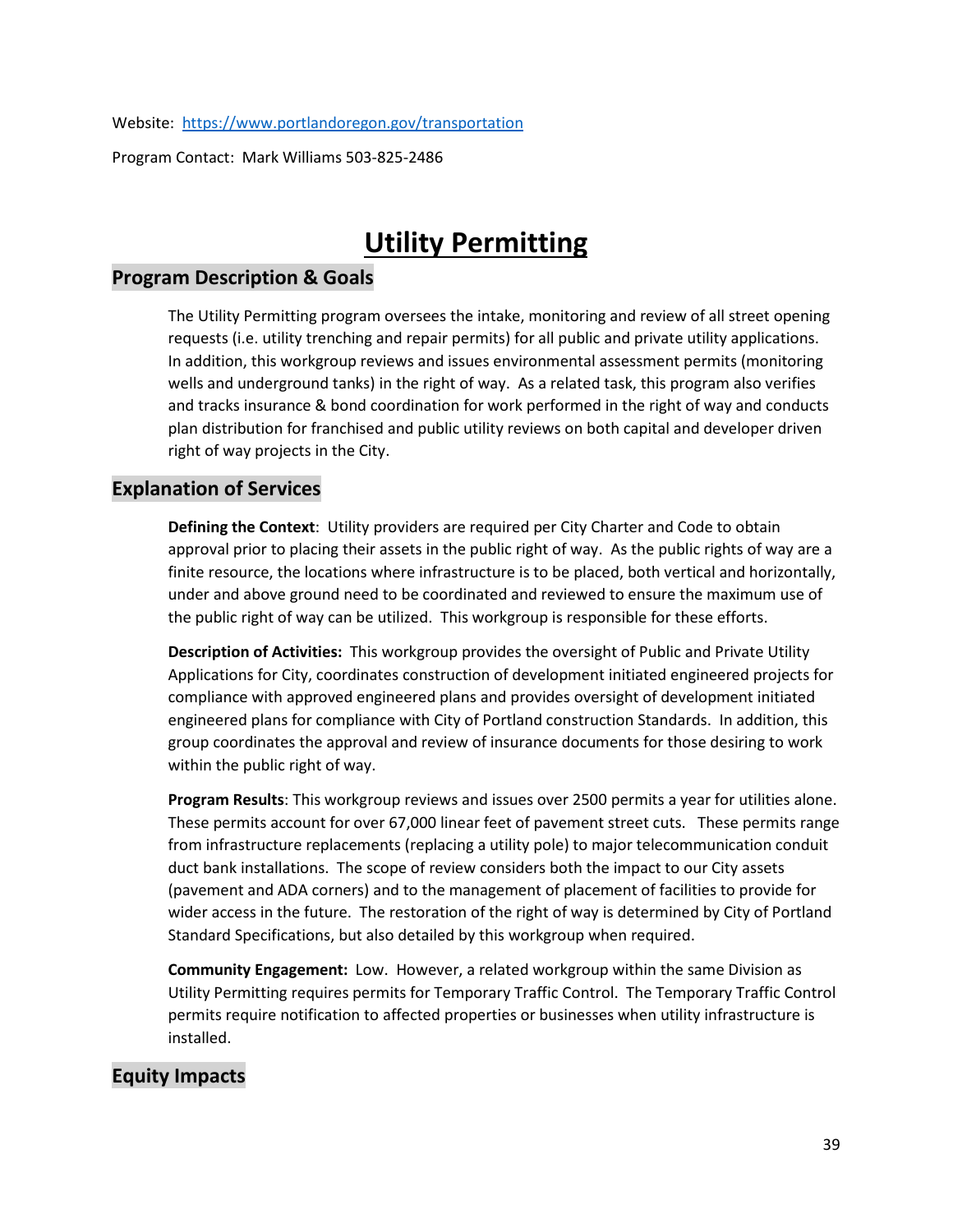As a Utility permitting workgroup, the workload generated through this section are industry and service driven. Applications are reviewed and permitted based on the individual utility needs to provide service throughout the City.

### **Changes to Program**

Vertical Infrastructure is a new program with dedicated staff which will be responsible for permit review and issuance related to small cell infrastructure in the Right of Way (5G). While this is a new program, it is set up in a structure similar to the existing street opening program.

## **Program Budget**

Resources – the primary resources for this program are utility permits, environmental assessment permits and insurance/bond coordination fees.

Expenses – The primary expense for this program is personnel staff, assisting permittee with the permitting process and reviewing documents/permits.

Staffing – Staff are budgeted in the various program within the division. The program is looking to add new staff for a new program, vertical infrastructure.

Assets and Liability – Vehicles for inspectors tied to the Utility program.

# **Building Plan & Development Review**

## **Program Description & Goals**

The program provides development assistance and regulates development through setting right of way improvement and dedication requirements associated with private development's impact on the transportation system. The goal is to ensure that development meets City transportation goals, polices and city, state and federal laws. The Development Review Division provides early assistance to developers through pre-application conferences and land use review. Information provided during the land use review process is then implemented at time of residential & commercial building plan review or through the land division platting process. The Public Works Permitting processes is located within this division and provides concierge service to private consulting engineers and applicants as they develop public infrastructure plans to be built through development. Finally the Permit Engineering section within the division provides the engineering review needed to ensure compliance of City Code and local, state and national design standards in the final permitting of a public works permit.

Within each of the four sections in this division there are individual goals related to customer service and project delivery.

#### **Expected Performance Measure to be included in Requested Budget**

- 1. Number of Public Works Permit applications received
- 2. Percentage of Public Works Permit application reviews completed on-time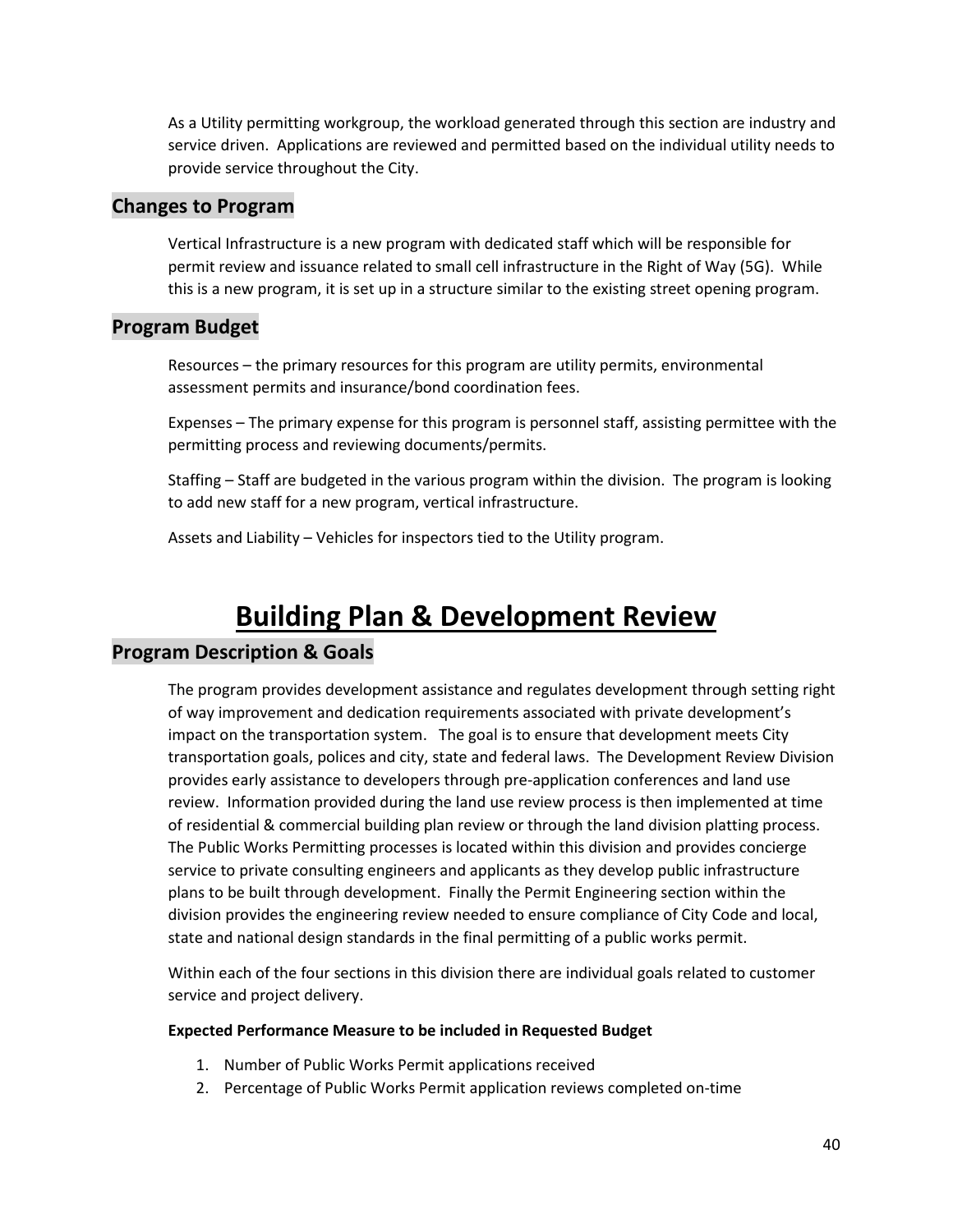3. Total value of the public works infrastructure improvements permitted

## **Explanation of Services**

#### Land Use Review

- o Provides advanced information to applicants regarding required public improvements associated with development via attending Early Assistance Meetings and Pre-application Conferences and generating detailed written responses.
- $\circ$  Reviews complex land use requests for compliance with approval criteria and generates recommendations which typically include detailed conditions to mitigate impacts upon the transportation system. (ie, Land Divisions, Adjustments, Conditional Uses, and Comprehensive Plan/Zone Amendments).
- o Attend and testify at public hearings including City Council, Design Commission, Hearings Officer

#### Building Plan Review

- o Review and checksheet Residential, Commercial, Major Projects Building Permits
- o Coordinate encroachment permits for private elements in the public ROW
- $\circ$  Staff and provide customer service in the Development Services Center
- o Primary Reviewer for Land Division Final Plats for PBOT, BES, PWB and BDS
- o Issue Voluntary and Mandatory Minor Improvement Permits for frontage improvements located within pedestrian corridors - sidewalk, driveways, tree wells, etc

#### Public Works Permitting

- o Provides centralized plan process and engineering coordination between 3 infrastructure bureaus (PBOT, BES, and PWB) for Public Works Permitting projects
- o Coordinate intake and processing of plans, fees, performance guarantees, insurance, and other required permit documents
- o Facilitate initial 30% concept meetings, and coordinate multiple bureau reviews over 4-phase review process
- o Permit issuance
- o Intake and facilitate public works appeals
- o Provides detailed engineering review of Public Works Permits through the 30%, 60% & 90% process in coordination with review groups from BES, Water, Urban Forestry and Fire Bureau.
- o Ensures compliance with ADA standards including grades and dimensional requirements.
- o Coordinates with PBOT's signals and street lighting incorporating requirements for street lighting and signal improvements.

**Defining the Context**: As properties within the City develop transportation infrastructure is needed to accommodate the additional demands placed on the transportation system. Additional sidewalk, bike lanes, travel lanes, pedestrian cross walks, signals and street lighting are all needed throughout the city. Additionally, right of way width is needed to provide for the needed infrastructure including storm water facilities for the Bureau of Environmental Services to manage stormwater. This division is responsible for placing requirements on development and reviewing design plans for permitting of the infrastructure.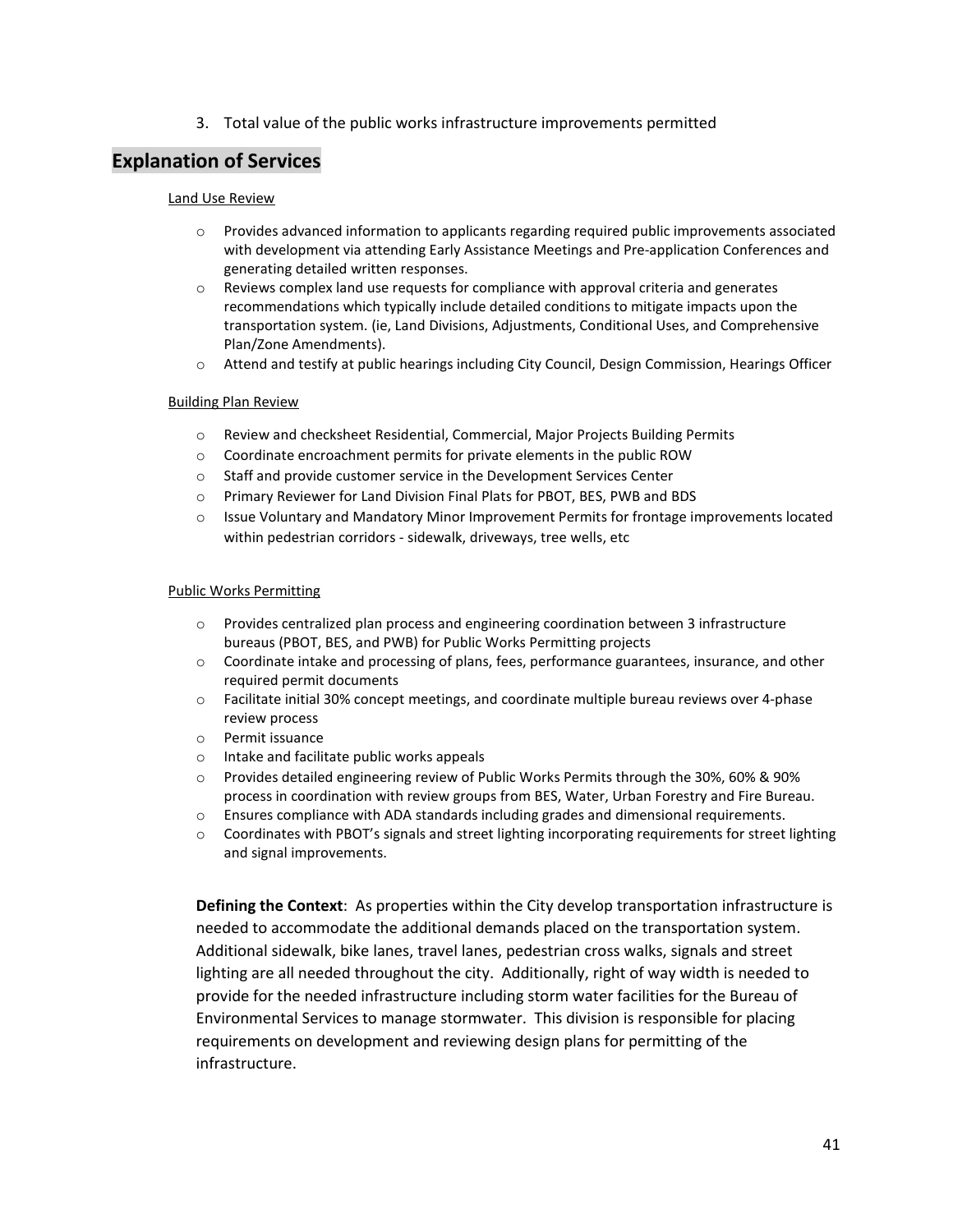**Description of Activities:** The land use and building plan review sections within the division are responsible for setting development requirements for all aspects of development occurring throughout the city. These two sections require additional right of way dedications, sidewalk and bike lane improvements, signal and street lights and coordinate with urban forestry on the preservation or planting of new street trees. These sections also provide direction on location of driveways and other access requirements to allow of a safe transportation system operation. The public works permitting section and permit engineering teams intake and process the privately designed public works permit plans and provide the City's engineering review and oversight of the infrastructure that is built by private development applicants and given to the city to operate and maintain.

**Program Results**: In 2017 the City reviewed and permitted nearly 26 miles of new or rebuilt sidewalk. This division also assessed and collected nearly \$1,000,000 in Local Transportation Infrastructure Charges. The land use review team reviewed and provided findings early assistance responses on approximately 335 cases. The permit engineering team reviewed and issued approximately 155 public works permits in 2018. Public Works permitting issued 210 public works permits, and processed 14 public works appeals hearings.

**Community Engagement:** The development services division has a high degree of community engagement with the design and development community. Staff from each section meet multiple times during the week for early assistance meetings, pre-application conference meetings, land use hearings, permit engineering concept intake meetings, permit engineering review meetings and often regular problem solving meetings with design engineers, planners and architects. Staff also participate in public works appeals hearings.

### **Equity Impacts**

Development activity occurs in every neighborhood impacting all Portlanders. The work performed by these four sections ensures consistent application of city code and rules throughout the City attempting to require infrastructure to offset the transportation impacts that result from new development.

## **Changes to Program**

Currently no changes are proposed to the current program. The Permit Engineering section manager is temporarily serving as an interim division manager for another division within PBOT. This position will be filled in Q1 of 2019. There have been a couple recent positions vacated due to staffing changes. Given the recent economic forecast for development activity expected for the next 12-18 months these two vacancies along with two other current vacancies are anticipated to be left vacant until workload projections increase that would provide permit revenue to support the positions.

### **Program Budget**

Resources: The program is funded by development permit fees.

Expenses: The primary expenditures in this program is staffing costs to assist developers and review development plans.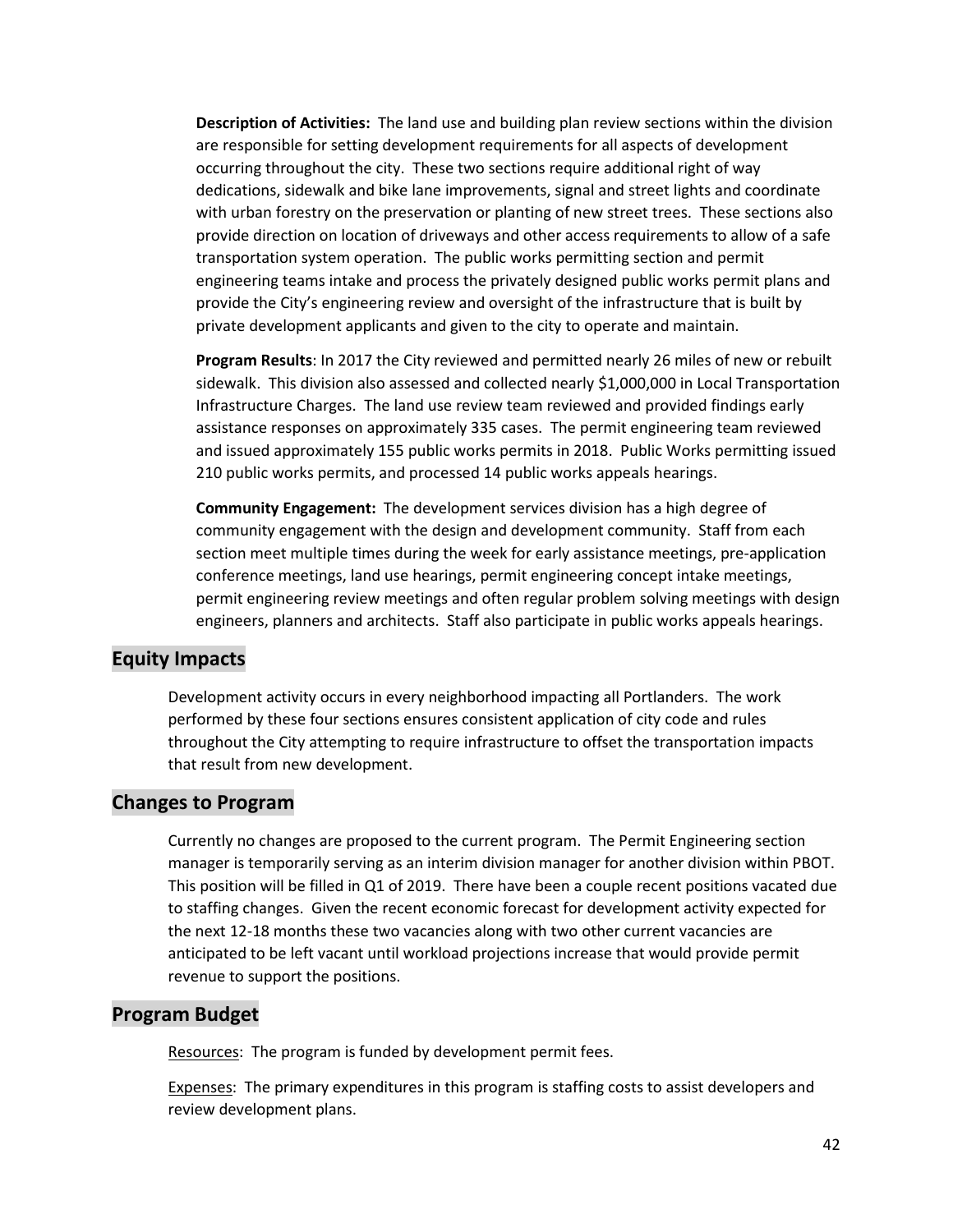Staffing; Staff are budgeted in the program. No major changes in staffing.

Assets and Liabilities: N/A

# **Streetcar Operations**

## **Program Description & Goals**

Streetcar connects neighborhoods, employment centers and cultural destinations around the central city with 7-day-a-week service, from northwest Portland to the Pearl, PSU, South Waterfront, OMSI, Central Eastside and Lloyd, crossing the Broadway Bridge and the Tillikum Crossing. The program provides both transportation mobility and an incentive for denser, urban development. As the streetcar has expanded, the collaboration between public and private partners has resulted in affordable housing, public open spaces, and brownfield redevelopment. The Portland Streetcar is owned by the City of Portland and operated by the Bureau of Transportation (PBOT) in partnership with TriMet (the regional transit agency) and Portland Streetcar, Inc. (PSI), a non-profit that provides management support and private sector advocacy.

With it's 5-Year Strategic Plan, Portland Streetcar tracks a number of performance measures and provides an annual report to Council on the program. Key performance measures have been annual Streetcar ridership, Percent of Operating budget provided by fare revenue, and Percent of on-time performance. In April 2018, Streetcar had its highest average weekday ridership of 16,650, and a FY 17/18 total of 4.87 million. On-time performance for FY 17/18? was 84.8, 84.5, and 79% respectively for the NS Line, A Loop and B Loop.

### **Expected Performance Measure to be included in Requested Budget**

- 6. % of streetcar riders earning less than 30k per year
- 7. % of streetcar riders from households without a car
- 8. Annual streetcar ridership
- 9. Average monthly streetcar ridership
- 10. Average weekday ridership for the year
- 11. Percentage of Streetcar on-time performance
- 12. Streetcar fatalities per total vehicle revenue miles.

## **Explanation of Services**

**Defining the context** - Portland Streetcar began service July 20, 2001 with a 2.4-mile alignment (4.8-miles round trip) from Portland State University to NW 23rd Avenue. Now, after 17 years, 5 extensions, and more than 50 million riders, Portland Streetcar operates three lines around 16 miles of track in Portland's Central City.

**Description of activities** - The North | South (NS) Line operates on 8-miles of track from SW Lowell & Bond in the South Waterfront to NW 23rd & Marshall in the Alphabet District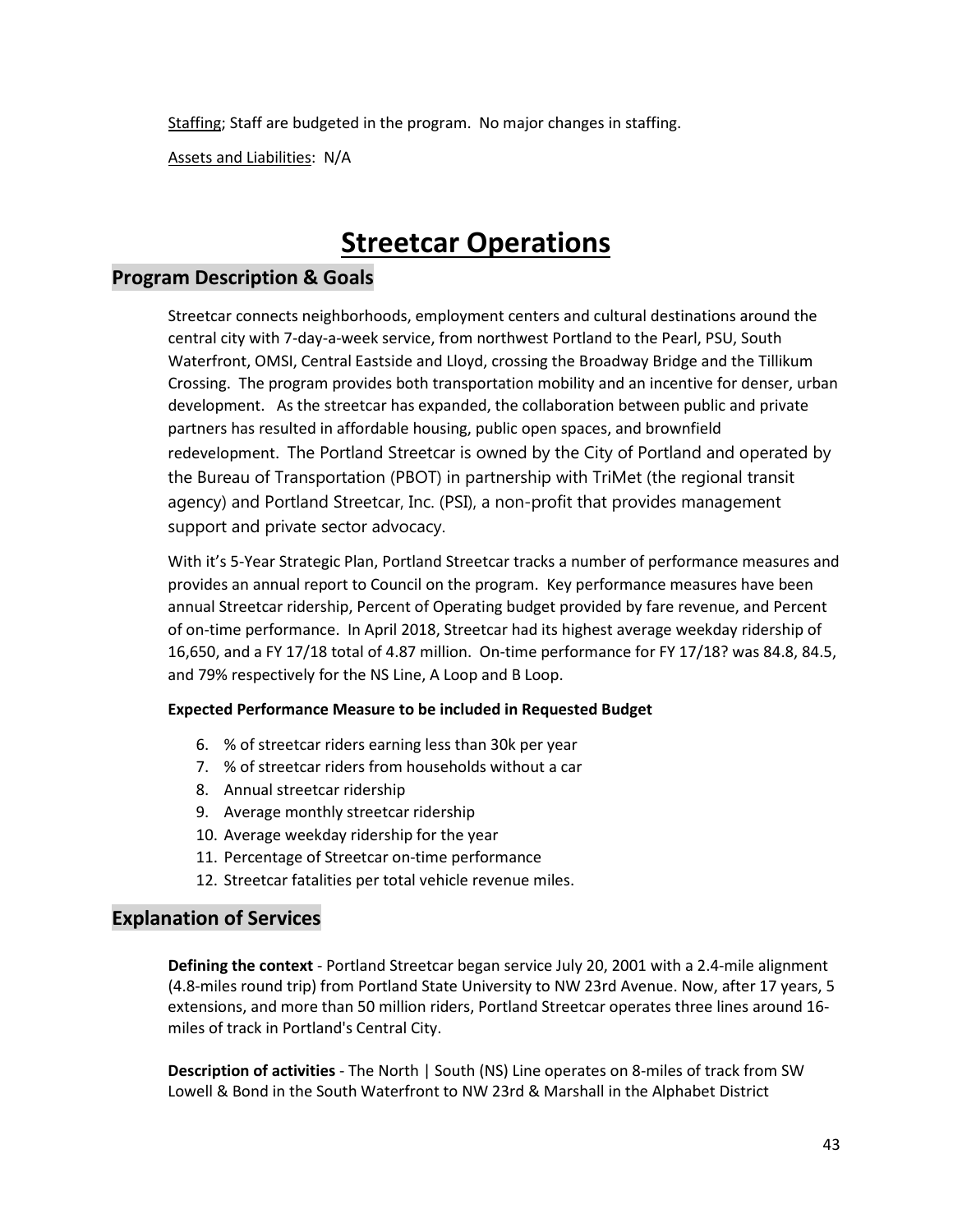connecting PSU, the Central Business District, and the Pearl District. The A and B Loops operate two circular routes connecting the Pearl District, Lloyd District, Central Eastside Industrial District, Central Business District and PSU in clockwise (A Loop) and counter-clockwise (B Loop) loops around the Central City.

All three lines operate at 15-20 minute frequencies with 7-10 minute frequency through the Central Business District, PSU and the northern South Waterfront District where two lines overlap.

Hours of Operation are Monday – Friday, 5:30 am to 11:30 pm, Saturday, 7:30 am to 11:30 pm, and Sunday, 7:30 pm to 10:30 pm.

**Program results –** As the nation's oldest modern streetcar line, Portland is an example of how streetcars beneficially shape growth to create more sustainable and equitable cities. Since Streetcar began operation in 2001, the city has added over 17,000 new residential units along the transit corridor, including one-third of all affordable units. In 2017, more than half of the housing units built in Portland were built along the Streetcar corridor. Portland Streetcar has also proven to be a strong signal to property owners and employers, who have increased private investment and grown job opportunities. Across the country, major employers cite streetcar systems as one of the reason they are investing and growing within cities.

**Community engagement** – Our contractor, PSI, engages the private sector through a volunteer Board and also staffs the City's Streetcar Advisory Committee. PSI's leadership on the HB 2017 Transit Advisory Committee for Portland Streetcar included working with community advocates, OPAL, other municipalities and counties to identify shared values and recommendations for apportionment of future resources to improve service frequency and reliability.

## **Equity Impacts**

- o **Our Customers** The Streetcar service area includes a diversity of customers by age and income. Thirty-two percent earn an annual income of less than \$30,000. Streetcar operators deploy the mobility ramp more than 30 times an hour to assist passengers, many of whom may have disabilities. Forty-nine percent of all housing units built in Portland in the last 20 years are within ¼ mile of Streetcar tracks, including 6,659 regulated affordable housing units.
- o **Fares**  With the introduction of the HOP Fastpass customers can pay as they go for transit, without the upfront cost of a monthly or annual pass, and still obtain the daily and monthly cap. Additionally, Streetcar provides a  $\frac{1}{2}$  fare of \$1 as well as the TriMet \$1.25 fare for Honored Citizens. In FY 19/20, Streetcar will participate in the Low-Income Fare Program managed by TriMet and made possible by the HB 2017 investment.
- o **Title II and Title VI** As a transit provider, we strive to meet the need needs of our customers and work collaboratively with TriMet on Title II reasonable accommodation requests and Title VI Civil Rights compliance.

## **Changes to Program**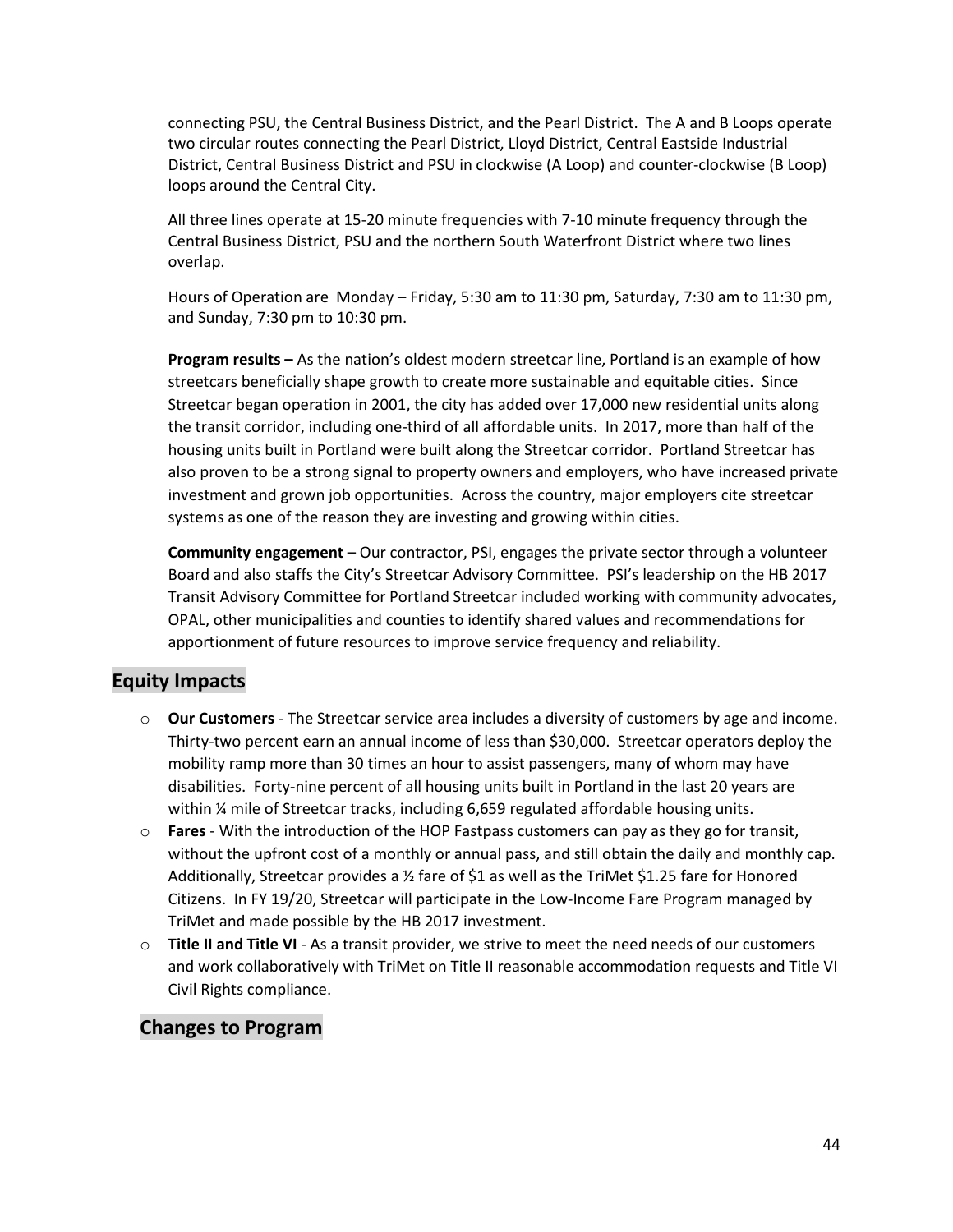Proposed changes to the division include the addition of an Assistant Operations Manager (swing-shift) and the replacement of a contract position with a City Senior Administrative Specialist.

# **Program Budget**

- o **Resources** The Operating budget is funded by General Transportation Revenue (GTR), TriMet, fare revenue and sponsorships obtained by Portland Streetcar, Inc. (PSI). Capital expenditures are covered by System Development Charge fees, energy tax credits, and programmed parking facility funds as well as designated parking revenue, and GTR.
- o **Expenses** The primary expenditures for this division are staffing costs and on-going asset maintenance. Additional capital expenditures include payments to TriMet for development of the HOP Fastpass system, purchase of 3 additional Streetcar vehicles from Brookville Equipment Corp, and retrofitting the existing fleet with CCTV/Security cameras.
- o **Staffing**  The program has city staff as well as contracted staff. The program is looking to add additional staff in the Request Budget.
- o **Assets and Liabilities** The division is responsible for the ownership and maintenance of the Portland Streetcar system, including track, OCS, facilities, and vehicles. The goal is to have 100% of the Streetcar system, including vehicles in Fair or better condition. The bureau currently meets that target, and we are looking ahead to developing a mid-life refurbishment plan for 7 of the oldest vehicles with the assistance of a vehicle engineer. Portland Streetcar has a Transit Asset Management (TAM) plan and is committed to maintaining our assets in a State of Good Repair (SGR).

# **Tram Operations**

# **Program Description & Goals**

The Portland Aerial Tram is a 3,300 linear foot bi-cable aerial tram rising 500 feet over Interstate 5, the South Portland Neighborhood, and Terwilliger Parkway. It connects the Oregon Health & Science University (OHSU) campus on Marquam Hill to the South Waterfront District. Designed by AGPS Architecture and Garaventa AG, the tram has been integral to the expansion of OHSU and the development of the South Waterfront District.

The tram is located entirely within the public right-of-way (SW Gibbs Street) and is owned by the City of Portland. OHSU oversees operations and has contracted with Doppelmayr USA to operate and maintain the tram on a daily basis.

The goal for managing the tram components is that 95% of the tram system will be in fair or better condition. Currently, PBOT is exceeding that goal, as 100% of the tramway and related structures are in good condition.

Another goal is to minimize the time during which the tram is not operable. There are instances when the tram must be shut down to maintain the safety of the passengers, generally due to weather or other unforeseen events. Maintenance to the tram is usually conducted during the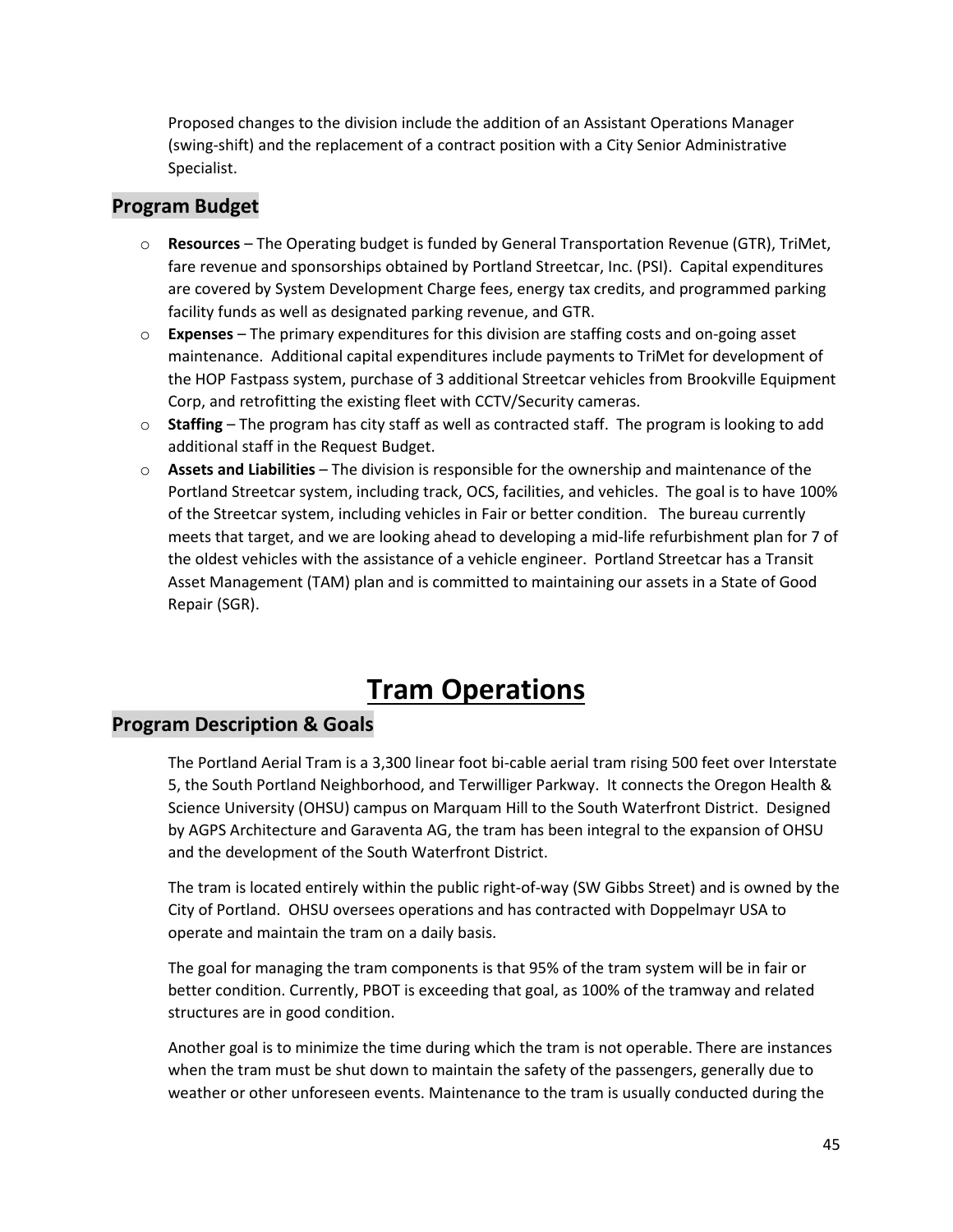hours it is closed for business. PBOT exceeded its service target in the past year; the tram was inoperable less than 1% of the time during operating hours.

#### **Expected Performance Measure to be included in Requested Budget**

13. Number of passengers (annual measure)

### **Explanation of Services**

**Defining the context**. The Portland Aerial Tram is Portland's public transportation link connecting the South Waterfront with Marquam Hill and OHSU's campus. It opened to the public in January 2007, it's owned by the City of Portland and operated by OHSU. The tram plays a vital role in the development and growth of the South Waterfront and provides a reliable and predictable transportation option.

**Description of activities.** The Portland Aerial Tram efficiently moves riders between Marquam Hill and South Waterfront, allowing OHSU to meet increased patient, education, and research needs. It also is a popular tourist attraction, offering visitors spectacular views of the city and, on clear days, the snow-capped mountains of the Cascades.

**Program results**. The Portland Aerial Tram provides reliable and predictable transportation option by providing safe and consistent operating services for commuters. The tram efficiently removes traffic from city streets, avoiding an estimated two million vehicle miles annually. The tram saves an estimated 93,000 gallons of gas annually and reduces greenhouse emissions by more than 1,000 tons.

**Community engagement.** The Portland Aerial Tram is part of the Cities public transportation system which is overseen by the Tram Executive Management Committee comprising of City and OHSU staff in addition to a member from the public. The tram is managed seamlessly with Tri-Met and Portland StreetCar. The tram communicates with the public via website and social media outlets.

In addition, the Portland Aerial Tram host about 10 family friendly events per year to invite the community to experience the tram and welcome them to the OHSU campus.

## **Equity Impacts**

Equity in service levels and outcomes. Does the bureau track disaggregated quantitative data or collect qualitative information about how communities of color and people with disabilities access and experience services? Not at this time, but have developed survey questions and will be collecting this information in the future.

- Accommodations. As applicable, please note how this program will meet the requirements of ADA (Americans with Disabilities Act) Title II and Civil Rights Title VI? As a transit provider, we strive to meet the need needs of our customers and work collaboratively with Portland StreetCar and TriMet on Title II reasonable accommodation requests and Title VI Civil Rights compliance.
- Impact of changes. If there are changes noted in the section below, how/do these changes (positively or negatively) impact the community? Increase needs for resources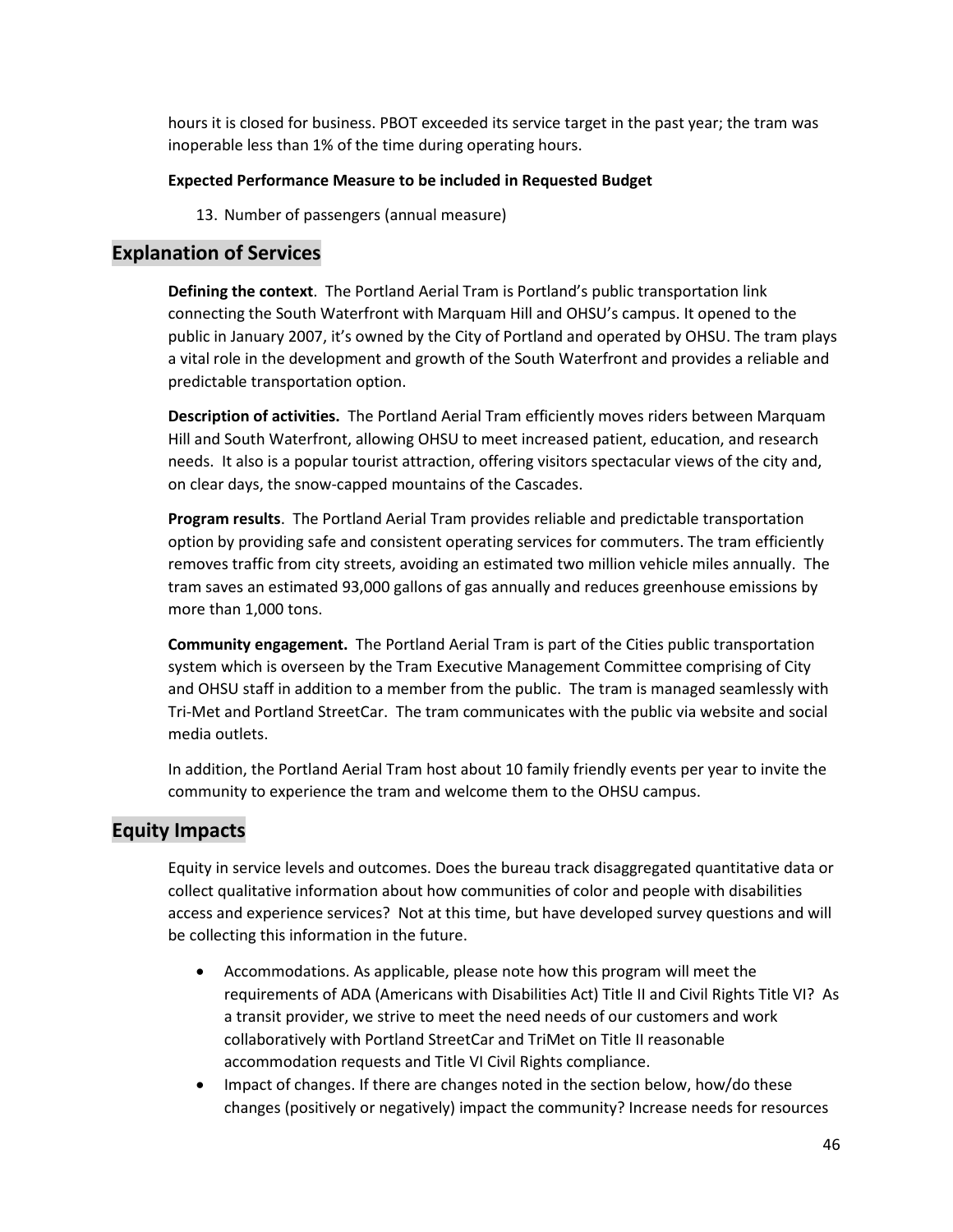could increase cost of a fare the public pays to ride the tram. Is this impact different (positively or negatively) for communities of color or people with disabilities? No.

## **Changes to Program**

Bureaus should use this section to describe how a program is being impacted due to changes in external factors, the environment, and increases or decreases in resources/staffing.

- Changes due to external factors. How have the external factors or environment in which the program operates changed since the prior year? How has the demand for program services changed? Ridership continues to increase that creates capacity issues during peak times that could create the need for longer operating hours. The tram has an extensive maintenance and inspection schedule. This work can have large budget impacts and an inconsistent demand for recourses.
- Changes to resources. How has the reallocation of bureau resources to the program changed as compared to prior years? If this program has been impacted by the 1% constraint requirement or as a result of other significant internal reallocations, this section should describe the change in resources, the reasoning for this change, and the expected impact. All resources needed for the City come from fare revenue. City staff continually analyze maintenance schedules and adjust annual operation budgets and reserve account contributions to verify the City has the resources to meet the needs of operating the tram at a high level condition.
- Changes to organizational structure. In what ways has organizational structure or activities of the program changed over the past year? What are staff doing differently to achieve their goals? No changes over the past year.

# **Program Budget**

Resources: The Portland Aerial Tram is a partnership between City of Portland and OHSU. Revenues to operate the tram come from fare revenues and OHSU.

Expenses: The Portland Aerial Tram is a partnership between City of Portland and OHSU. Per contract, the operating expenses are split between the two entities based on public ridership vs. ridership related to OHSU.

Staffing: OHSU contracts out the day to day operations to Doppelmayr USA. City staff manage the contractual obligations with OHSU and Doppelmayr.

Assets and Liabilities: Lower and Upper tram stations, intermediate tower, and all tramway equipment.

# **Bike Share Operations**

# **Program Description & Goals**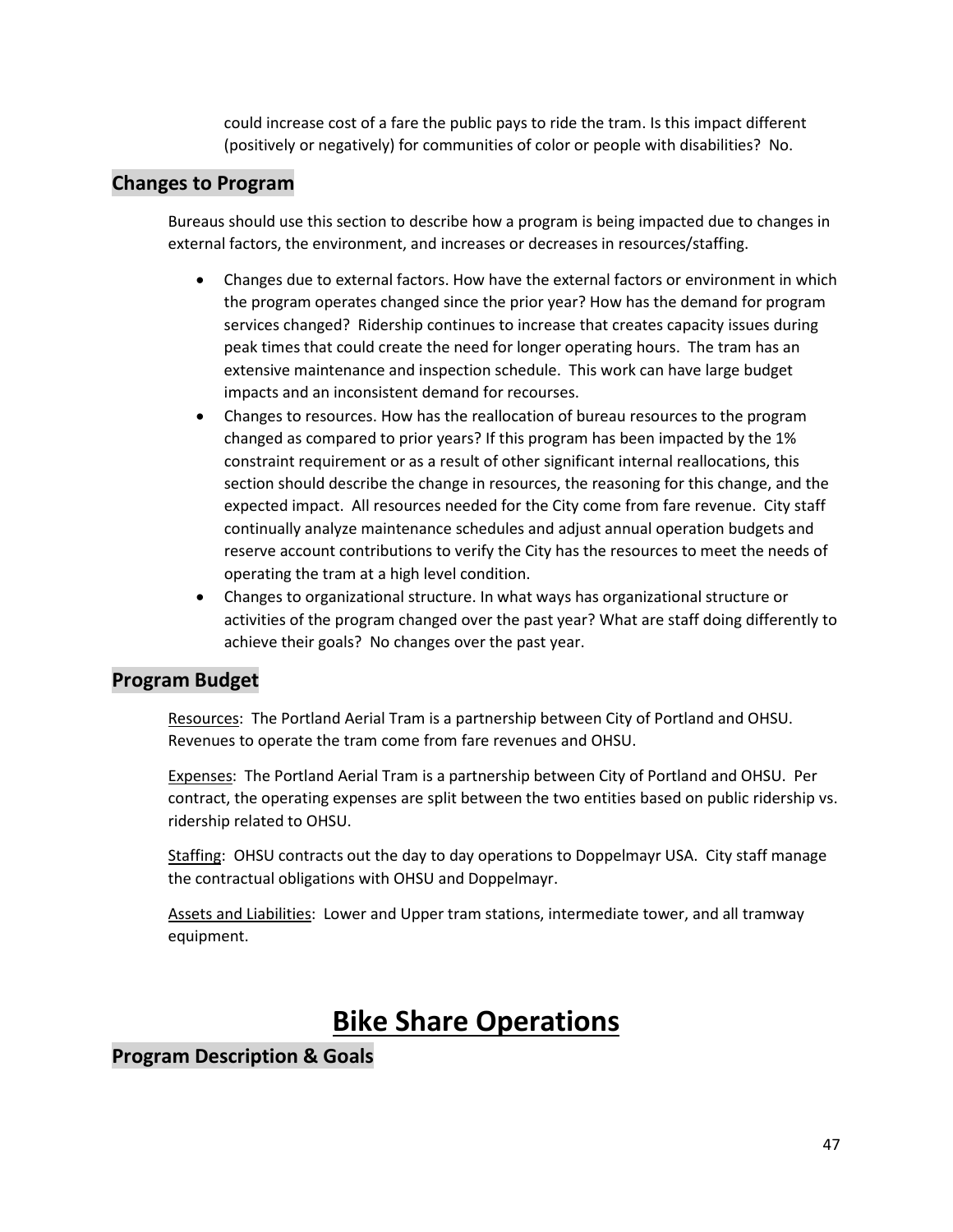The **Bike Share Program** provides convenient and inexpensive bike rentals for single-ride trips. With more than 1,000 publicly available bicycles for rent in the Central City and Portland neighborhoods, *BIKETOWN* helps Portland meet many of our livability, transportation, and climate change goals. It provides a low-cost transportation option to reduce congestion and carbon emissions; it complements the MAX light rail, Portland Streetcar and bus systems.

Adaptive BIKETOWN makes adaptive bicycles available to people with disabilities, offering handcycles, trikes, and tandems. This program continues to develop initiatives to improve access, and customer service. The *BIKETOWN for All* project offers discounted memberships for Portland-area residents living on low incomes; as part of the program, PBOT offers workshops on bike safety education, and free bike helmets. The *Adaptive BIKETOWN* project is a partnership with local businesses to offer adaptive bicycles – handcycles, trikes, and tandems – for rent in locations near multi-use trails. BIKETOWN system costs were funded by federal and state grants, and ongoing operating costs are funded by a Nike sponsorship, other sponsorships, and service charges and fee.

This program supports PBOT's five-year Racial Equity Plan and other bureau equity goals related to racial and disability equity;

- Racial Equity Plan Theme 4: BIKETOWN for All partners with social service organizations that serve a higher proportion of people of color. BIKETOWN for all created Pay it Forward to make the first month free and removed the requirement to have a credit or debit card.
- Racial Equity Plan Objective 5.7: BIKETOWN's expansion outreach will be focused on engaging communities of color and the immigrant and refugee communities. Our first focus group will be hosted by Africa House in East Portland.
- Racial Equity Plan Objective 5.9: BIKETOWN's contract with Lyft includes the High Road Standards, which requires all hiring to occur through a workforce training provider until 30% of employment hours are held by people of color and immigrants and refugees. Lyft's BIKETOWN office has always surpassed this goal.

Adaptive BIKETOWN was expressly designed to provide bicycle access to people with disabilities. It will begin its third season in 2019.

Bikeshare Performance Measures

- Total BikeTown rentals
- Percentage change in Bike Town rentals (per year)

# **Explanation of Services**

BIKETOWN provides low-cost public bike rental in a 20 miles service area in Portland. It includes 1,000 and over 140 stations. Users may rent a bike for eight cents per minute. BIKETOWN users have ridden over 700,000 trips since 2016. Local users report that 26% of BiKETOWN trips replace personal car or ride-hailing trips. BIKETOWN for All is a highly discounted program for people living on low incomes;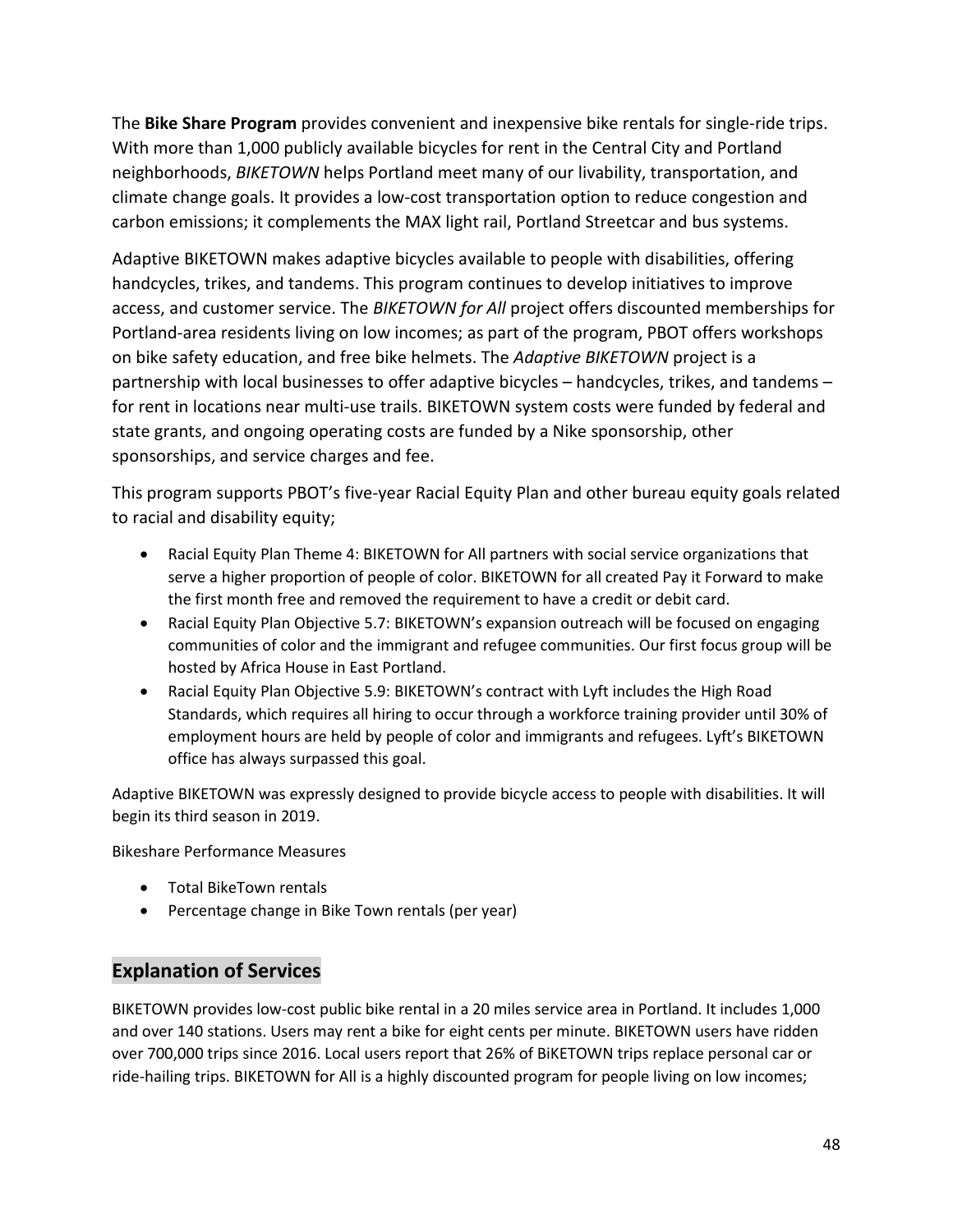users average 100 trips per member. Adaptive BIKETOWN is public adaptive bike rental program focused on increasing bicycle access to people with disabilities.

## **Equity Impacts**

Equity in service levels and outcomes

BIKETOWN conducts annual member surveys that includes racial and ethnicity identification questions. The percentage of members who identify as a person of color is equal to the composition of the city.

#### Accommodations

Adaptive BIKETOWN provides highly discounted adaptive bicycle rental and is aimed specifically at serving people with disabilities. The majority of its customers identify as a person with a disability.

Impact of Changes

BIKETOWN expanded the service area in 2018 to extend to approximately to the east 50's. Our expansion in 2019 will bring the service to East Portland and St. Johns.

### **Changes to Program**

Changes due to external factors

BIKETOWN added Adaptive BIKETOWN in July 2017, one year after launching BIKETOWN. This addition was in direct response to concerns raised by people with disabilities in spring 2016 about BIKETOWN not having a rental service for people with disabilities.

Changes to resources

There have not been any changes to resources.

Changes to organizational structure

N/A.

### **Program Budget**

#### Resources:

The program is funded by sponsorships and service charges & fees. Revenue from user memberships and rental fees compose approximately one-third of the total system, with sponsorships providing the remainder. At launch in 2016, BIKETOWN had one of the nation's lowest ride rental costs for a single trip at \$2.50 for up to 30 minutes of ride time. To increase access and to lower barriers, PBOT changes that rate to eight cents per minute. In 2018, PBOT also waived the first month rental cost for our BIKETOWN for All equity membership (Pay It Forward). BIKETOWN for All has always had a cash only option for unbanked users.

#### Expenses: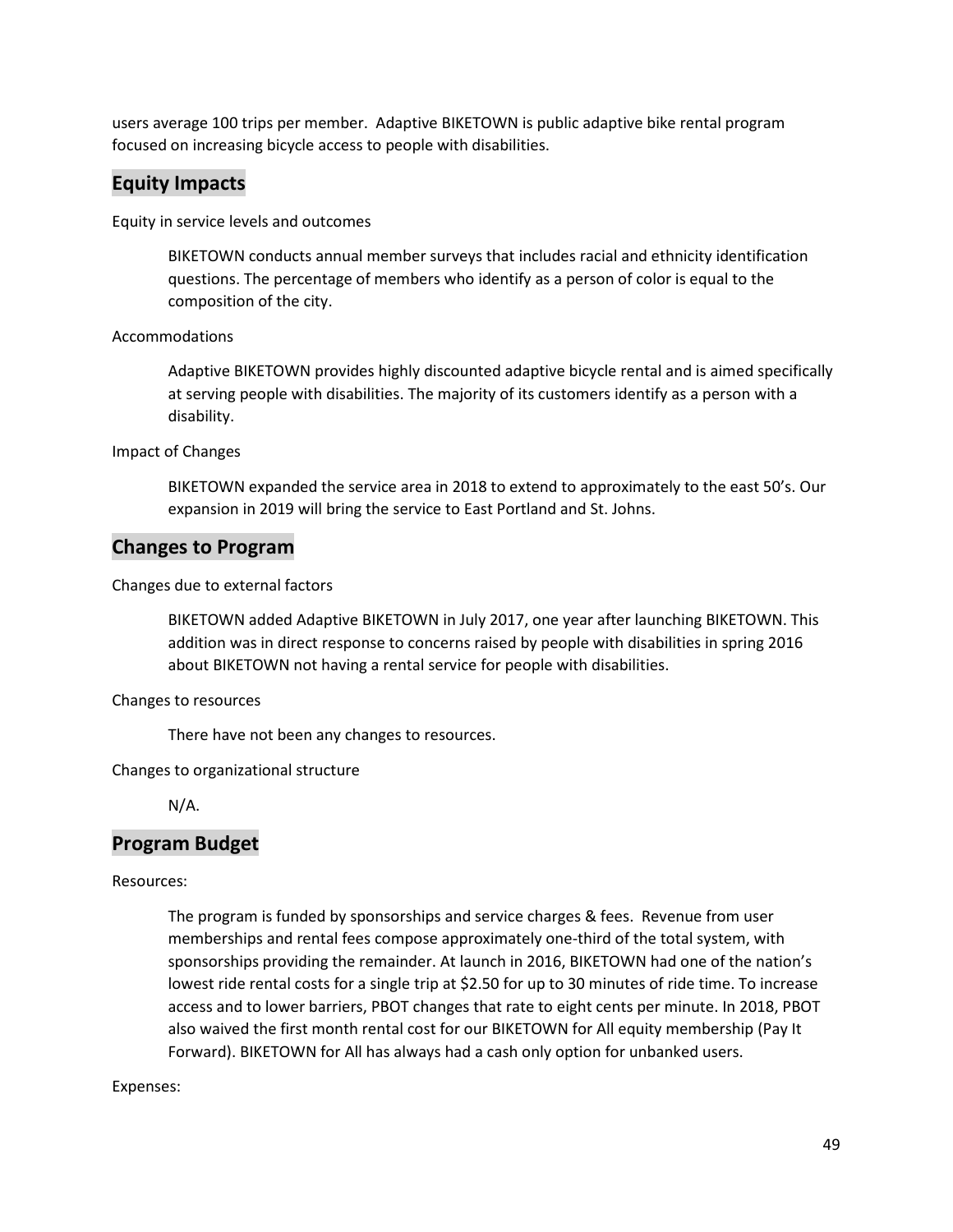This program pays a contractor to operating and maintain BIKETOWN bike and bike stations.

Staffing:

The program doesn't fund any positions. Services are provided by a contractor.

Assets and Liabilities:

This program is responsible for the bikeshare system, including 1,000 bikes and 143 bike stations. The bikeshare system is in fair condition

## **Program Information**

Bureau: Portland Bureau of Transportation (PBOT)

Website: <https://www.portlandoregon.gov/transportation> and biketownpdx.com

Program Contact: Steve Hoyt-McBeth 503-823-7191

# **Active Transportation & Safety**

# **Program Description & Goals**

The **Active Transportation & Safety (ATS) Program** works to improve safety, reduce traffic congestion, and make Portland's transportation network more efficient by increasing walking, transit, car-sharing, bicycling, and other active means of travel. ATS strategies increase access and improve public health and neighborhood livability for all Portlanders. Individual programs encourage and support active transportation (walking, transit and bicycling), help manage demand on the transportation system (Smart Trips and Transportation Wallet), and work to eliminate traffic fatalities and make streets safer (Vision Zero).

This program supports PBOT's five-year Racial Equity Plan and other bureau equity goals related to racial and disability equity;

- Racial Equity Plan Objective 1.1: Active Transportation and Safety has an equity committee that meets monthly with a defined workplan.
- Racial Equity Plan Objective 1.4: Community engagement is a part of all ATS programs, with racial equity as a defining element and objective of that engagement.
- Racial Equity Plan Objective 1.5: Safe Routes to School capital program uses race, income and limited English proficiency to prioritize investments.
- Racial Equity Plan Objective 1.7: ATS funds community partners to build capacity and participate in programs. 2017-18 funding included APANO, OPAL, Rosewood Initiative and Andando en Bicicletas en Cully. 2019-20 ATS programming will include funding for several additional CBOs working on racial equity.
- Racial Equity Plan Objective 2.1: ATS staff participated in a division-wide Confronting Microaggression training. A number of staff have attended other racial equity trainings and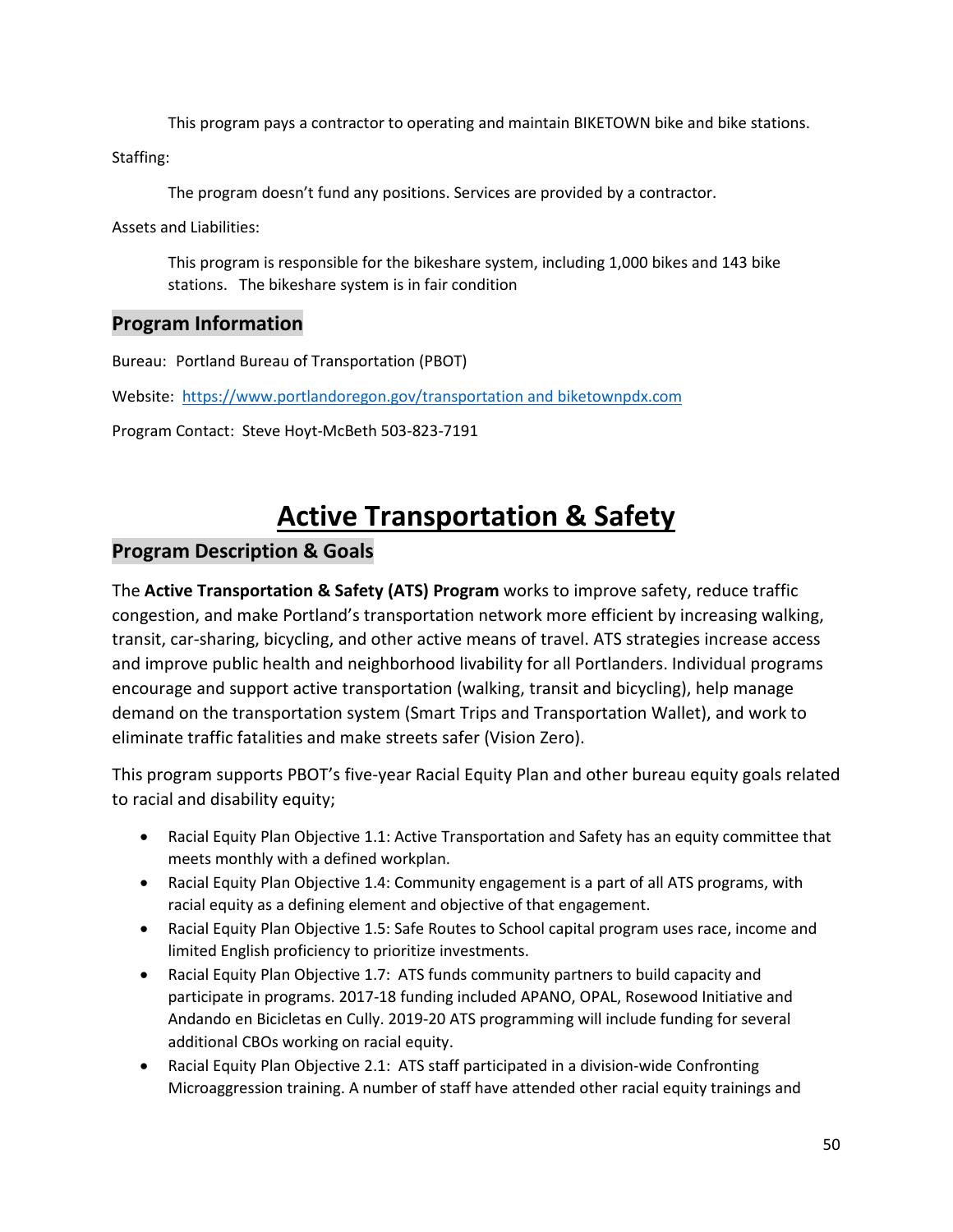conferences. In 2019-20 the entire Active Transportation and Safety Division will participate in a division-wide training on interrupting racial aggression in the public right of way.

- Racial Equity Plan Objective 3.3: Over the past year, three out of the five ATS staff hires are women of color. The two new CSA hires are men of color. Two women of color were promoted from entry-level to more senior positions.
- Racial Equity Plan Objective 4.3: ATS uses PBOT's racial equity matrix for capital investments in general and Safe Routes/Vision Zero capital projects in particular.
- Racial Equity Plan Objective 5.7: ATS has worked closely with PBOT's Racial Equity and Inclusion Manager on program design and delivery for bike share, Safe Routes to School, Regional Travel Options, and the 2018 e-scooter pilot project.

# **Explanation of Services**

This program includes Vision Zero, Safe Routes to Schools, Transportation Wallet, Neighborhood Greenways, Smart Trips, and Sunday Parkways.

- *Vision Zero* is Portland's initiative to eliminate traffic deaths and serious injuries on Portland streets through safe systems engineering, enforcement, and education. Program elements include lowering speed limits in strategic locations, building safety projects on High Crash Corridor roadways, and engaging community members to support behavior change and equitable street safety improvements.
- *Safe Routes to School* is a partnership between the City of Portland, schools, neighborhoods, community organizations and agencies to build street safety improvements and offer programs that make walking and biking accessible and safe for students and families, while easing traffic congestion around schools. The program focuses investment in and around schools with a high percentage of low-income students, students of color, and those with limited English proficiency.
- *The Transportation Wallet* is a strategy to reduce parking demand and traffic congestion by increasing the number of trips taken by transit, by biking and walking. Parking permit surcharge fees in [Area Parking Permit Districts](https://www.portlandoregon.gov/transportation/article/83231) fund passes and vouchers for use on TriMet, Portland Streetcar, BIKETOWN, and Car2Go. The Transportation Wallet is available to people who live or work in the parking districts, and to Portlanders participating in an Affordable Housing pilot.
- *Neighborhood Greenways* applies traffic calming mechanisms to residential streets throughout the city, with the goal of reducing traffic speed and volumes to create a safe shared roadway environment for people walking and riding bicycles.
- *SmartTrips* uses individualized marketing and outreach to encourage a shift from drivealone trips to active trips by transit, walking, or bicycling. Portlanders who move into a new home or apartment order customized packets of maps, information, and incentives that are delivered to their door.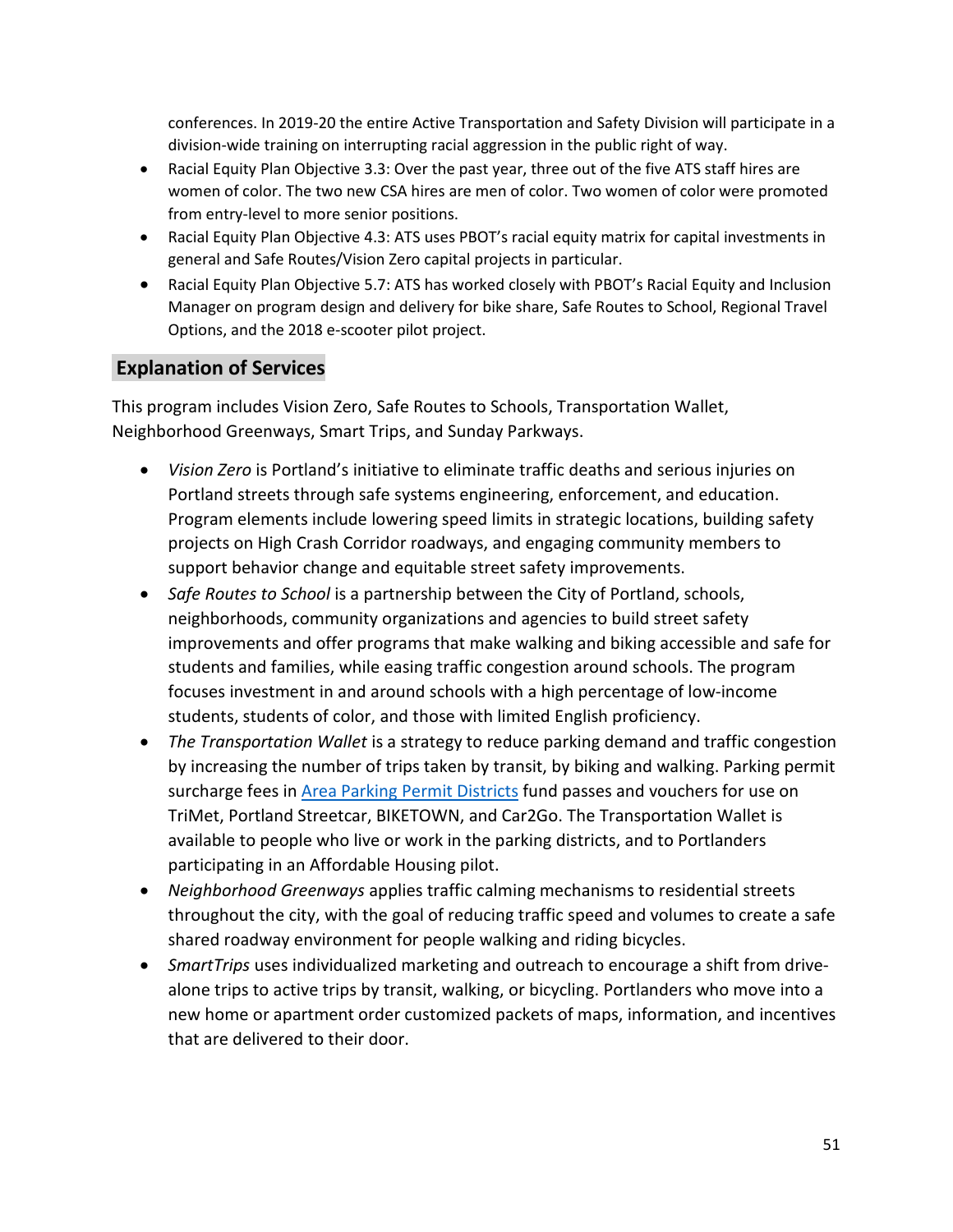• Five *Sunday Parkways* events each year close low-traffic streets to vehicle traffic for a day and invite Portlanders to walk, bike, and roll on safe, family-friendly streets between parks and neighborhoods.

## **Equity Impacts**

The Active Transportation and Safety Division has deeply ingrained equity into program delivery service levels, and is working to improve understanding and measurement of equitable outcomes. Several ATS programs track the participation and experience of people of color and disabilities.

*Safe Routes to Schools* sought and documented extensive school-based input that included families of color to inform program development and project prioritization. On an ongoing basis, Safe Routes to School prioritizes Title 1 schools for services and capital investments. As part of this work, the ATS team gathers qualitative information through student surveys and community conversations – and due to the Title 1 prioritization, these conversations include many families of color.

The *Vision Zero Action Plan* used equity as a primary lens for program development and capital project selection. Racial equity remains one of the guiding principles of the initiative. The Vision Zero Task Force sets direction for the work and includes a number of representatives from communities of color. Task Force members, community partners, and program participants of color have given direct input to help shape programs, messaging, and priorities.

*Sunday Parkways* in 2018 held an immigrant and refugee walk with over 2,000 participants. In 2019, PBOT plans to add an additional event focused on engaging immigrants and refugees.

The *TDM in Affordable Housing* pilot project will provide 500 affordable housing residents with a package of free transit, Streetcar, bike share, e-scooter and car sharing services.

The 2018 *E-scooter Pilot* program required scooter companies to deploy 300 e-scooters in the East Portland pattern area. PBOT conducted several focus groups with Black Portlanders, East Portlanders, and people with disabilities. PBOT collected racial and income data in its e-scooter user survey.

#### Accommodations

In addition to the work mentioned above, ATS is putting extra emphasis on walking and wheelchair rolling for the 2019-20 season, to ensure events are inviting and accessible to all – including those who are not able to ride a bicycle.

#### Impact of Changes

The *Sunday Parkways* program has engaged hundreds of immigrants and refugees in planning, outreach, and event participation. *Safe Routes to School's* prioritization of Title 1 schools for programming and capital improvements has resulted in safer conditions for low income and communities of color. The *E-scooter Pilot* resulted in over 40,000 scooter trips in East Portland. The *TDM in Affordable Housing* pilot will provide 500 residents with a suite of free transit, bike share, and car sharing service that will provide greater access to employment, grocery stores, and services.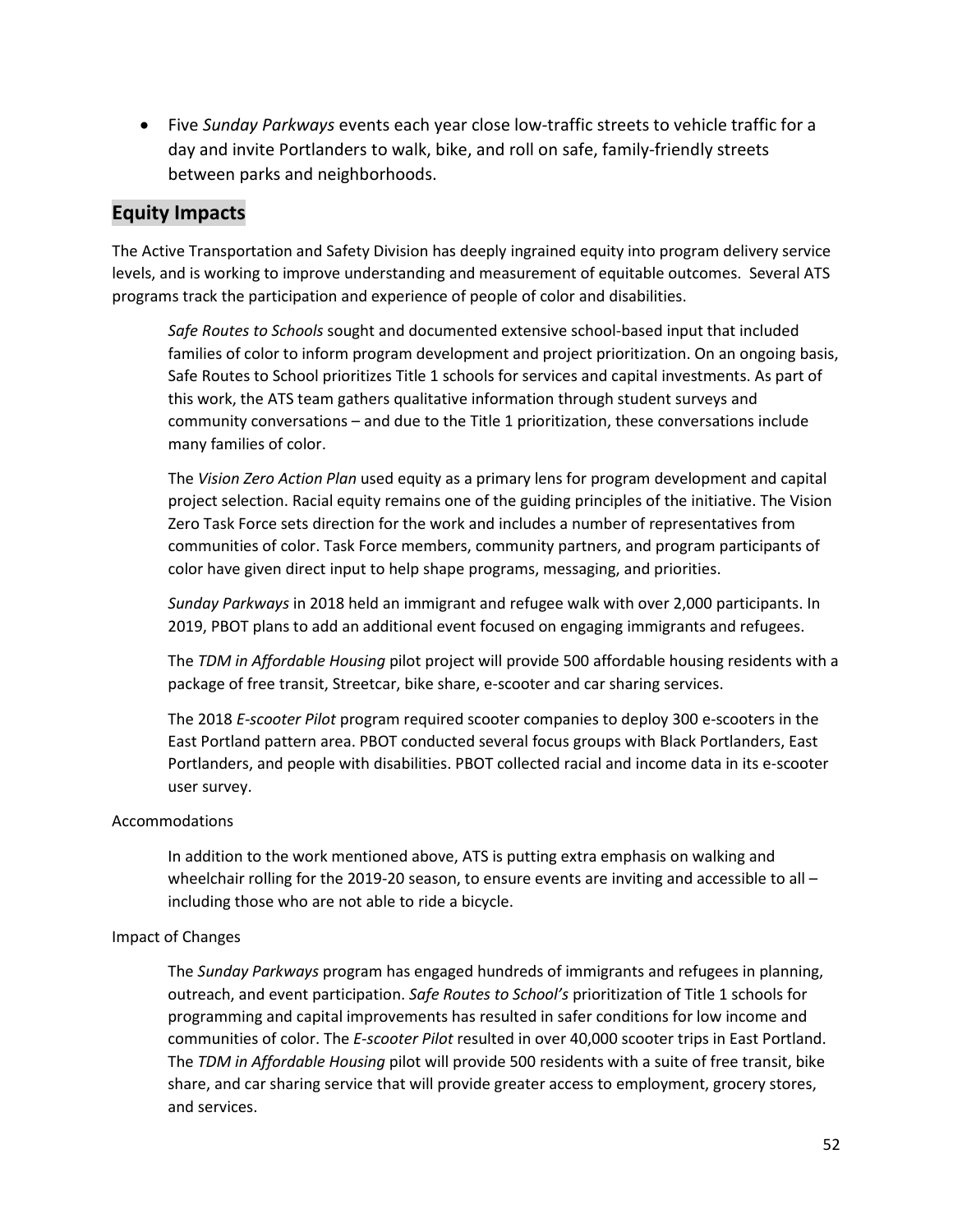## **Changes to Program**

Changes due to external factors

Changes to resources

Changes to organizational structure

### **Program Budget**

Resources:

The program is funded by external grants, sponsorships, traffic fines, recreational marijuana tax, general transportation revenues, general fund revenue, and service charges & fees.

Expenses:

Staffing:

The program includes 28 full-time positions and 1 part-time position for a total of 28.60 fulltime-equivalents (FTE); this includes about 6.30 FTE providing services for other PBOT programs.

Assets and Liabilities:

None.

# **Program Information**

Bureau: Portland Bureau of Transportation (PBOT)

Website: <https://www.portlandoregon.gov/transportation>

Program Contact: Catherine Ciarlo 503-823-5667

# **Asset Management**

## **Program Description & Goals**

The Asset Management Group oversees asset management and capital project investment decisions. It is responsible for monitoring and modeling asset use and degradation to advance data-driven decision-making around asset reinvestments. It is also responsible for reviewing, prioritizing, evaluating, and auditing projects: their implementation and outputs. The work of this group will result in transparent, service- and risk-oriented projects informed by City and Bureau goals. Outcomes from the Asset Management Group will be project identification and advancement to maximize benefits while minimizing total lifecycle costs. Managing the true value of PBOT's assets and investments will allow the Bureau to deliver on its commitments to asset preservation, safety, equity, and mobility.

The Bureau's overarching Asset Management goals are: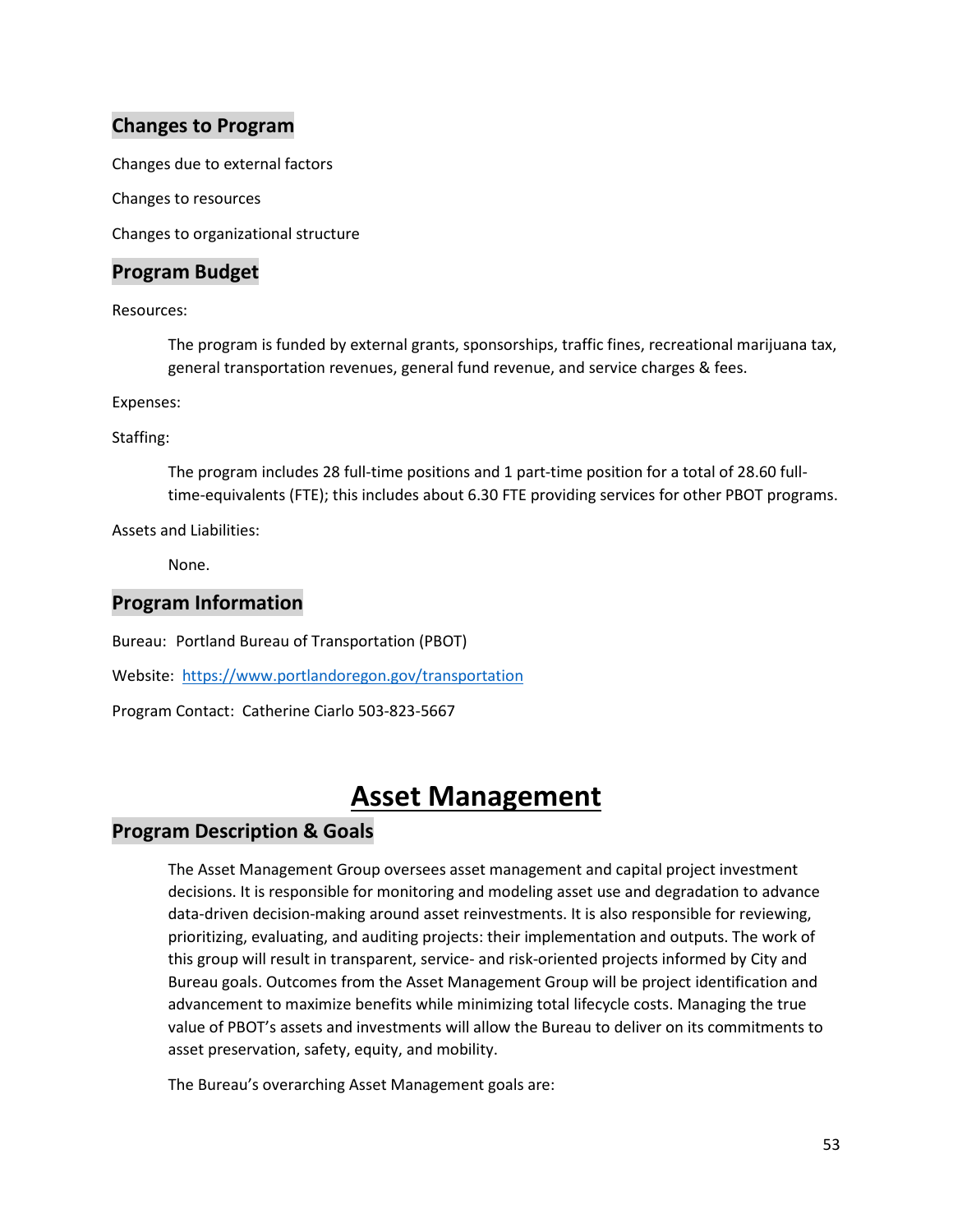- To ensure that all assets are maintained in a state of good repair and that said assets meet intended service levels
- To ensure that PBOT's asset investments reduce barriers and improve equity for all users
- To ensure that the condition of all transportation assets support safety system-wide
- To ensure that PBOT ensures adequate, long-term funding for transportation system maintenance and enhancement

To achieve these top-level goals, PBOT will:

- Establish equitable asset reinvestment priorities to extend the life of the City's transportation assets, efficiently utilize limited resources to properly maintain assets, and deliver desired service levels for asset performance;
- Develop asset strategies to minimize the Bureau's infrastructure maintenance backlog and be responsive to infrastructure needs over the long term;
- Collaborate with communities, particularly historically under-represented groups, to identify desired service levels, asset reinvestment needs, and project outcomes. Lead public outreach and engagement around identifying these needs, and prioritize requested work in project scheduling and delivery;
- Implement a formal, transparent, equitable, and accessible process for advancing capital improvements that support safety system-wide;
- Formalize decision-making for asset acquisition, operation, maintenance, renewal and replacement including heightened urgency and accountability for work in communities of color and immigrant and refugee communities; collect and report data on asset reinvestment and CIP progress broken out by geographic area to evaluate targeted progress in communities of color;
- Set strategy for efficient delivery of capital projects to manage the long-term life of transportation infrastructure.

#### *Key Performance Trends*

The following performance measures are tracked for all asset categories:

- Status (count and volume) of Inventory,
- Replacement Value,
- Condition, and
- Total Unmet Need

The condition of pavement, bridge, and traffic signal assets are primarily the key performance measures used to evaluate success of the Asset Management program; results of evaluations related to these assets shows their condition maintaining or deteriorating over time.

Program success is determined through the amount by which the Bureau's maintenance backlog is reduced, performance is increased, system gaps and deficiencies are resolved, efficiencies leveraged, and service level expectations are met or exceeded.

The Asset Management program supports PBOT's equity goals related to racial and disability equity by responding to and prioritizing service requests made by historically underrepresented groups and persons with mobility disabilities, such as through MO Dispatch (823-SAFE) and the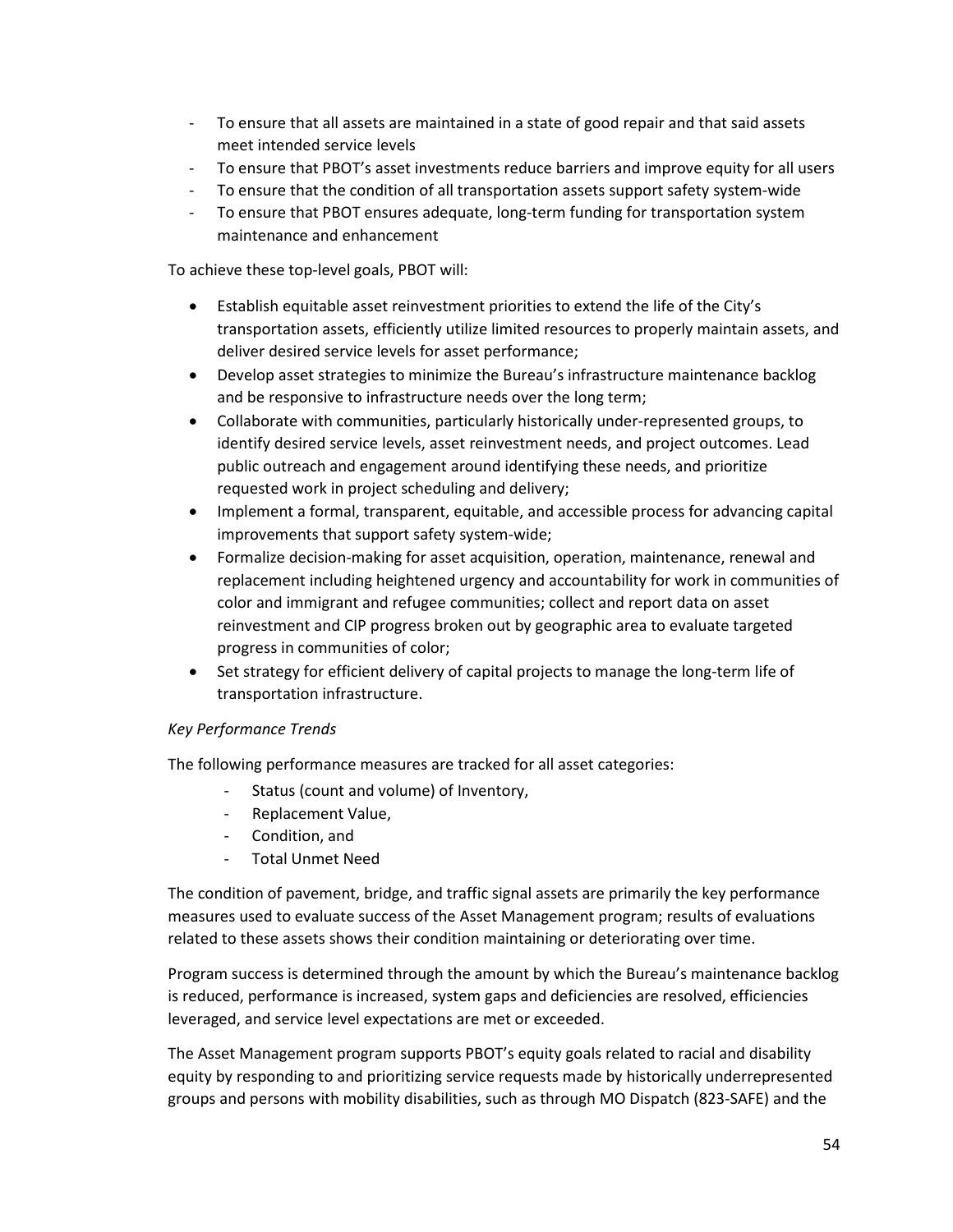Ramps by Request program. Through these efforts and others, PBOT's Asset Management program responds to the Bureau's Racial Equity Plan Actions 1.5 (Design and use capital improvement racial equity impact assessment tool for infrastructure projects), 1.6 (Prioritize projects according to racial equity matrix), 4.3 (Using data to address infrastructure deficiencies in communities of color), 5.4 (Inform communities of color how work within the Bureau is prioritized), and 5.10 (Develop process to rank constituent concerns through dispatch.

#### **Asset Management Projects Highlights: FY19/20 – FY23/24 Capital Improvement Program**

The FY19/20 – FY23/24 Capital Improvement Program has 23 Asset Management projects totaling \$79,810,122. The projects, which will leverage funding from Fixing Our Streets, Build Portland, Transportation System Development Charges, Bond Investments against GTR, General Fund, and federal grant dollars, will rehabilitate and replace bridges, deliver paving improvements including base repair, mitigate landslide threats, and reconstruct signals and streetlighting citywide.

#### EXAMPLES:

#### **Project Name: 136th Avenue: Foster-Division, SE (\$8,820,010)**

This project is roadway surfacing rehabilitation work. Projects in this program are selected for rehabilitation through PBOT's Computerized Maintenance Management System (CMMS; StreetSaver). Work typically includes grinding, paving, and construction of ADSA-compliant curb ramps. Construction is planned for Summer 2019. Funded through the Fixing Our Streets Program, this project will combine System Development Charges (SDCs) to help fund sidewalk improvements on the west side of SE 136<sup>th</sup> Avenue.

#### **Project Name: Signal Reconstruction, Citywide (\$6,640,047)**

This ongoing program replaces traffic signal infrastructure that has physically failed or beyond its useful life. The unmet need, or gap, for traffic signal repair, rehabilitation, and replacement is \$20 million per year over 10 years. The project is funded by General Transportation Revenue, General Fund, and Build Portland.

### **Project Name: 42nd Ave: Killingsworth – Columbia, NE (\$16,924,084) (aka 42nd Avenue Bridge)**

PBOT Bridge #075, NE 42nd Ave over NE Portland Highway and the Union Pacific Railroad tracks, was originally built in 1938 with a service life of 50 years; the bridge is now 30 years beyond is useful life. The bridge requires both Phase I & Phase II seismic retrofits; this structure is in the most seismically-vulnerable category and is not expected to perform well during a design level earthquake. The bridge is located on a frequent transit route and in a freight district; the design and configuration of the bridge precludes movement of over-dimensional vehicles due the limited vertical clearance this structure allows. The bridge is considered substandard for bicycle use, but the route it carries is classified as a City Bikeway and a vital link to 37% of the city's industrial land and home to 24,000 jobs. This project calls for a complete replacement of the existing bridge to meet modern safety and earthquake standards. The new bridge would be wider to accommodate pedestrian access and improve bicyclist safety; it would also increase performance of this structure by allowing greater freight loads on the bridge and underneath the structure. The project will be funded by a General Fund, SDC, Build Portland, and GTR.

#### **Expected Performance Measure to be included in Requested Budget**

1. Average Network PCI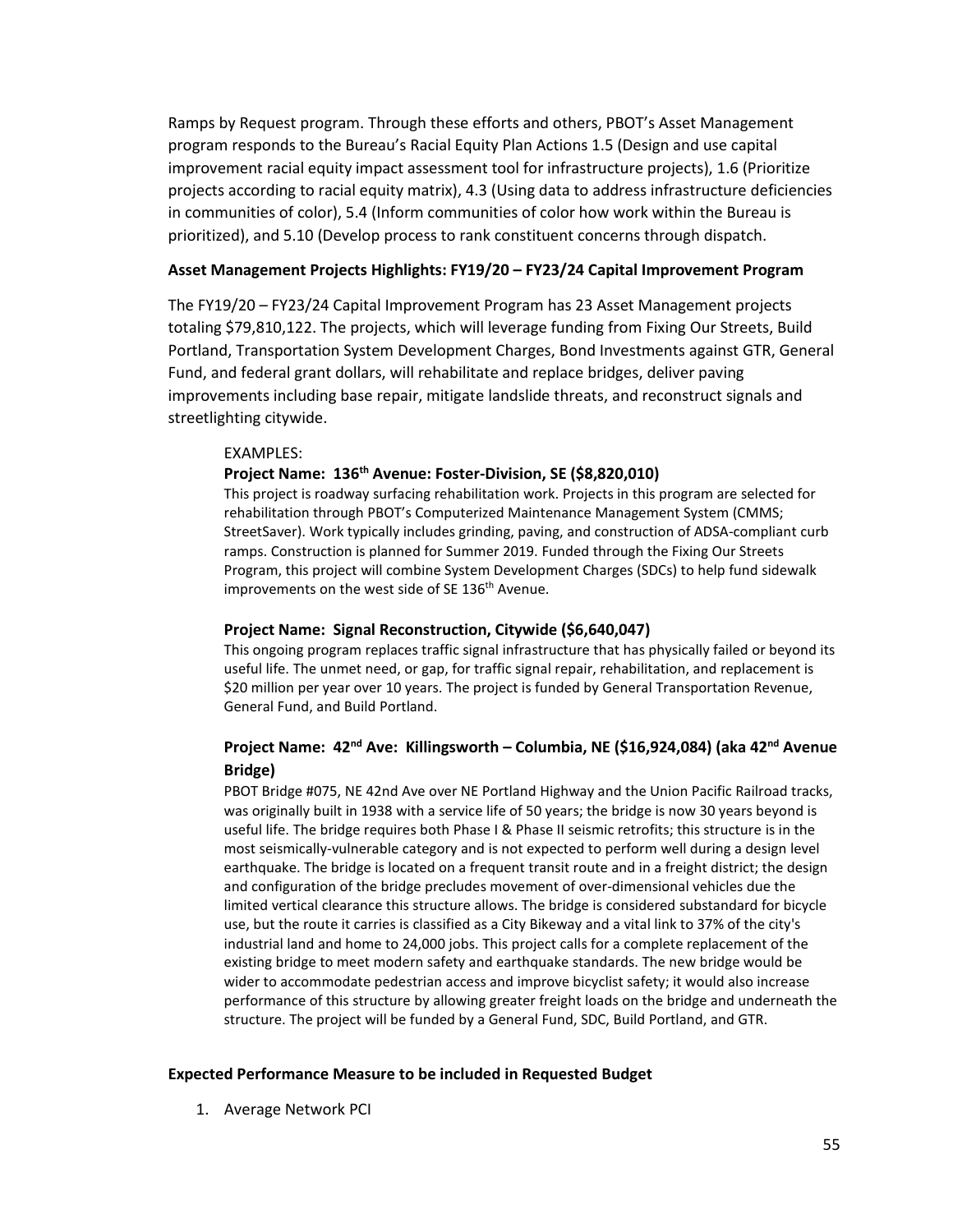- 2. Number of new assets added to PBOT's active maintenance inventory
- 3. Cost of deferred maintenance
- 4. Number ADA curb ramps constructed
- 5. Percentage of ADA corners in compliance with ADA regulations
- 6. Percentage of "busy" (collector/arterial) streets in fair or better condition
- 7. Percentage of local streets in fair or better condition
- 8. Percentage of PBOT-owned bridges in non-distressed condition

## **Explanation of Services**

Asset management is a data-driven, outcome-focused way of making business decisions for an infrastructure portfolio. Its purpose is to direct management of transportation infrastructure in favor of financial sustainability as well as health, safety, and service outcomes. The work of the Asset Management program area helps the Bureau to deliver its technical, financial, and operational objective through strategic decision-making. Some of the benefits of this program are outlined below:

#### *Benefits to community*

- Transparency in decision-making
- Responsible investments towards community's infrastructure assets
- Increased engagement with communities of color around desired service levels, project and program priorities
- Improved organizational capacity in prioritizing and responding to racial inequities in asset reinvestment, project selection, delivery, and monitoring
- Reliable and safe service

### *Benefits to leadership and elected officials*

- Long-term system integrity leads to improved safety outcomes
- Confidence in timing and magnitude of investments to acquire, operate, maintain, and renew assets
- Continued strong bond ratings
- Transparency of performance and positive community relations
- Clearer focus on critical assets for compliance
- Greater ability to fund asset renewal needs

### *Benefits to staff*

- Clarity around work processes and expected results
- Transparency in project selection and development, including how a racial equity lens was applied
- Availability of data and tools for day-to-day work and decision making
- More time to focus on the work of project delivery; less time devoted to process and recreating evaluation / prioritization systems

It is the intention of the Strategic Asset Management Plan (SAMP), the Bureau's 10-year asset management strategy (in development), to include a more robust and comprehensive process by which to engage historically under-represented groups (communities of color and lowincome areas) as well as those with mobility disabilities. Changes to public outreach, methods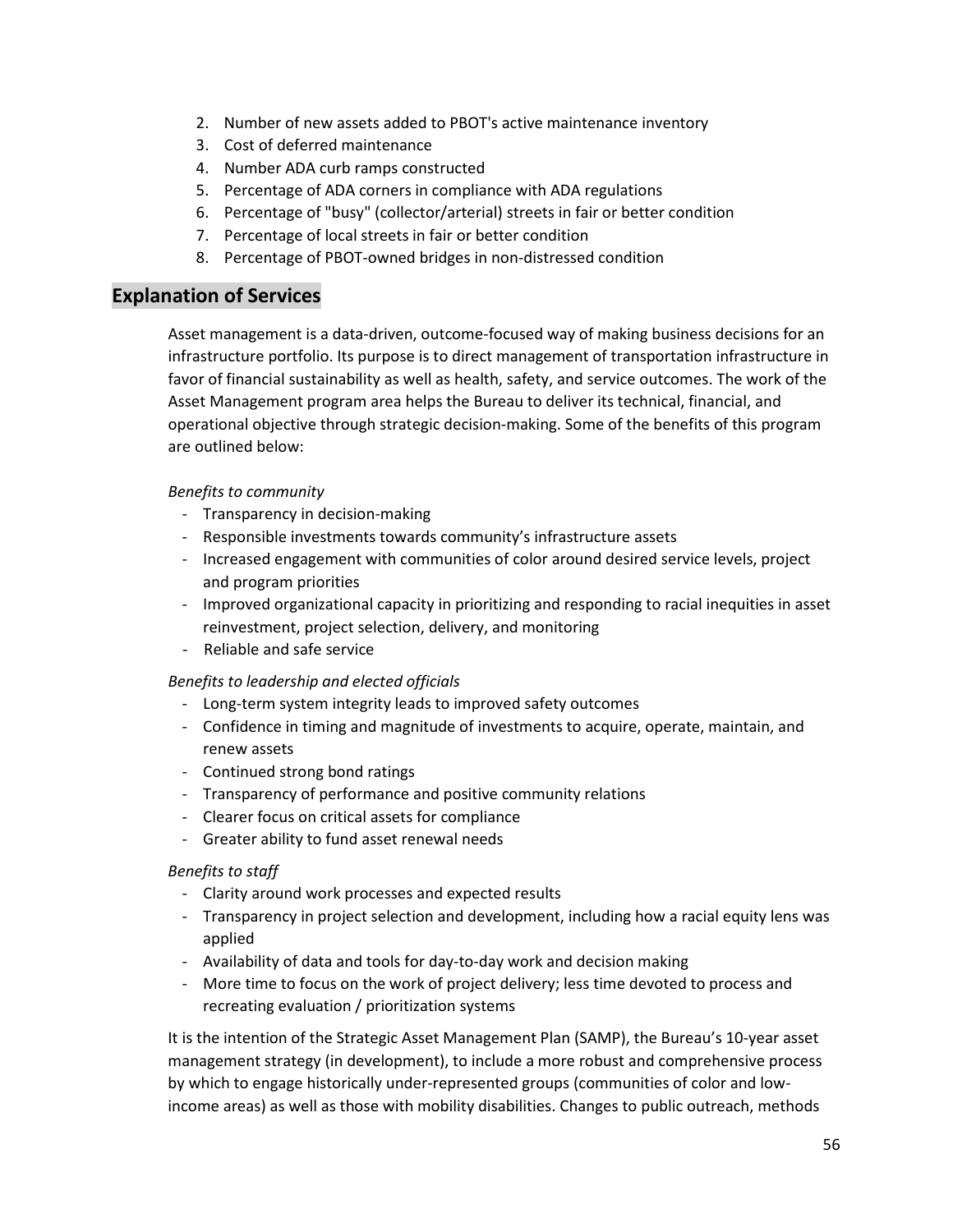and forms of engagement with these groups will be introduced following the SAMP's adoption at the end of this fiscal year (June 2019).

# **Equity Impacts**

This work is delivered in accordance with the City's and Bureau's Racial Equity goals; the following Actions in particular:

- 1.5 Design and use capital improvement racial equity impact assessment tool for infrastructure projects,
- 1.6 Prioritize projects according to racial equity matrix,
- 4.3 Using data to address infrastructure deficiencies in communities of color,
- 5.4 Inform communities of color how work within the Bureau is prioritized, and
- 5.10 Develop process to rank constituent concerns through dispatch.

## **Changes to Program**

External Factors: The CAO and CFO's energy around elevating Asset Management-thinking at the City level<sup>[1](#page-56-0)</sup> and the interest in development of a citywide CIP list has brought attention to current asset data deficiencies at the Bureau level (these deficiencies exist across the City, not just within PBOT). The interest in increasing reporting requirements and comparing asset condition and needs across bureaus has highlighted a need to further develop PBOT's asset condition data. This work would significantly increase demands in this program area.

In addition, reporting requirements to the State (as a result of HB 2017) and to the FTA (as a result of MAP-21) also increases demands on this program area. Both state and federal reports are required bi-annually on the condition of our pavement and bridge system, for the former, and streetcar system, the latter.

Resources: Additional funds from House Bill 2017, while not directed to this Group in particular, support delivery of program goals as resources are targeted to improving condition of pavement, signal, and structures.

Organizational Structure: Council approved the addition of an Engineer as part of the Asset Management Group in the Fall Bump.

# **Program Budget**

Resources: The capital projects are funded by One-Time General Fund, HB2017, Fixing Our Street, System Development Charges, and Build Portland.

Expenses: The primary expenditures personnel, consultant, and construction to plan, design and construct projects.

Staffing: Staff are budgeted in the capital project.

<span id="page-56-0"></span> <sup>1</sup> Proposed revisions to Financial Policy 2.03 represents one example of potential changes to this program area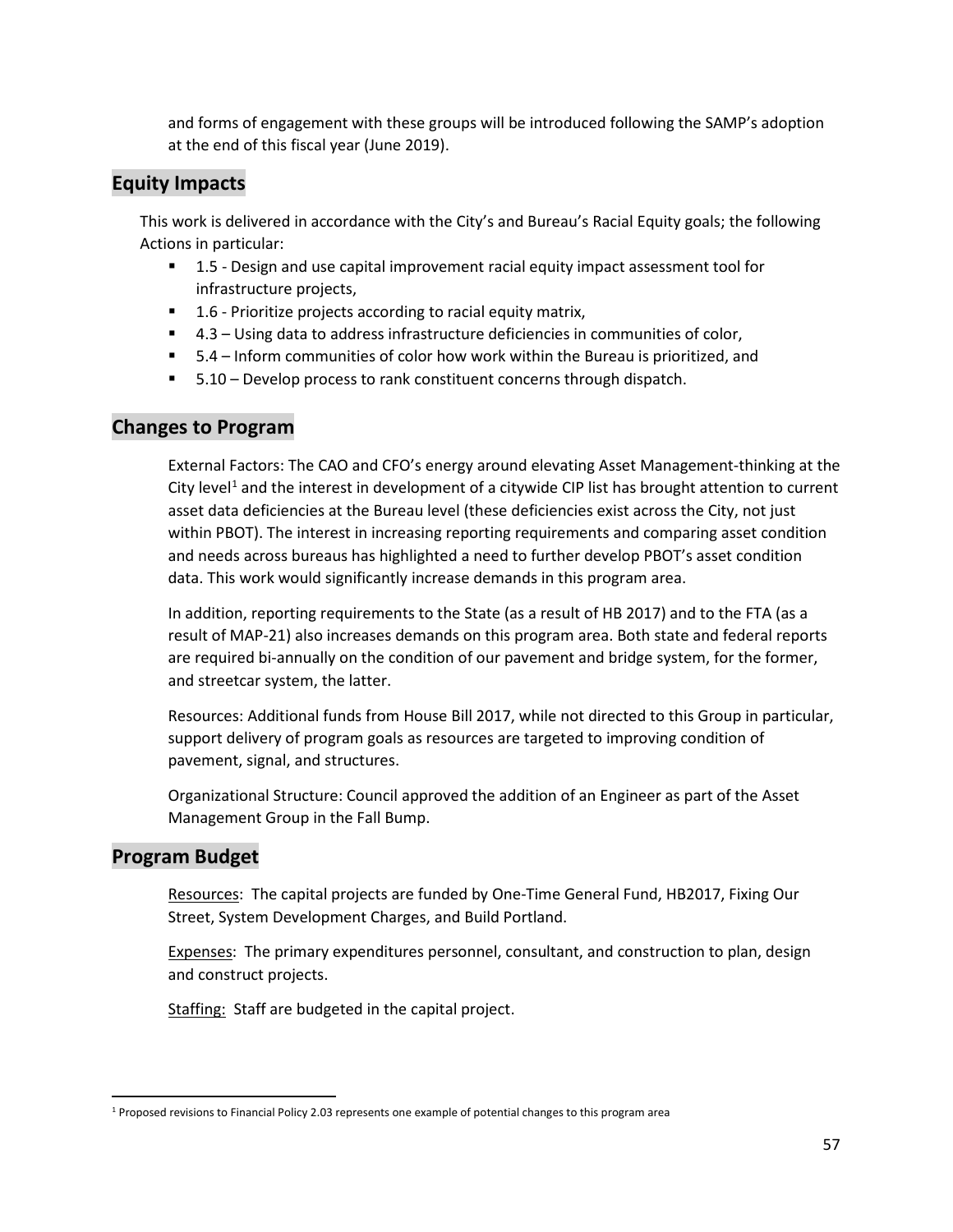Assets and Liabilities: Once the projects are construct, the city own the assets which includes, sidewalk, signs, crosswalk, signals, pedestrian island and other infrastructures.

# **Managing for Growth**

### **Program Description & Goals**

The Capital Improvement Program utilizes its growing list of capital projects to consider the efficient and inclusive use of limited space throughout the city to ensure ongoing business development and employment opportunities while enhancing access to businesses by implementing improvements that improve and expand access. As the population continues to grow, housing demands will continue to increase resulting in the need for a more robust transportation system that is able to meet the needs of travelers using all modes. The planned capital projects will help to address the needs with intentionality.

The Capital Programs Division, through its delivery of the Capital Improvement Program, has the opportunity to enhance its stewardship of the environment, public health and transformational infrastructure by better aligning its investments with goals for responsible economic and social development. By overseeing projects dedicated to enhancing safety, mobility, commerce, access to education, employment and community ownership, the Portland Bureau of Transportation is building a sustainable future for all Portlanders.

#### **Expected Performance Measure to be included in Requested Budget**

- 9. Percentage of residents commuting to work by car
- 10. Percentage of budgeted Capital Improvement Plan Expended (annual measure)
- 11. Percentage of trips made by people walking and bicycling, including transit (annual measure)
- 12. Percentage increase in car ownership annually
- 13. # of Transportation Wallets sold (annually)
- 14. % change in parking demand in managed parking districts where Transportation Wallet is offered
- 15. Number of TDM programs offered in historically underserved areas of Portland
- 16. Percentage change in SOV trips in managed parking districts and historically underserved communities where SmartTrips and Transportation Wallet programs are offered

### **Explanation of Services**

#### *Defining th*e context.

The Portland area has historically been a center of trade and commerce in the Pacific Northwest and, because of its connections to the interstate highway network, marine and rail terminals and an international airport, has grown into the fourth largest freight hub for domestic and international trade on the west coast; behind the Los Angeles, Seattle and San Francisco regions. Portland's economy is far more dependent on freight movement than most other US cities. The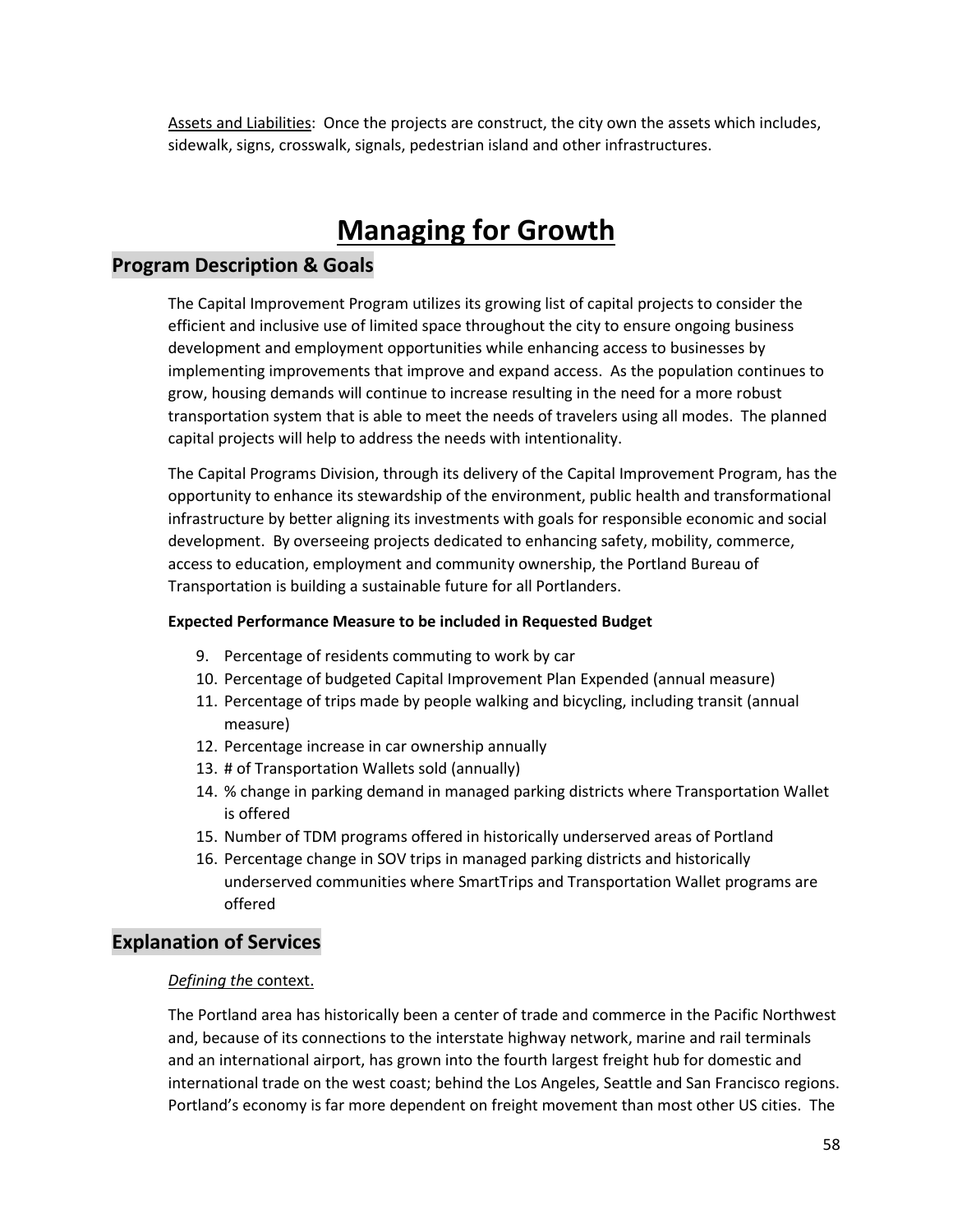Portland region has the third highest percentage of total employment in the distribution and logistics sectors in the U.S., comprising 11% of the region's workforce. According to the Oregon Department of Employment, one out of nine jobs in the Portland area are in the transportation sectors.

As we consider how the built environment informs decision-making and affects behavior, planners and project managers will work together with community stakeholders to develop solutions that will serve multiple needs. The outcomes will be project that will simultaneously address concerns about congestion while designing facilities that maintain community character and identity - all while increasing utility.

#### Description of activities.

Capital projects that embody the spirit of what is meant when we speak to the importance of *economic development* as well as *health and livability* are projects such as the federally funded **East Portland Access to Transit project.** This project combines pedestrian improvements on outer SE Division to assist with accessing transit with bikeway crossing improvements on the 130's Neighborhood Greenway. Project elements include sidewalk infill and crossing improvements on the route of the 130's Neighborhood Greenway. The overall goal of the project is to make accessing transit stops in east Portland safer and easier for both pedestrians and cyclists.

Activities such as the collection of fees paid by developers for Public Works permits helps to spur economic development in the city. The Public Works Permit project provides for the plan review and construction engineering on all new and remodeled residential, commercial, and industrial projects. All engineering and plans work is performed by private sector professional engineers.

#### **Program Results**.

Investing in the growth and health of a city's infrastructure is vital to its future. Failure to be intentional and inclusive in performing the necessary capital planning creates gaps and allows strategies to become watered down. Planning for the present and future health of any city requires focused attention to trends, policy shifts, political tides and the voices people that will ultimately be served.

The region will add 500,000 new residents by 2040. If we are to capably meet the rising needs, we must take seriously the challenges before us. The FY19/20 – FY23/24 CIP will invest an approximate total of \$199M in projects dedicated to Economic Development and Health and Livability. That is the city's way of demonstrating its commitment to addressing the needs today and planning for a future Portland.

#### **Community engagement**.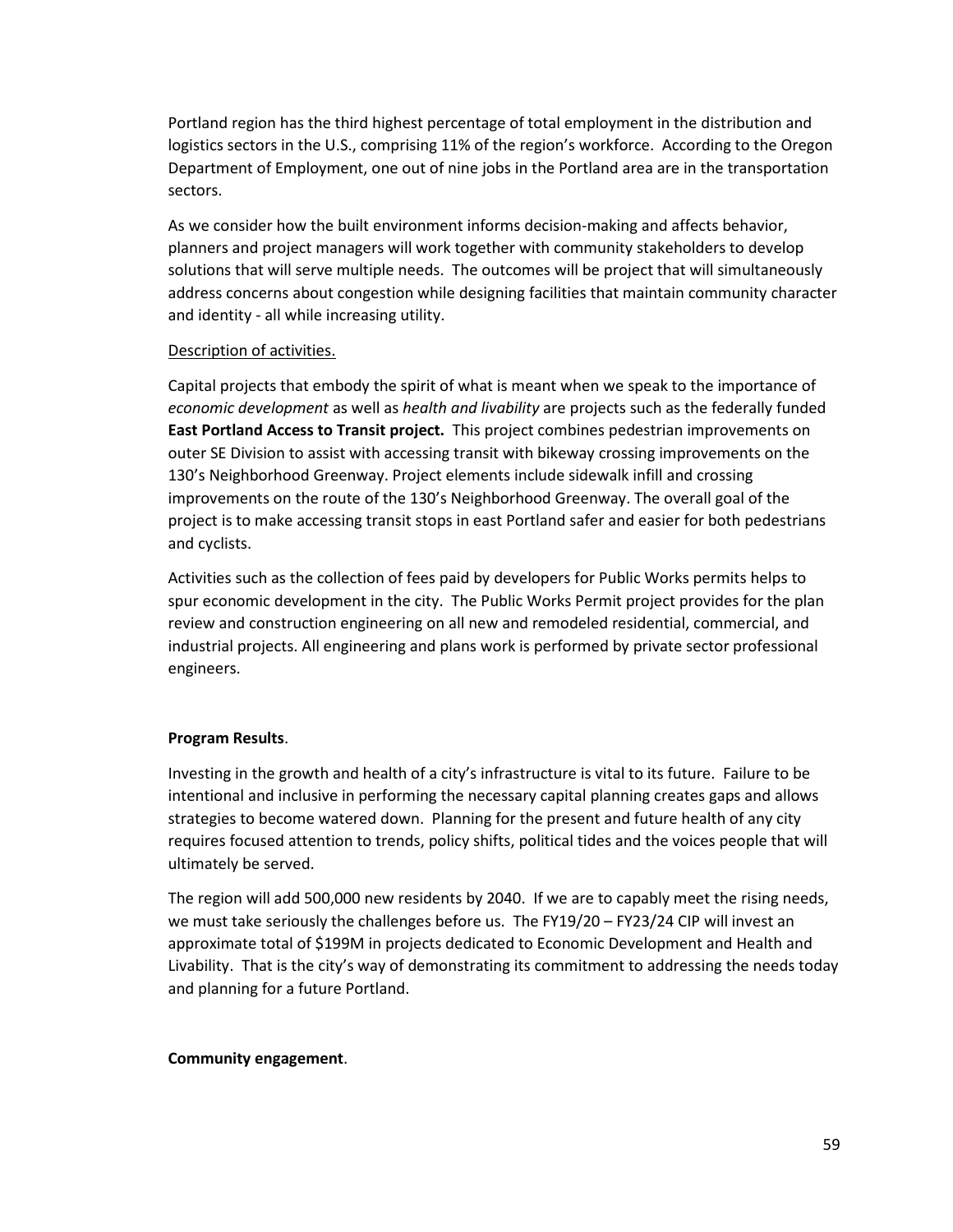Each project manager works with a series of stakeholders to ensure that they are involved throughout the course of project implementation. Effective community engagement:

- Creates an environment of trust between the bureau and the stakeholder;
- Generates new ideas and solutions;
- Increases communication and creates openness in the community;
- Provides opportunities for residents to participate in the decision-making process;
- Connects people and resources by improving connections among individuals, community associations, businesses, households of faith, etc.;
- Improves organizational transparency and responsiveness;
- Helps manage the conversation; and
- Provides opportunities for cooperative, co-learning experiences and collection of critical community wisdom.

## **Equity Impacts**

Equity is a core component of sustainability and should be a prominent element of managing future growth and development as it relates to transportation infrastructure planning. If community members do not feel included in the planning and implementation of any project that is being introduced, bureaus should not be surprised if their recommendations are not wellreceived. Through its Capital Improvement Program, the Portland Bureau of Transportation has an opportunity to:

- Ensure that the quality of transportation available positively affects people's economic and social opportunities;
- Better understand how transportation expenditures impact individuals, households and businesses;
- Learn how transportation planning decisions can affect development location and type and therefore accessibility, land values and local economic activity; and
- Evaluate how transportation facilities, activities and services impose various indirect and external costs, such as congestion delay and accident risk, pollution and undesirable land use impacts on communities.

## **Changes to Program**

The FY19/20 – FY23/24 Capital Improvement Program will increase by over 30 projects allowing the capital projects team to support communities by: increasing mobility options; creating opportunities for greater reliance on mass transit (in partnership with local transit providers); focusing on smart growth; and promoting community relationships that will ensure sustainable development.

## **Program Budget**

Resources: Resources funding capital projects in this program includes Building Portland, One-Time General, System Development Charges, Fixing Our Street, HB2017, and Marijuana tax

Expenses: The primary expenditures personnel, consultant, and construction to plan, design and construct projects.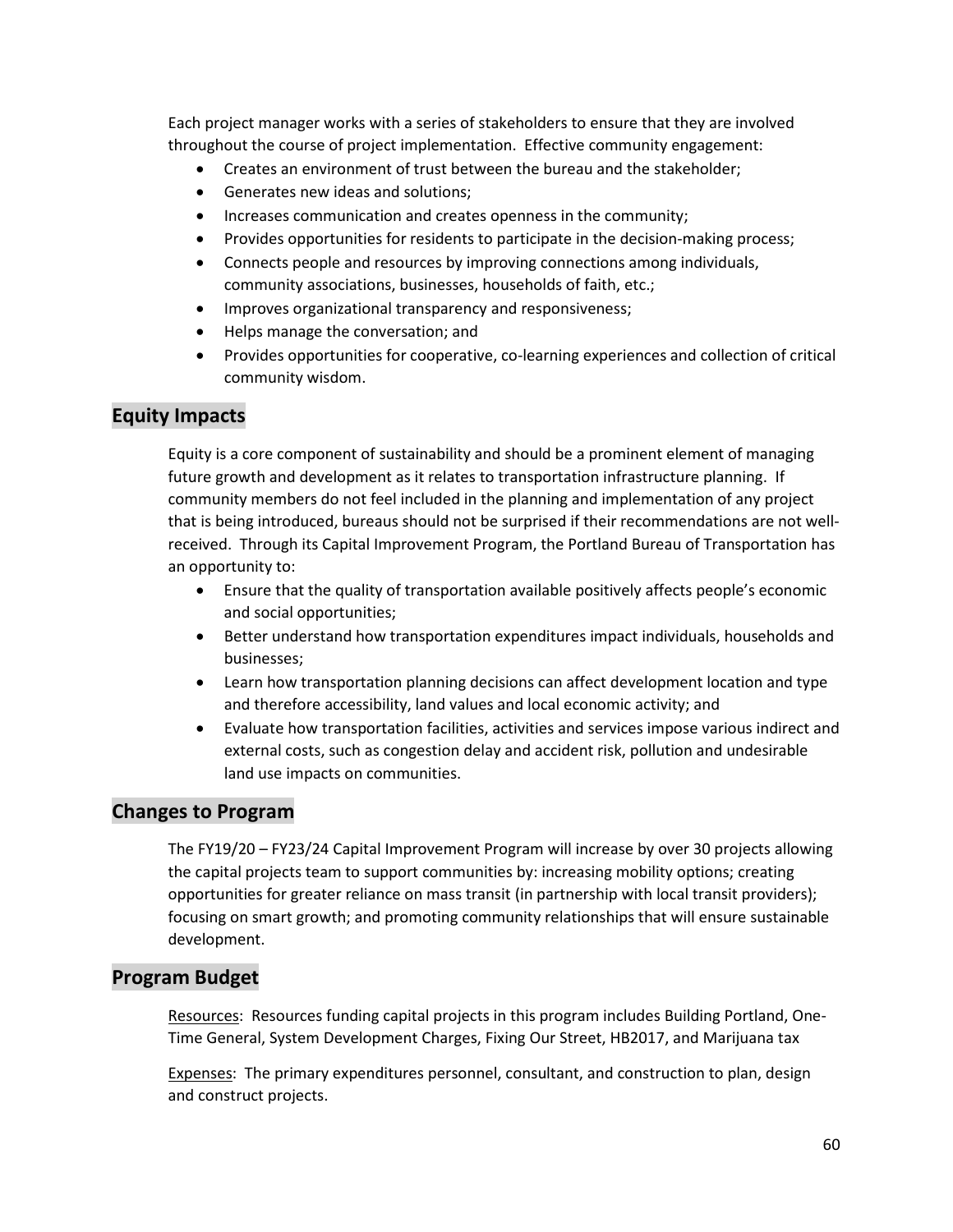Staffing: Staff costs are allocated in projects.

Assets and Liabilities: Various infrastructure assets including traffic calming devices, signs, parking meters, parking garages, pavement markings, bikeways, guardrails, retaining walls, the Harbor Wall, stairways, and traffic signal computer controllers.

# **Safety & Vision Zero**

### **Program Description & Goals**

Vision Zero is the bold goal to eliminate traffic deaths and serious injuries on Portland streets. In the past five years, an average of 38 people – mothers, fathers, brothers, sisters, kids, and friends – have died in traffic crashes annually on Portland streets.

Vision Zero success depends on reaching beyond traditional transportation agency safety programs. It is a multi-agency, multi-partner initiative that requires cooperation, commitment, urgency and action across the community. Vision Zero addresses safety by reducing conflicts within and between transportation modes using a safe systems approach. The actions are datadriven and built on a racial equity framework.

Key Vision Zero performance trends are the number of people who die and are seriously injured on Portland streets each year, including by mode, age and location. City Council adopted the Vision Zero Action Plan in December 2016. 2017 was a year of building a foundation – passing critical legislation and gaining significant funding; 2018 was a safer year with the number of traffic deaths trending in the right dire $\Box$ 

|                                              | Council adopts Vision Zero |                     |     |      |
|----------------------------------------------|----------------------------|---------------------|-----|------|
|                                              |                            | 2014 2015 2016 2017 |     | 2018 |
| Deaths   28                                  | - 37                       | 44                  | 45  | 34   |
| Serious Injuries $\vert$ 216 246 $\vert$ 275 |                            |                     | 287 | n/a  |

#### **Expected Performance Measure to be included in Requested Budget**

- 14. Total number of traffic fatalities citywide (calendar year)
- 15. Total number of collisions and serious injuries
- 16. Percentage change in collisions and serious injuries (annual measure)
- 17. Number of streets converted to safe speeds (annual measure)
- 18. Miles of new bike lanes and protected tracks installed on local roads
- 19. Percentage of budgeted Capital Improvement Plan Expended (annual measure)

### **Explanation of Services**

The City of Portland has set the goal to eliminate traffic deaths and serious injuries on our streets. Nobody should die in the everyday act of moving about. The Vision Zero program drives actions, tracks implementation and reports on progress.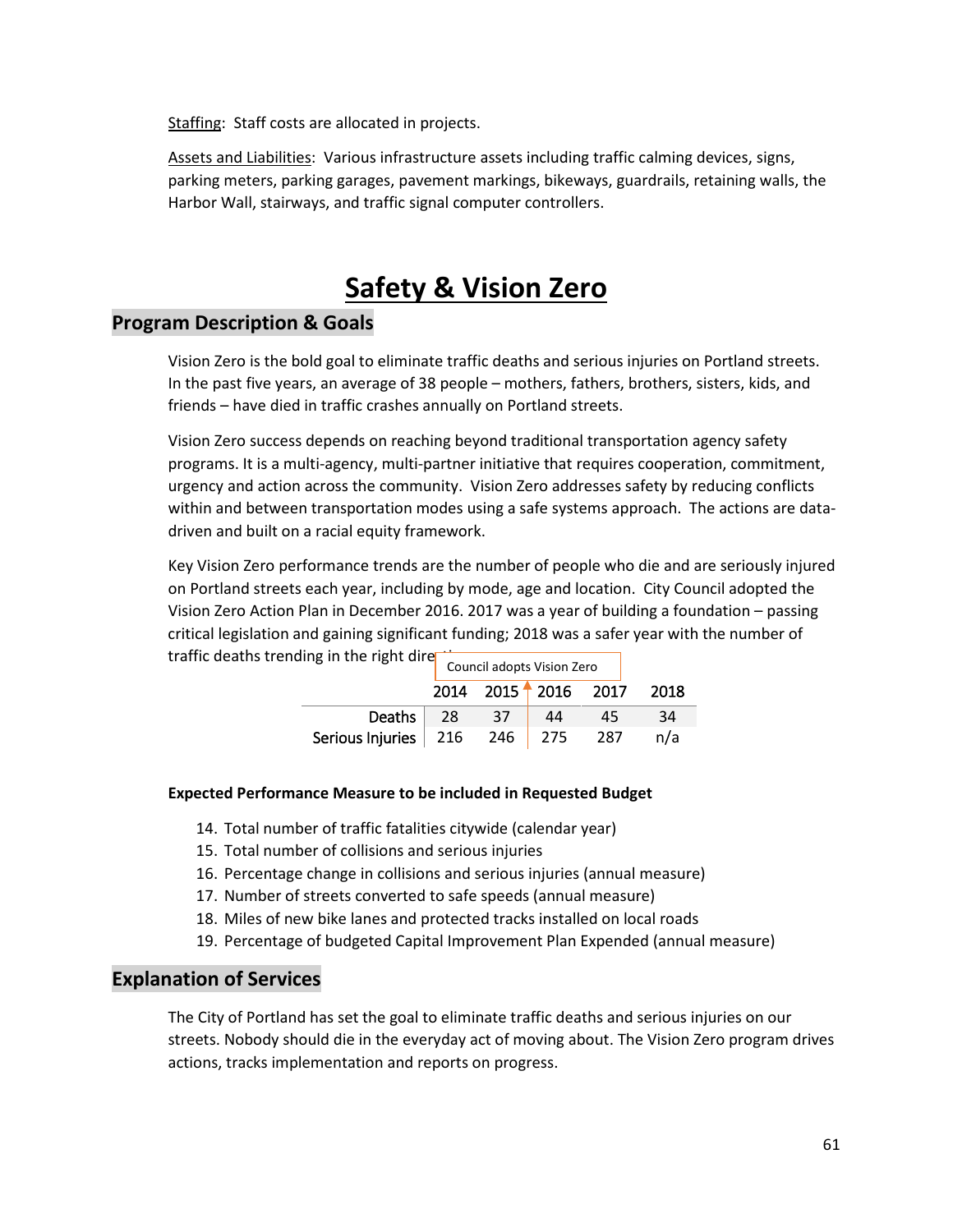As a data-driven program, Vision Zero focuses resources on addressing the most dangerous behaviors – impairment, speed, red-light running, reckless and aggressive driving, and distraction – on Portland's most dangerous streets. The High Crash Network is made up of Portland's thirty most dangerous streets, and are a priority for capital safety project delivery.

Of the 26 members of the Vision Zero Task Force who developed the Vision Zero Action Plan, nearly half represented organizations whose mission is focused to some degree on advancing equity. Their leadership is directly tied to the racial equity framework that the Plan was built upon and continues to shape Vision Zero funding, programs and engagement. Changing behavior through street design is a top Vision Zero focus, whereas enforcement plays a minimal role in Vision Zero because of concerns about racial profiling and citation impacts on lowerincome individuals.

## **Equity Impacts**

This Vision Zero Action Plan places a strong emphasis on equity and supports Portland's Citywide Racial Equity Goals.

The Vision Zero Action Plan commits that actions will:

- Address disproportionate burden of traffic fatalities in Communities of Concern
- Prioritize filling gaps in infrastructure in Communities of Concern
- Will not result in racial profiling
- Will use equity data (demographics, risk factors, traffic enforcement data, infrastructure gaps) to prioritize needs in low-income communities and communities of color
- Measure and report on investment in low-income communities and communities of color

# **Changes to Program**

Since City Council adopted the Vision Zero Action Plan in December 2016, the program has benefited from growing collaboration across bureaus and with other agencies, an increase in general transportation funding with a focus on safety, and policy wins.

Bureaus should use this section to describe how a program is being impacted due to changes in external factors, the environment, and increases or decreases in resources/staffing.

- **Changes due to external factors**. Vision Zero is shaping transportation in more than 30 cities in the United States, including the biggest cities. With increasing visibility locally and nationally, Portlanders continue to request slower speeds, safer streets and more education and engagement around traffic safety.
- **Changes to resources.** How has the reallocation of bureau resources to the program changed as compared to prior years? If this program has been impacted by the 1% constraint requirement or as a result of other significant internal reallocations, this section should describe the change in resources, the reasoning for this change, and the expected impact.